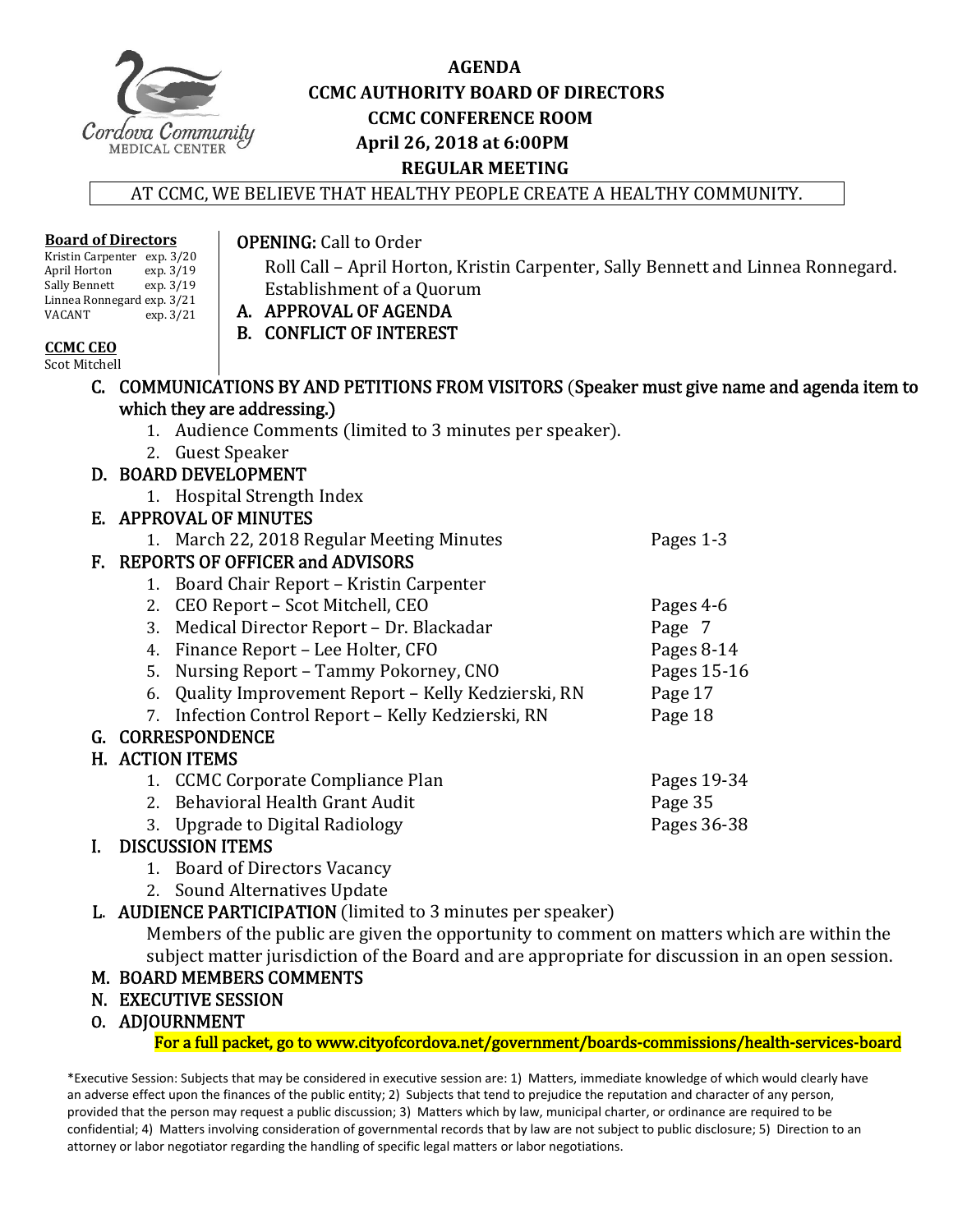### Minutes CCMC Authority – Board of Directors CCMC Admin Conference Room March 22, 2018 at 6:00pm Regular Meeting

#### CALL TO ORDER AND ROLL CALL –

Kristin Carpenter called the Board Meeting to order at 6:03pm.

Board members present: Kristin Carpenter, Sally Bennett, April Horton, and Linnea Ronnegard.

A quorum was established. 4 members present.

CCMC staff present: Scot Mitchell, CEO; Lee Holter, CFO; Tammy Pokorney, CNO; Faith Wheeler-Jeppson, Executive Admin Assistant; Rona Haberman, LCSW; Alvin Calad, Administrative Assistant; and Barb Jewell, Case Manager.

#### A. APPROVAL OF AGENDA

M/Bennett S/Horton "move to approve the Agenda as amended." 4 yeas, 0 nay Motion passed.

#### **B.** CONFLICT OF INTEREST  $\sim$  None

#### C. COMMUNICATIONS BY AND PETITIONS FROM VISITORS

#### **1.** Audience Participation

a. Mary Anne Bishop spoke in support of Sound Alternatives and the continuation of their services to the Cordova community.

#### 2. Guest Speaker ~ None

#### D. BOARD DEVELOPMENT

#### 1. Sound Alternatives Grants

Scot Mitchell provided the board with more information on the grant funds that Sound Alternatives receives, and the funds that CCMC matches in order for Sound Alternatives to provide current services to the community. We will be talking more about the current service line and any potential for expanding or decreasing the services.

#### E. APPROVAL OF MINUTES

M/Bennett S/Horton "move to approve the February 22, 2018 Regular Meeting Minutes." 4 yeas, 0 nay Motion passed.

#### F. REPORT OF OFFICERS AND ADVISORS

- 1. Board Chair Report  $\sim$  Kristin Carpenter reported that she had met with Scot on the Agenda, and went to the City Council meeting and provided a short report.
- 2. CEO's Report  $\sim$  Scot Mitchell, CEO reported that his written report was in the packet, and he had a few additional to discuss. First, welcome Linnea to the Board. We do have a vacant seat on the Board, and we need to discuss electing officers for the year. The LTC Surveyors came to do their follow up, they concluded we are in compliance **1**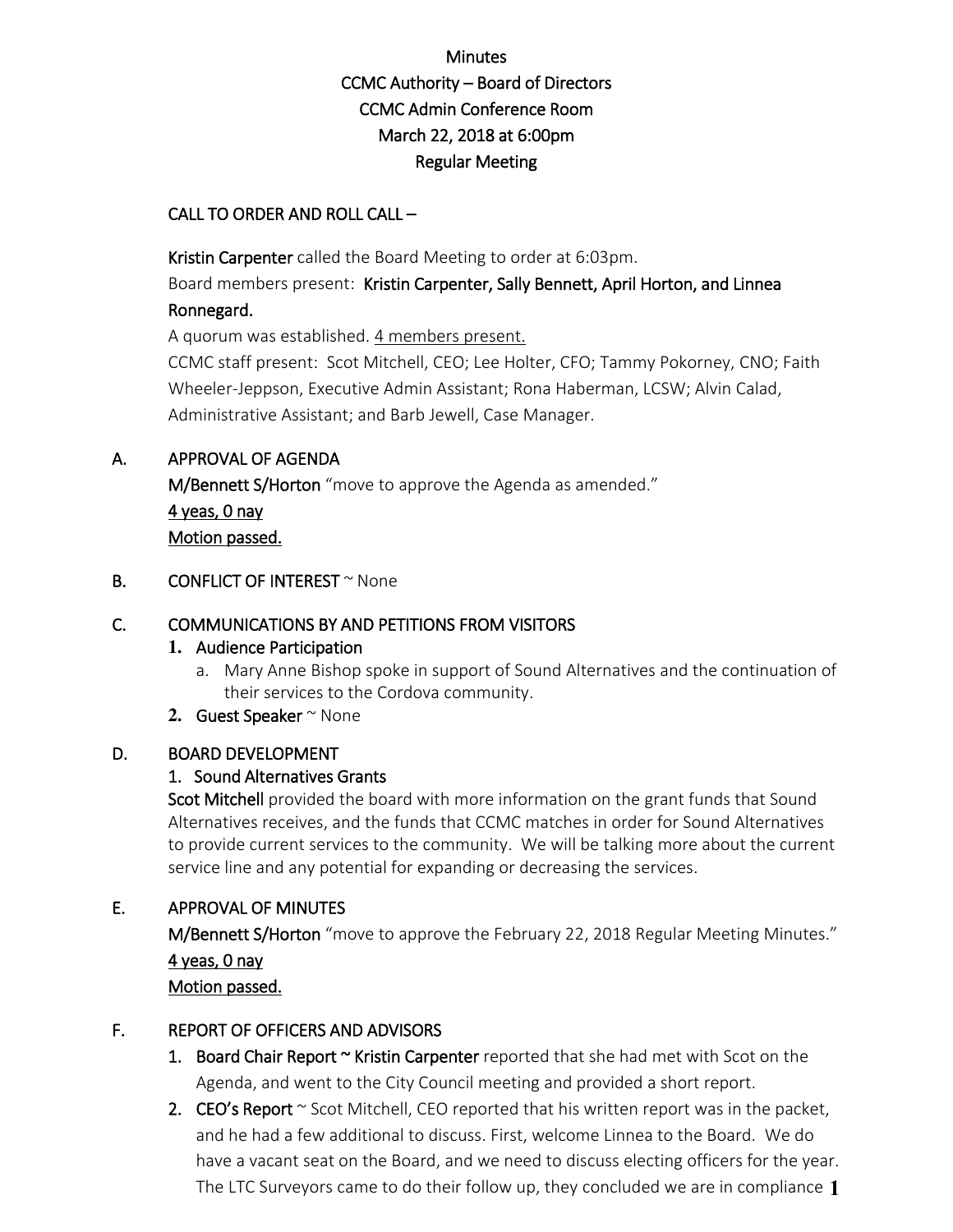with our approved Plans of Correction. Evident was here this week, we have an August 1 go-live date.

The CT scanner repair tech is here this week, there was an issue with the Scanner. And lastly, Scot will be taking Thursday and Friday of next week off.

- 3. Finance Report  $\sim$  Lee Holter, CFO reviewed the January and February Financials with the Board, a few highlights from that report were that Construction in Progress went up, days cash on hand increased from January to February, revenue is above budget, and supplies are above budget due to the acquisition of Cordova Drug inventory.
- 4. Nursing Report  $\sim$  Tammy Pokorney, CNO summarized the Nursing report that was in the packet. A few highlights from the Nursing Department Report were that we have hired three more permanent Nurses. The LTC Census is 10, four Swing beds are occupied. Point Click Care went live for nursing, activity and dietary documentation. Relias will go live on March 31<sup>st</sup> for all staff education.
- 5. Quality Improvement Report ~ Tammy Pokorney, CNO reported to the board that the Quality Report is in the packet.
- 6. Infection Control Report ~ Tammy Pokorney, CNO reported to the board that the Infection Control Report is in the packet.
- G. **CORRESPONDENCE**  $\sim$  None

#### H. ACTION ITEMS

1. Approve Privileges for Dr. Bradford Fenton, MD M/Bennett S/Horton "move that the CCMC Authority Board of Directors approve the Medical Staff privileges for Dr. Bradford Fenton, MD as requested."

#### 4 yeas, 0 nay Motion passed.

2. Approve Privileges for Dr. Mia Galiato, MD

M/Bennett S/Ronnegard "move that the CCMC Authority Board of Directors approve the Medical Staff privileges for Dr. Mia Galiato, MD as requested."

### 4 yeas, 0 nay

### Motion passed.

#### 3. Approve Bank of America Resolution

M/Bennett S/Ronnegard "I move to adopt the Resolution of the Cordova Community Medical Center Authority Board of Directors designating the representatives authorized to add or remove a current account holder or authorized contact from Bank of America accounts for Cordova Community Medical Center."

#### 4 yeas, 0 nay

#### Motion passed.

### I. DISCUSSION ITEMS

### 1. Sound Alternatives Update

Scot Mitchell spoke to the board regarding the current status of Sound Alternatives, potential changes to the services provided to the community, and the possibility of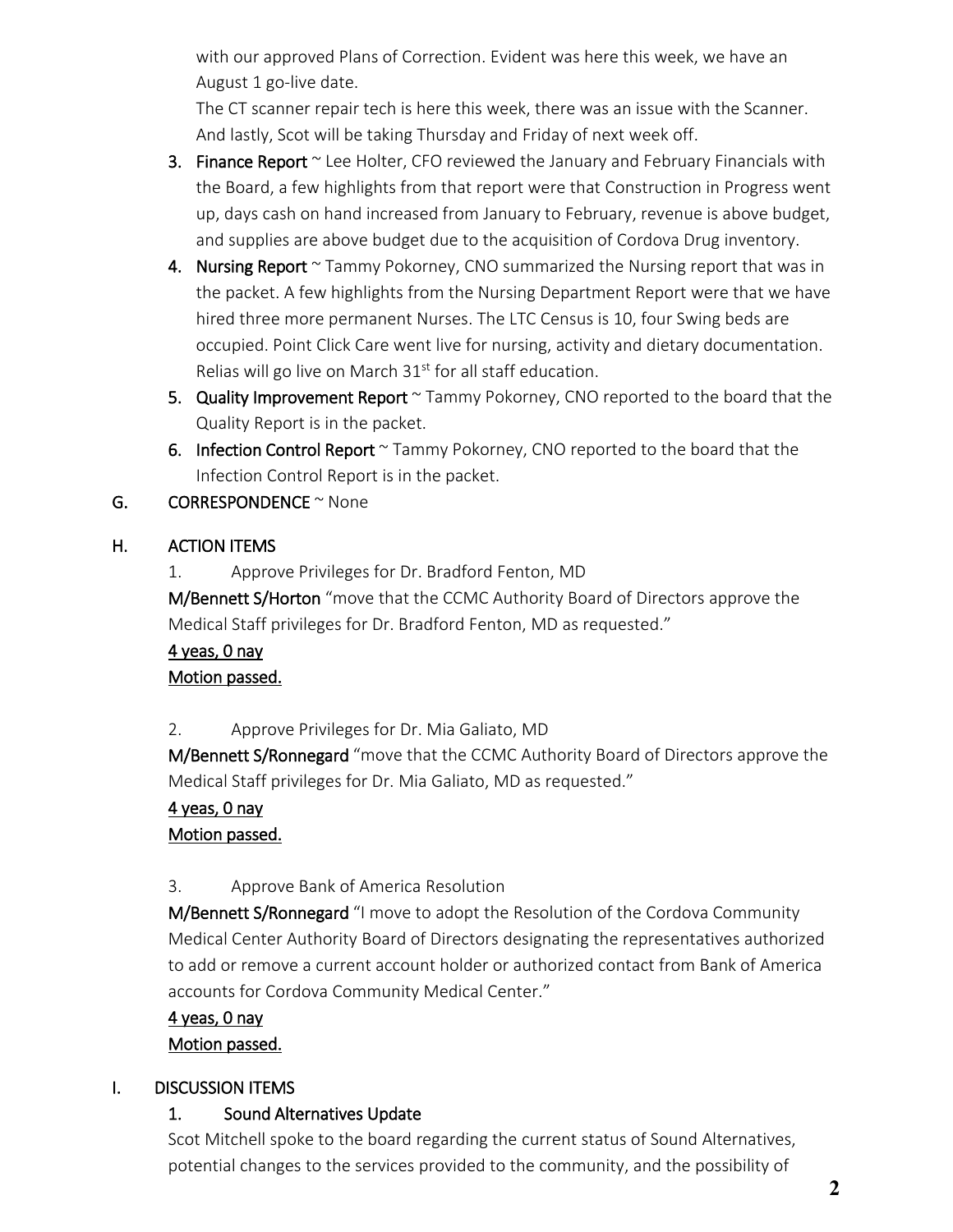integrating Sound Alternatives into the Clinic area. There was further conversation regarding billing for Sound Alternatives services, and staffing.

#### 2. Alaska Medicaid Supplemental Appropriation

Scot Mitchell relayed to the board that the House and Senate has approved a One Hundred Million dollar supplemental, forty five million of that is for Medicaid. The forty five million should get us through the first or second week of May.

#### 3. CCMC Authority Bylaws

Scot Mitchell reported that the board will need to go through and update the Bylaws. A Worksession meeting will be scheduled for the purpose of reviewing and updating the Board Bylaws.

#### J. AUDIENCE PARTICIPATION

1. Barb Jewell spoke in regards to Sound Alternatives and her appreciation to staff and the board for taking this matter up and her hope is that everyone will gather as much information as possible before making a decision.

#### K. BOARD MEMBERS COMMENTS

Kristin ~ None Sally ~ None Horton ~ None Linnea ~ None

#### L. EXECUTIVE SESSION

1. Pursuant to AS 44.62.310 Executive Sessions; please see reason #3.

M/Bennett S/Horton "I move to go into Executive Session for matters which by law, municipal charter, or ordinance are required to be confidential and matters involving consideration of governmental records that by law are not subject to public disclosure."

The Board entered into the Executive Session at 8:14pm to discuss a potential legal issue.

The Board came out of Executive Session at 8:33pm.

#### M. ADJOURNMENT

M/Bennett S/Horton "I move to adjourn the meeting." Carpenter declared the meeting adjourned at 8:37pm.

Prepared by: Faith Wheeler-Jeppson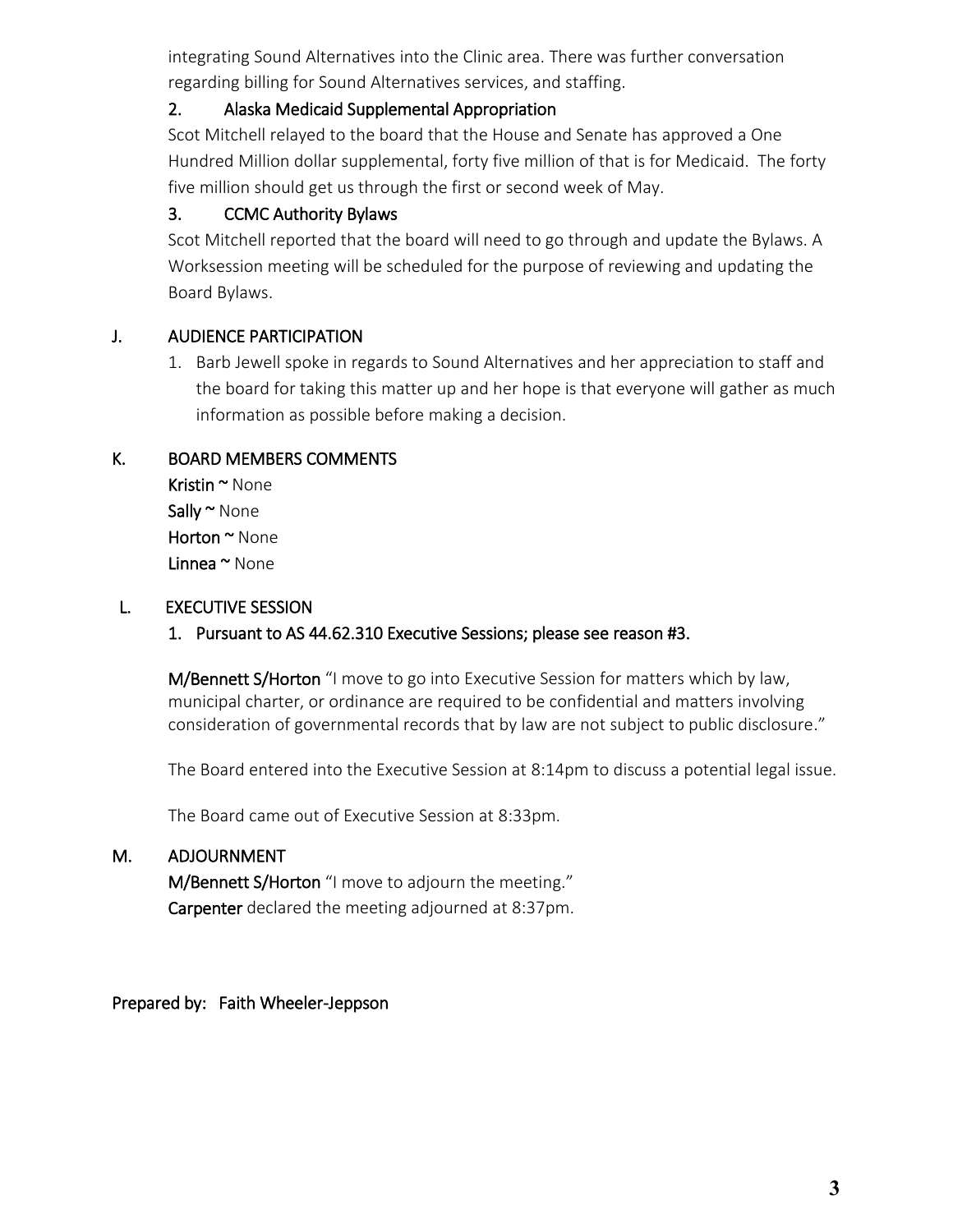

CEO Report to the CCMC Authority Board of Directors April 26, 2018 Scot Mitchell, CEO

#### The Big Picture

The Alaska House and Senate have passed their versions of the 2019 budget, which now moves to a conference committee to come up with a budget for next year. The Senate budget has some significant cuts in the Medicaid funding. The large amount of these cuts would most likely result in fairly drastic cuts in reimbursement to all Medicaid providers. We are closely watching this process, and will reach out to you if there is a need to contact our legislators. The Governor signed a supplemental appropriations bill a few weeks ago that provided about half the funding needed to get Medicaid through the end of the State fiscal year. The current funding amount is expected to continue payments through mid-May. We're keeping tabs on this issue, as it could potentially have a very negative impact on CCMC.

#### Status Updates

#### **Service:**

- We continue our efforts at moving the behavioral health services provided by Sound Alternatives into a model that is integrated into the family medicine clinic. As part of this process, we have eliminated two half-time positions and are currently holding off filling another half-time position until we determine if that position will be needed in the new model. I have been having discussions with the Division of Behavioral Health and the Alaska Mental Health Trust Authority for assistance and guidance on the improvement plans for addressing the operational issues within Sound Alternatives. We are also researching consultants to potentially help us with the transition into the new service model. I know this has been a stressful time for everyone involved, but the Sound Alternatives staff have been doing a great job of stepping up and helping us work through the various activities needed to make this conversion successful.
- The implementation process for the Thrive EHR system from Evident has started. The initial onsite visit from the Evident team was the week of March 19<sup>th</sup>. The next onsite visit will be the week of April 23<sup>rd</sup>. Education workshops will be held during this visit on the inpatient physician, provider administrator, financial and pharmacy modules. Most of the training will be performed remotely via webinars, but there will be several onsite sessions throughout the spring and summer. A project work plan has been approved that will allow us to have the system built, staff trained and the system tested for a targeted go live of August 1, 2018.
- We are very close to ending the implementation phase of the PointClickCare (PCC) EHR system for the nursing home. This program is in use and is allowing our nurses to improve their documentation of the excellent care they are providing to our LTC residents. It will also help address the documentation-related deficiencies that were found during our most recent LTC surveys. Again, my thanks go out to Tammy Pokorney and all of the other staff involved in making this project go smoothly.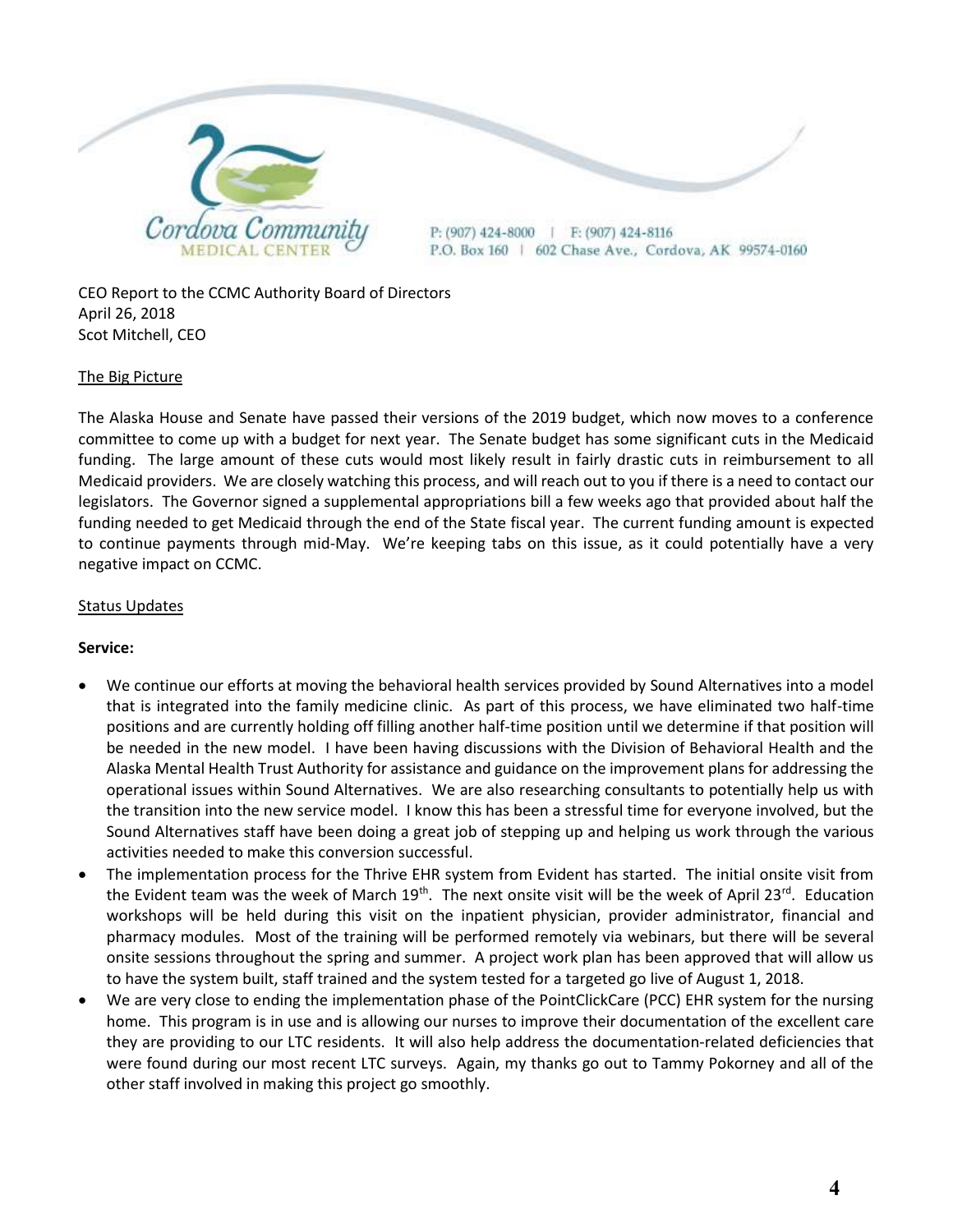- The project to add an uninterruptable power supply (UPS) for the CT scanner is underway. The actual UPS has been ordered and should arrive soon. The preliminary electrical and site work has begun. This has been a long and drawn out project, but we are finally seeing it come to fruition.
- We have contracted with our new IT service company, Arctic IT, to perform an assessment of our facility-wide Wi-Fi system. As a result of this assessment, they will also develop a plan that will allow us to upgrade our Wi-Fi to cover the facility with a more robust and secure wireless system. This new system will allow us to use the features of the Thrive and PCC EHR systems in a more efficient way.

#### **Quality:**

- We have received a final report from the Alaska Department of Health and Social Services that we are in full compliance with the plans of corrections from the regular LTC survey last year, along with the federal comparative survey that followed that one. Our staff deserve a big "Thank You" for everything they have done to address the issues despite the stress with the federal survey. Everyone stepped up and did a great job!
- We are close to wrapping up the research into a renewal contract with Healthcare Quality Service, associated with Washington Hospital Services. This is the company that we've been contracted with to perform external peer review of patient charts. We are going to be changing the way we use this service, and will be sending randomly selected charts for review on a routine basis. This will be in addition to any peer review cases requested for other reasons.

#### **Finance:**

- Accountants from Dingus, Zarecor and Associates were onsite the week of April 9<sup>th</sup> to work on the audit of our 2017 financial statements. This year's audit should go smoother since they worked through most of the issues with previous year's audits during last year's process. They should have a preliminary report completed in time for our cost report preparer to submit our 2017 Medicare Cost Report by the end of May. They have to wait until after the State addresses the PERS obligations before they can finalize the audit report.
- Not much has changed in regards to PERS since last month. We are still working to raise awareness to the negative impacts that the previous problems with PERS has on our hospital. Our hope is to eventually see a lasting solution that reduces the unfunded burden placed on our organization by the PERS system.
- The pharmaceutical industry continues its push to reduce the effectiveness of the 340B drug program. They are making a big push with the federal government to try to take the savings from this program away from safety net providers, like CCMC, and add those funds to their own bottom-line. They seem to have a sympathetic ear in the government, but everything I've seen so far points to CAH hospitals being exempted from the changes being discussed. We continue to monitor this program as it would have a very negative impact on CCMC should it reduce our ability to use the program.

#### **People:**

- As part of the Small Rural Hospital Improvement Program (SHIP) grant that we received from the State, we have engaged HealthTechS3 to provide a training program on Lean during the week of April  $16<sup>th</sup>$ . Lean is a collection of operating philosophies and methods that help create maximum value for patients by reducing waste and wait times. Lean principals were originally derived from Toyota as they tried to survive after World War II. Over the years, it has expanded from a production line focus to fit the more complex healthcare system. Lean is comprised of a continuous learning cycle that is driven by the people who are actually at the bedside and closest to the processes a hospital uses. This system aims to essentially change the hospitals thinking and value, which, over time, will lead to the transformation of our behavior and culture. It will ingrain a culture of focusing on how efficiently resources are being used and push us to determine what value is being added for every patient we see. Our goal is to fundamentally transform CCMC to become more efficient and effectively provide the best quality of care. All CCMC employees will participate in this program going forward.
- I have recently signed an agreement with the City of Cordova to share an IT person with them. This will allow the City to reduce their staff expenses and allow us to have access to an IT professional to help us with our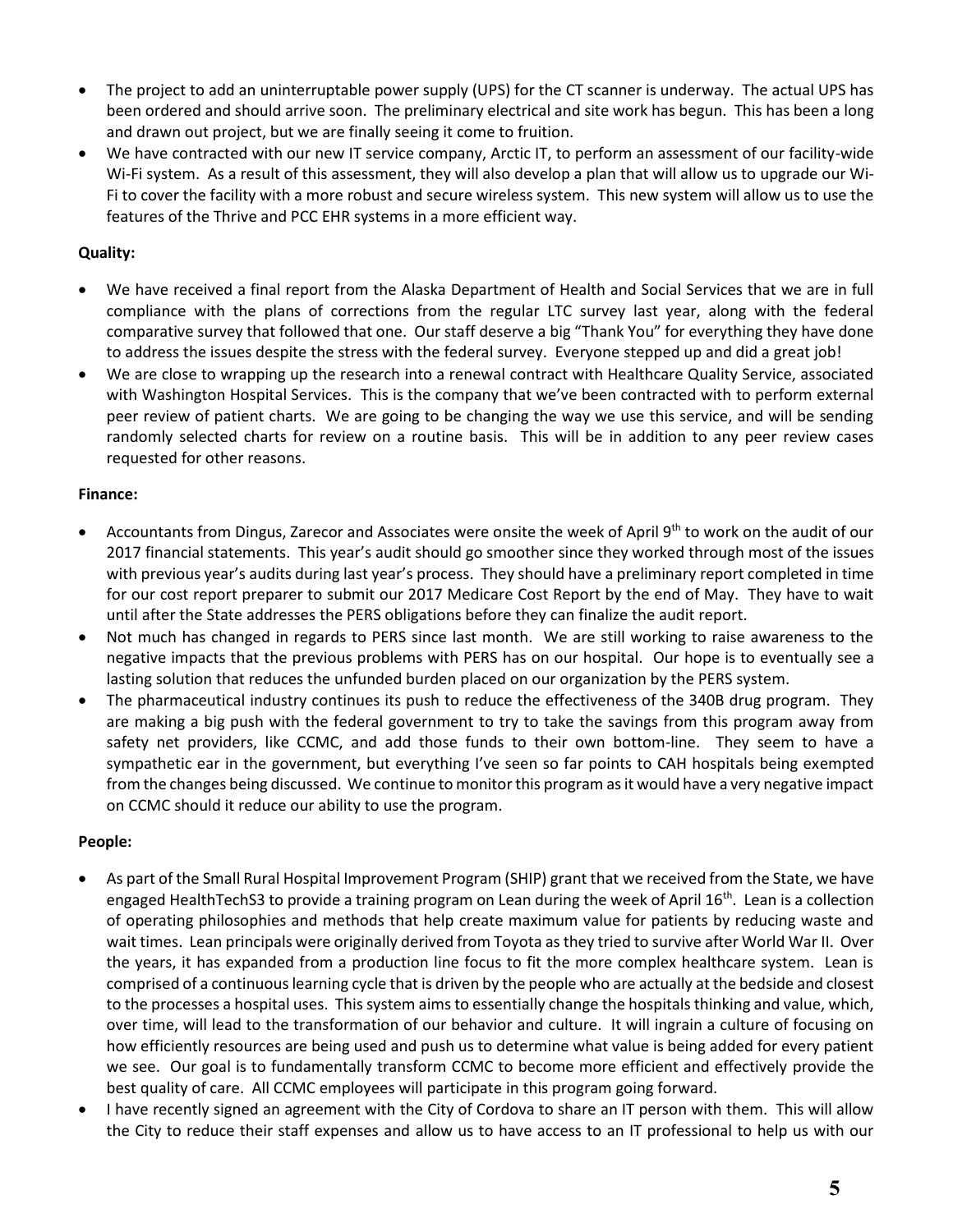many technology solutions. We will start this employee sharing very soon, and will make the second position that we are sharing with the City, the first being facilities management.

#### **Growth:**

- At the March Board meeting, the Board approved privileges for Dr. Bradford Fenton, OB/GYN and Dr. Mia Galioto. We have recently started the credentials verification proves for an additional Pediatrician who would be available this fall to start seeing children at CCMC's clinic. We continue to search for additional Family Medicine physicians who can cover for Drs. Blackadar and Sanders when they take time off.
- Dr. Fenton will have his first visit at CCMC to see patients on May 4, 2018. In addition to clinic visits, Dr. Fenton can also perform ultrasound studies using the equipment that we already have in the radiology department. We will evaluate the demand for Dr. Fenton's services and determine a schedule for future visits.
- We are working on resolving some technology issues to allow Dr. Galioto to start seeing patients for Tele-Psychiatry visits in Sound Alternatives. We hope to have this addressed soon. Dr. Galioto will be available up to four hours per week for these telemedicine visits.
- We have recently entered into an agreement with Cheri Horkman, a Speech Language Pathologist, to provide speech therapy services to our nursing home residents and other patients at CCMC. Cheri brings a vast wealth of knowledge and experience to CCMC and we are looking forward to her joining our team on a consulting basis. The logistics of Cheri's first visit are still being arranged, but we hope to have her initial visit in early May.
- We are in the early stages of talking with an Occupational Therapist to provide consulting OT services at CCMC. We will continue this process until we are able to provide these services to meet the needs of our LTC residents, and potentially others in the community.
- In the month of March, we filled 969 prescriptions in the retail pharmacy. This was a very busy month! The pharmacy continues to be successful, so this program has helped to meet one of the items the community identified as a need during the Community Health Needs Assessment (CHNA) in 2016.

#### **Community:**

- $\bullet$  I held a "Lunch with the CEO" on April 17<sup>th</sup>. Several community members attended and we had a great discussion on what is going on in the healthcare industry and how that impacts Cordova. We had some serious conversations about the healthcare services here in Cordova and I was impressed with the questions and comments from the participants. I want to thank Board Member, Linnea Ronnegard for attending and participating in the discussion. I will work on scheduling another one of these in June.
- We continue to explore various cost-effective methods to let the community know more about our services. Social media like Facebook and LinkedIn, radio, newspaper, and other media are ways we are experimenting to find what works best for us. You will soon start seeing different types of marketing material from several of our departments. This will allow us to get the message out to the community on the various services we offer.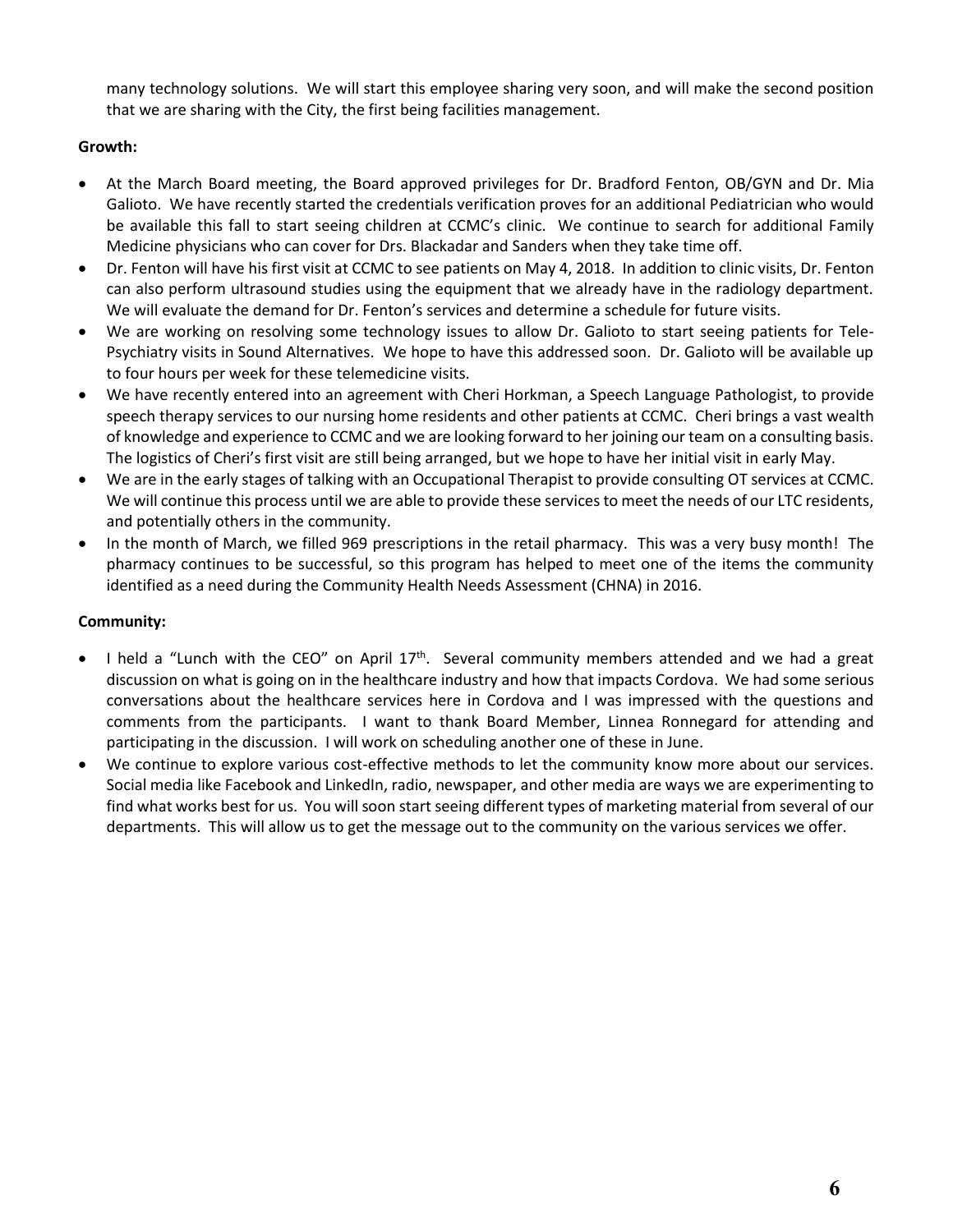

April 18, 2018

- From: Medical Director CCMC
- To: Health Service Board Members,

Via: CEO

Subj: Medical Directors report

- 1. This past quarter marks the completion of Dr Sanders' second year (March) and my third year (February). We feel the stability of providers has contributed to improved care across the spectrum of CCMC. (ER/Inpatient/Outpatient) We strive to take care of people here in Cordova and minimize transfers and referrals to anchorage. We have recently made several diagnosis that had been missed by other providers including lymphoma, brain tumors, guillain barre disease and an adrenal adenoma causing malignant hypertension. This is not to boast but rather inform as to an advantage of having full time board certified physicians on staff.
- 2. Numbers. March was an extremely busy month for us with a record number of ER visits and high number of patients requiring transfer. April seems to be back to normal.
- 3. Clinic. After 29 years of excellent service Gladah Hicks is retiring and new RN Olivia Kelly is taking over. She is transitioning very well and has a wealth of Cordova knowledge as she was raised here. This coming quarter we will have the first of our visits from an Alaska Regional specialist. Dr Fenton, OB/GYN will see clinic on May 4<sup>th</sup>. We hope to grow this program with pediatrics and orthopedics as well. We are working to get the word out on our ability to do cardiac stress testing here in Cordova as well.
- 4. Peer review and process improvement. Each transfer and admission is reviewed for diagnosis and appropriateness of treatment. We take advantage of visiting physicians to review random charts of mine and Dr Sanders. Additionally charts which have problems or unexpected outcomes are sent out for further external review. So far there have been no discrepancies found. In the first quarter there were no unexpected deaths, hospital acquired inpatient infections and only 1 readmission within 30 days of discharge. We are currently working on projects to improve communication with ER nurses on patient arrival as well as with EMS staff. We are working with nursing to improve the antibiotic stewardship program as well.

Respectfully,

C.S. Blackadar, MD Medical Director CCMC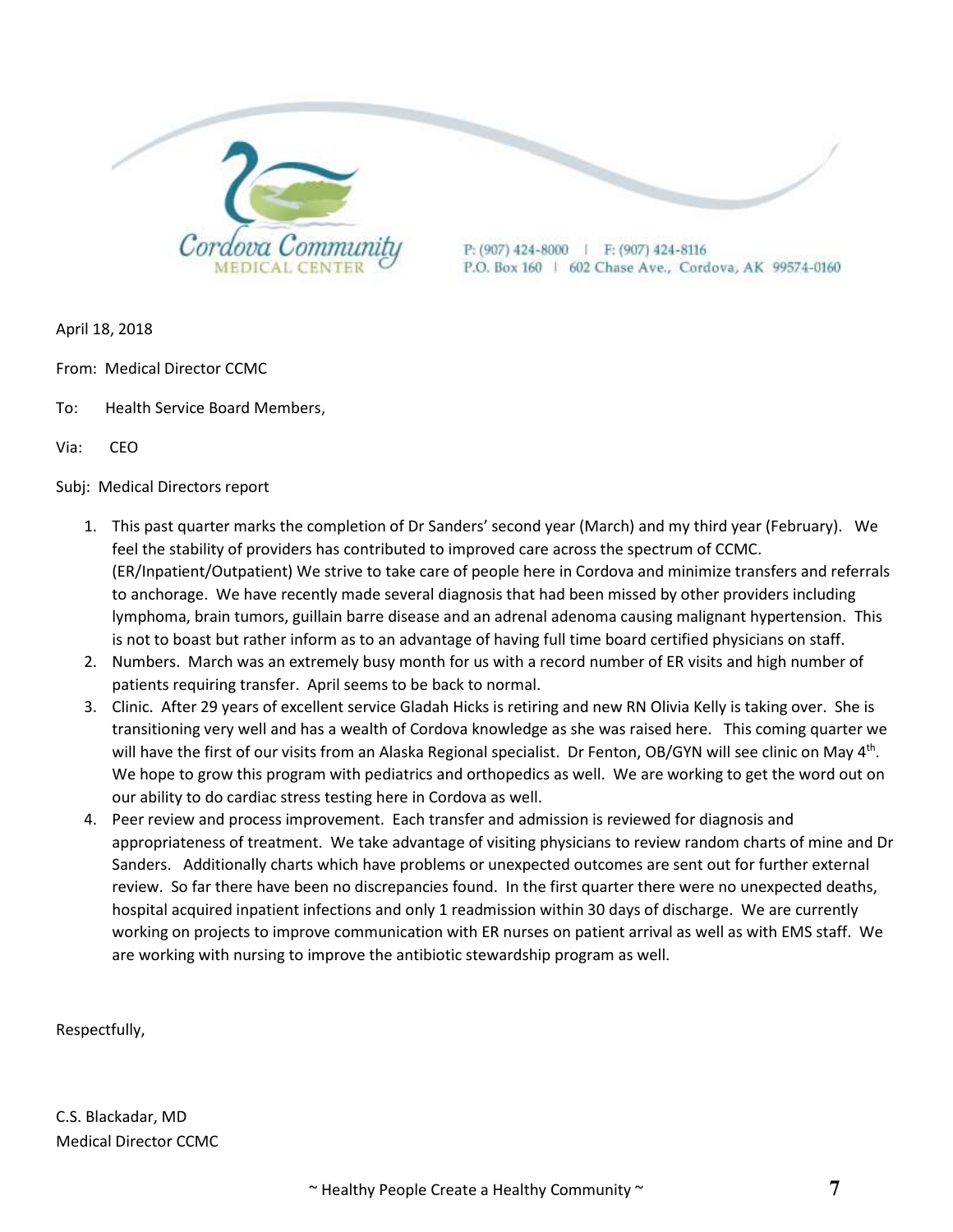

## **Monthly Financial Statements**

## **MARCH 2018**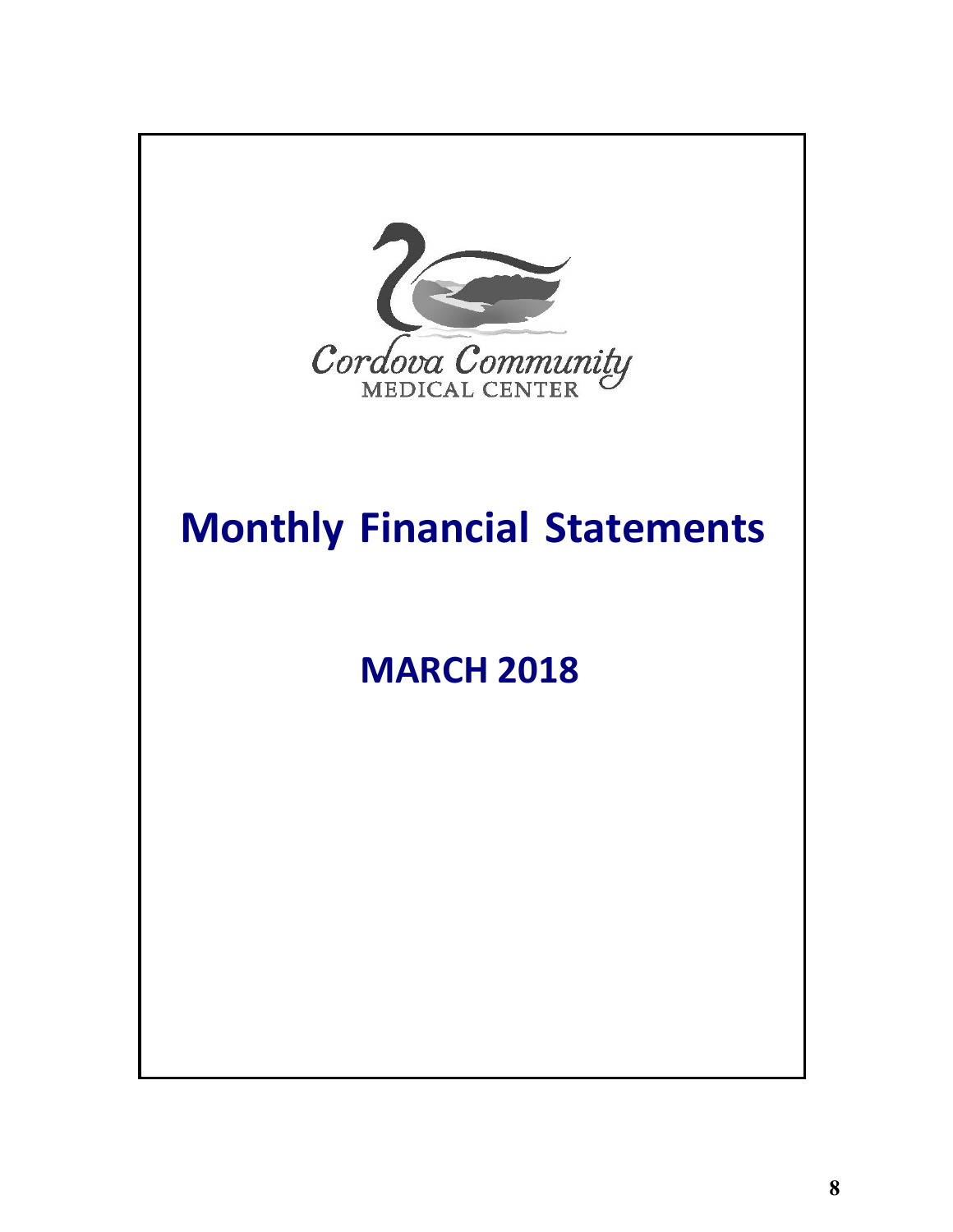April 26, 2018

To the Board March Financial Statements

#### **Balance Sheet is PreAudit**

#### Balance Sheet Assets

Days cash on for March was 20.1 days compared to February with 28.3 AR increased \$102K in March, as there were processing issues with our MAC Inventory increased \$70K, I believe there is a process issue I have to audit

#### Balance Sheet Liabilities

AP and Payroll liabilities decreased by \$114K and \$10K respectively Third party (Medicare) increased due continued shift in payer mix due to Medicaid Swing bed City loan increased by \$325K

#### Income Statement

There were changes in the mix of revenue for the service line Contractual adjustments show increased Medicare and Medicaid allowances Miscellaneous revenue decreased by the \$325K transferred to the city loan

Year to Date numbers Revenue above budget by \$103K Contractual above budget due to change in payer mix Professional services is \$30K above budget Supplies is above budget due to a budget issue for Retail Pharmacy was forecast to be slower growth Days in AR were 74.8 in February vs 77.1 in March

Sincerely, Lee Holter CFO Cordova Community Medical Center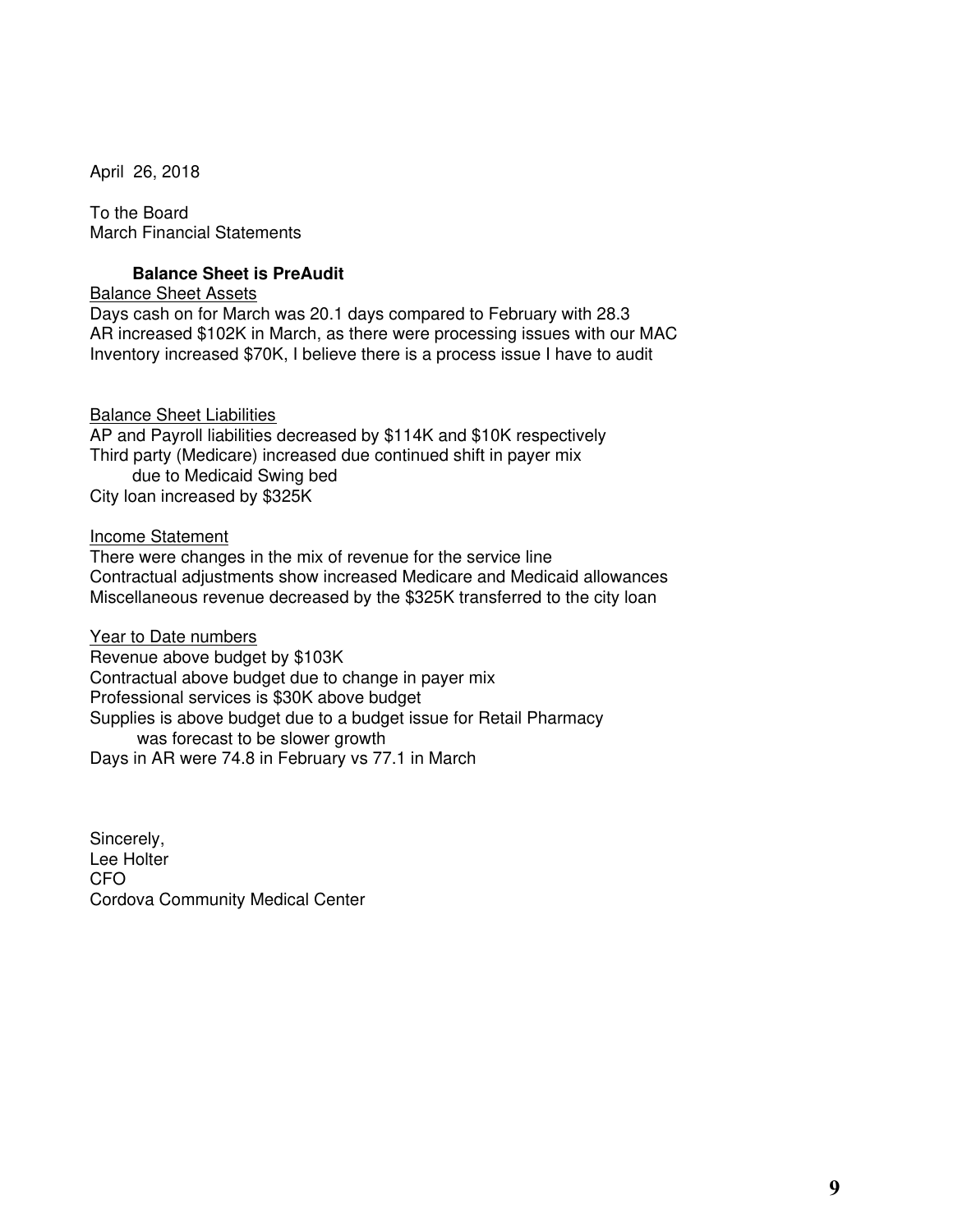#### Cordova Community Medical Center Balance Sheet

|                                                                 | <b>UNAUDITED</b>   |                    |                |
|-----------------------------------------------------------------|--------------------|--------------------|----------------|
| <b>ASSETS</b>                                                   | 3/31/2018          | 2/28/2018          | 3/31/2017      |
| <b>Current Assets</b>                                           |                    |                    |                |
| Cash                                                            | 653,412            | 947,434            | 370,329        |
| Net Account Receivable                                          | 1,225,836          | 1,123,115          | 1,079,912      |
| <b>Third Party Receivable</b>                                   |                    |                    | 0              |
| <b>Other Receivables</b>                                        |                    |                    | 83,394         |
| <b>Prepaid Expenses</b>                                         | 77,093             | 76,806             | 31,558         |
| Inventory                                                       | 411,605            | 342,106            | 133,542        |
| <b>Total Current Assets</b>                                     | 2,367,948          | 2,489,461          | 1,698,735      |
| <b>Property, Plant &amp; Equipment</b>                          |                    |                    |                |
| Land                                                            | 122,010            | 122,010            | 122,010        |
| <b>Buildings</b>                                                | 7,006,762          | 7,006,762          | 7,006,762      |
| Equipment                                                       | 6,830,229          | 6,830,229          | 6,759,816      |
| <b>Construction in Progress</b>                                 | 346,190            | 346,190            | 17,228         |
| <b>Subtotal PP&amp;E</b>                                        | 14,305,190         | 14,305,190         | 13,905,815     |
| Less Accumulated Depreciation                                   | (10, 836, 157)     | (10, 803, 182)     | (10, 287, 274) |
| <b>Total Property &amp; Equipment</b>                           | 3,469,033          | 3,502,008          | 3,618,541      |
|                                                                 |                    |                    |                |
| <b>Other Assets</b>                                             |                    |                    |                |
| <b>PERS Deferred Outflow</b>                                    | 1,218,788          | 1,218,788          | 1,218,788      |
| <b>Total Other Assets</b>                                       | 1,218,788          | 1,218,788          | 1,218,788      |
| <b>Total Assets</b>                                             | 7,055,769          | 7,210,257          | 6,536,064      |
|                                                                 |                    |                    |                |
| <b>LIABILITIES AND FUND BALANCE</b>                             |                    |                    |                |
| <b>Current Liabilities</b>                                      |                    |                    |                |
| <b>Accounts Payable</b>                                         | 897,532            | 1,011,632          | 814,743        |
| Payroll & Related Liabilities<br>Third Party Settlement Payment | 778,864<br>731,544 | 789,183<br>698,579 | 336,310<br>0   |
| Interest & Other Payables                                       | 12,780             | 14,277             | 8,232          |
| Long Term Debt-- City                                           | 4,349,627          | 4,024,627          | 3,093,127      |
| Other Current Long Term Debt                                    | 38,605             | 41,490             | 59,274         |
| <b>Total Current Liabilities</b>                                | 6,808,953          | 6,579,788          | 4,311,687      |
|                                                                 |                    |                    |                |
| <b>Long Term Liabilities</b>                                    |                    |                    |                |
| 2015 Net Pension Liability                                      | 6,907,864          | 6,907,864          | 6,907,864      |
| <b>Total Long Term Liabilities</b>                              | 6,907,864          | 6,907,864          | 6,907,864      |
|                                                                 |                    |                    |                |
| <b>Deferred Inflows of Resources</b><br>Pension Deferred Inflow | 77,000             | 77,000             | 77,000         |
| <b>Total Deferred Inflows</b>                                   | 77,000             | 77,000             | 77,000         |
|                                                                 |                    |                    |                |
| <b>Total Liabilities</b>                                        | 13,793,817         | 13,564,652         | 11,296,551     |
| <b>Net Position</b>                                             |                    |                    |                |
| <b>Unrestricted Fund Balance</b>                                | 2,460,523          | 2,460,523          | 2,460,523      |
| Temporary Restricted Fund Balance                               | 13,035             | 13,035             | 13,035         |
| <b>Prior Year Retained Earnings</b>                             | (8,672,494)        | (8,672,494)        | (7, 488, 816)  |
| <b>Current Year Net Income</b>                                  | (539, 112)         | (155, 459)         | 254,771        |
| <b>Total Net Position</b>                                       | (6,738,048)        | (6, 354, 395)      | (4,760,487)    |
| <b>Total Liabilities &amp; Net Position</b>                     | 7,055,769          | 7,210,257          | 6,536,064      |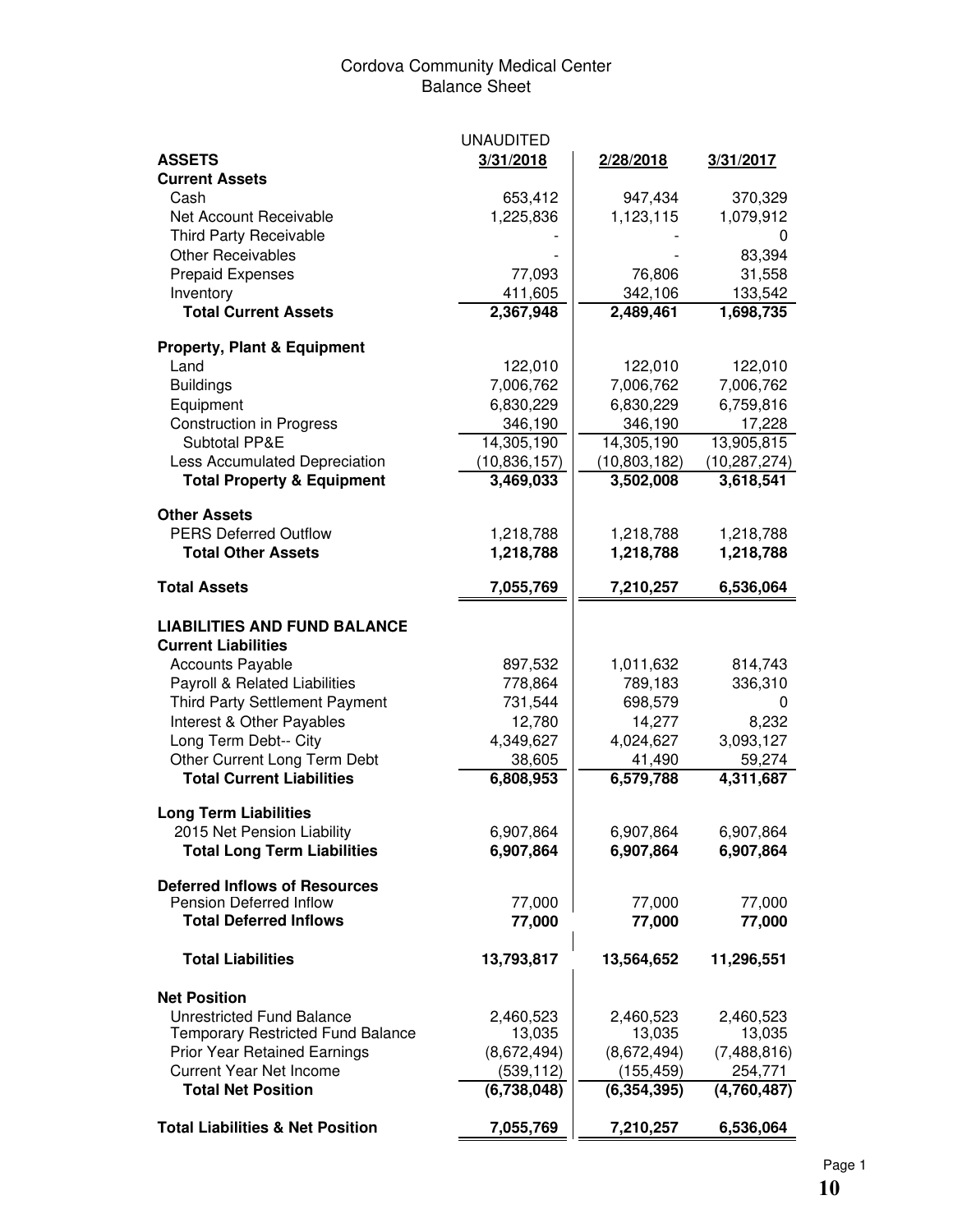| Cordova Community Medical                             | Center<br>Æ |           |              |            |           |           |                        |                    |
|-------------------------------------------------------|-------------|-----------|--------------|------------|-----------|-----------|------------------------|--------------------|
| Gross AR Aging and Days in .<br>March   2018<br>March |             |           |              |            |           |           |                        | <b>Days</b><br>Mar |
| Gross A/R<br><b>TOTAL</b>                             | $0 - 30$    | $31 - 60$ | $61 - 90$    | $91 - 120$ | $121+$    | Totals    |                        | In AR              |
| Commercial                                            | 105,601     | 91,355    | 103,606      | 25,678     | 141,422   | 467,663   | 15.6%                  |                    |
| Medicare                                              | 141,729     | 257,486   | 114,677      | 10,987     | 190,461   | 715,340   | 23.8%                  |                    |
| Medicaid                                              | 212,170     | 53,052    | 88,404       | (27, 983)  | 238,445   | 564,088   | 18.8%                  |                    |
| Long Term Care                                        | 261,666     | 49,099    | 53,943       | 53,571     | 93,931    | 512,210   | 17.1%                  |                    |
| Other Govt payers<br>Extended Pymt Terms              | 62,365      | 8,492     | 6,857        | 2,820      | 13,802    | 94,336    | 3.1%                   |                    |
|                                                       |             |           | 1,665        | 1,079      | 116,748   | 119,493   | 4.0%                   |                    |
| Private Pay                                           | 87,250      | 26,263    | 31,159       | 22,463     | 313,900   | 481,035   | 16.0%                  |                    |
| Work Comp                                             | 8,779       | 4,288     | 3,483        |            | 32,451    | 49,001    | 1.6%                   |                    |
| Totals                                                | 879,559     | 490,035   | 403,796      | 88,616     | 1,141,160 | 3,003,166 | 100.0%                 | 77.1               |
|                                                       | 29.3%       | 16.3%     | 13.4%        | 3.0%       | 38.0%     | 100.0%    |                        |                    |
|                                                       |             |           |              |            |           | 108,121   | <b>Credit Balances</b> |                    |
|                                                       |             |           |              |            |           | 3,111,288 | Total AR               | 79.8               |
| 2018                                                  |             |           |              |            |           |           |                        |                    |
| Vienuer                                               | 31.3%       | 18.8%     |              | 10.3%      | 32.9%     | 100.0%    |                        |                    |
| AR %<br>AR %<br>AR %<br>February                      | 30.5%       | 15.8%     | 6.7%<br>7.7% | 10.5%      | 35.6%     | 100.0%    |                        |                    |
| March                                                 | 29.3%       | 16.3%     | 13.4%        | 3.0%       | 38.0%     | 100.0%    |                        |                    |
| April                                                 |             |           |              |            |           |           |                        |                    |
| VeN                                                   |             |           |              |            |           |           |                        |                    |
| June                                                  |             |           |              |            |           |           |                        |                    |
| July                                                  |             |           |              |            |           |           |                        |                    |
| August                                                |             |           |              |            |           |           |                        |                    |
| September                                             |             |           |              |            |           |           |                        |                    |
| October                                               |             |           |              |            |           |           |                        |                    |
| November                                              |             |           |              |            |           |           |                        |                    |
| December                                              |             |           |              |            |           |           |                        |                    |
|                                                       |             |           |              |            |           |           |                        |                    |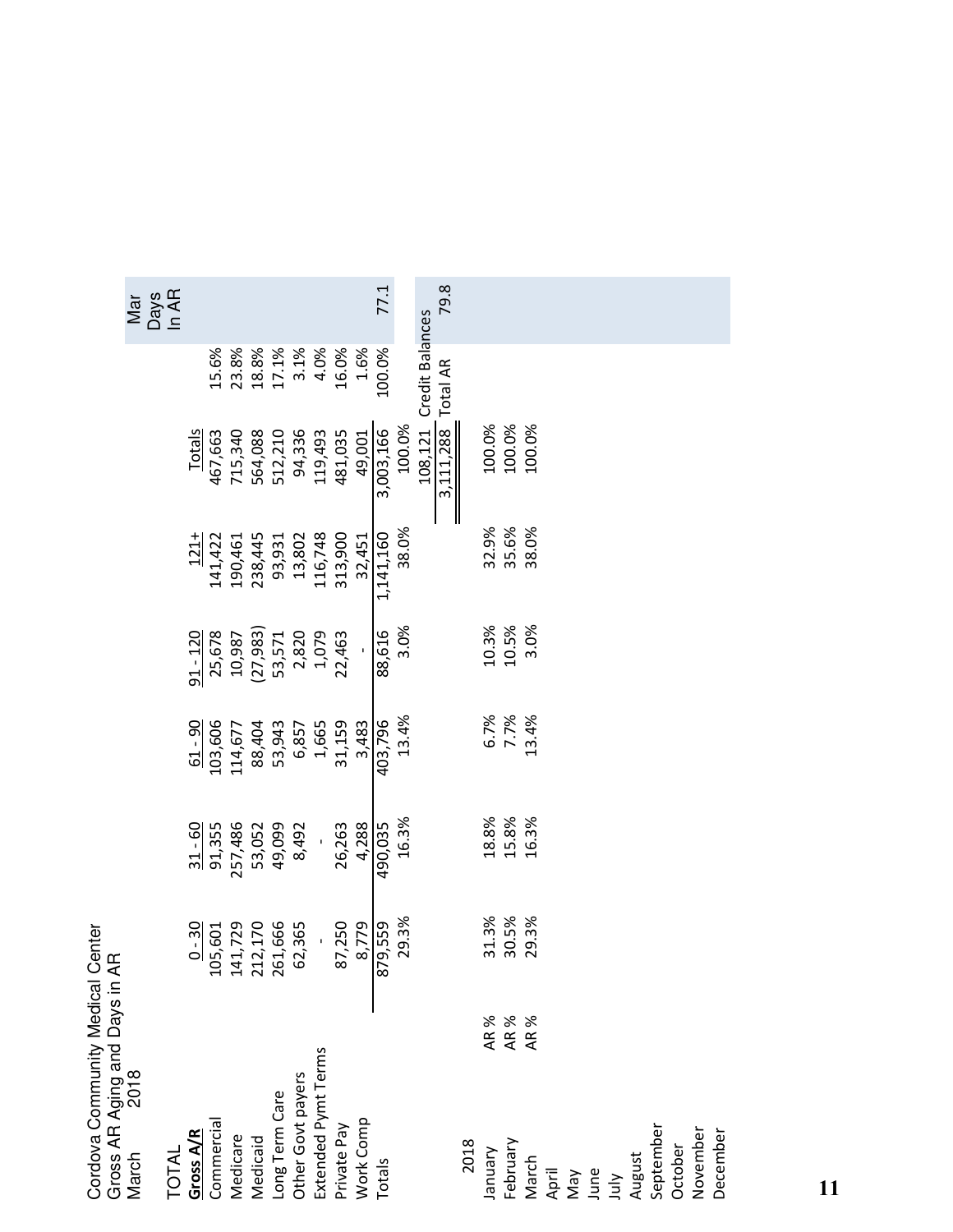# Cordova Community Medical Center Cordova Community Medical Center Income Statement

|                   |                   | March 2018       |                   |                  | UNAUDITED/PRELIMINARY                       |                      |                     | YEAR-TO-DATE       |                    |                   |
|-------------------|-------------------|------------------|-------------------|------------------|---------------------------------------------|----------------------|---------------------|--------------------|--------------------|-------------------|
| Actual            | <b>Budget</b>     | Variance         | Prior Yr          | Variance         | <b>REVENUE</b>                              | Actual               | <b>Budget</b>       | Variance           | Prior Yr           | Variance          |
| 83,191            | 114,754           | (31,564)         | 110,662           | (27, 471)        | Acute                                       | 272,699              | 357,295             | (84,596)           | 343,910            | (71, 210)         |
| 270,477           | 288,068           | (17,591)         | 233,477           | 36,999           | <b>Swing Bed</b>                            | 889,976              | 837,641             | 52,335             | 632,832            | 257,144           |
| 404,392           | 403,255           | 1,138            | 374,282           | 30,111           | Long Term Care                              | 1,174,598            | 1,170,739           | 3,858              | 1,070,485          | 104,112           |
| 88,371            | 88,753            | (382)            | 81,708            | 6,663            | Clinic                                      | 297,206              | 272,601             | 24,605             | 220,765            | 76,441            |
| 251,969           | 235,304           | 16,665           | 220,463           | 31,506           | <b>Outpatients</b>                          | 554,206              | 651,872             | (97,666)           | 576,970            | (22, 764)         |
| 24,020            | 25,380            | (1,360)          | 18,851            | 5,169            | Behavioral Health                           | 103,916              | 83,603              | 20,313             | 63,194             | 40,721            |
| 75,701            | 12,936            | 62,764           |                   | <b>15,701</b>    | Retail Pharmacy                             | 214,378              | 29,753              | 184,625            |                    | 214,378           |
| 1,198,120         | 1,168,449         | 29,671           | ,039,442          | 158,678          | Patient Services Total<br><b>DEDUCTIONS</b> | 3,506,977            | 3,403,504           | 103,474            | 2,908,156          | 598,822           |
|                   | 2,548             | (2,548)          |                   |                  | Charity                                     | 39                   | 7,397               | (7,358)            |                    | వి                |
|                   |                   |                  |                   |                  |                                             |                      |                     |                    |                    |                   |
| 387,588<br>51,525 | 362,293<br>31,191 | 20,335<br>25,294 | 209,438<br>46,369 | 178,150<br>5,156 | Contractual Adjustments<br>Bad Debt         | 219,638<br>1,275,602 | 90,828<br>1,050,862 | 224,740<br>128,809 | 728,402<br>143,042 | 547,200<br>76,596 |
| 439,113           | 396,032           | 43,081           | 255,807           | 183,306          | Deductions Total                            | 1,495,279            | 1,149,088           | 346,191            | 871,444            | 623,835           |
|                   |                   |                  |                   |                  | COST RECOVERIES                             |                      |                     |                    |                    |                   |
| 404               | 25,479            | (25, 075)        | 779               | (374)            | Grants                                      | 130,250              | 73,973              | 56,277             | 102,648            | 27,602            |
| 93,754            | 85,881            | 7,873            | 93,754            |                  | n-Kind Contributions                        | 256,359              | 257,397             | (1,038)            | 281,263            | (24, 904)         |
| (318, 471)        | 65,397            | (383, 869)       | 9,947             | (328, 419)       | <b>Other Revenue</b>                        | 10,532               | 189,863             | (179, 331)         | 336,384            | 325,852           |
| (224, 313)        | 176,758           | (401, 071)       | 104,480           | (328, 793)       | Cost Recoveries Total                       | 397,141              | 521,233             | (124, 092)         | 720,294            | (323, 154)        |
| 534,694           | 949,175           | (414, 481)       | 888,115           | (353, 421)       | TOTAL REVENUES                              | 2,408,839            | 2,775,649           | (366, 809)         | 2,757,006          | (348, 167)        |
|                   |                   |                  |                   |                  | EXPENSES                                    |                      |                     |                    |                    |                   |
| 347,226           | 360,289           | (13, 063)        | 353,380           | (6, 154)         | Wages                                       | 1,054,264            | 1,047,806           | 6,458              | 991,435            | 62,829            |
| 157,672           | 224,759           | (67,087)         | 128,429           | 29,243           | <b>Taxes &amp; Benefits</b>                 | 603,802              | 660,630             | (56, 829)          | 452,033            | 151,769           |
| 146,509           | 131,970           | 14,539           | 117,493           | 29,017           | Professional Services                       | 412,948              | 382,721             | 30,227             | 343,247            | 69,701            |
| 722               | 4,247             | (3,525)          | 894               | (172)            | Minor Equipment                             | 4,575                | 12,329              | (7,753)            | 4,281              | 294               |
| 62,063            | 50,165            | 11,898           | 35,308            | 26,755           | Supplies                                    | 242,886              | 145,282             | 97,604             | 126,699            | 116,188           |
| 4,518             | 8,493             | (3, 975)         | 1,188             | 3,330            | Repairs & Maintenance                       | 26,478               | 24,658              | 1,820              | 21,465             | 5,012             |
| 8,512             | 11,041            | (2,529)          | 20,775            | (12, 263)        | Rents & Leases                              | 22,940               | 32,055              | (9, 115)           | 32,919             | (9,978)           |
| 108,898           | 110,411           | (1, 513)         | 107,966           | 932              | Utilities                                   | 338,498              | 320,548             | 17,950             | 315,265            | 23,233            |
| 4,095             | 5,521             | (1, 426)         | 4,783             | (688)            | <b>Travel &amp; Training</b>                | 9,590                | 16,027              | (6, 438)           | 10,370             | (780)             |
| 16,296            | 16,667            | (371)            | 14,595            | 1,701            | nsurances                                   | 50,326               | 50,000              | 326                | 46,267             | 4,059             |
| 555               | 4,247             | (3,692)          | 1,529             | (974)            | Recruit & Relocate                          | 1,205                | 12,328              | (11, 123)          | 1,793              | (588)             |
| 46,783            | 49,584            | (2, 801)         | 45,285            | 1,498            | Depreciation                                | 140,902              | 148,752             | (7, 850)           | 135,855            | 5,047             |
| 14,497            | 12,500            | 1,997            | 6,012             | 8,485            | Other Expenses                              | 39,558               | 37,500              | 2,058              | 20,607             | 18,952            |
| 918,347           | 989,893           | (71,546)         | 837,637           | 80,710           | <b>TOTAL EXPENSES</b>                       | 2,947,971            | 2,890,636           | 57,335             | 2,502,234          | 445,737           |
| (383, 653)        | (40, 718)         | (342, 935)       | 50,479            | (434, 131)       | OPERATING INCOME                            | (539, 132)           | (114, 987)          | (424, 145)         | 254,772            | (793, 904)        |
| 2                 |                   |                  |                   |                  | Restricted Contributions                    | $\overline{c}$       |                     |                    |                    |                   |
| (383, 653)        | (40, 718)         | (342, 935)       | 50,479            | (434, 131)       | NET INCOME                                  | (539, 112)           | (114, 987)          | (424, 125)         | 254,772            | (793, 884)        |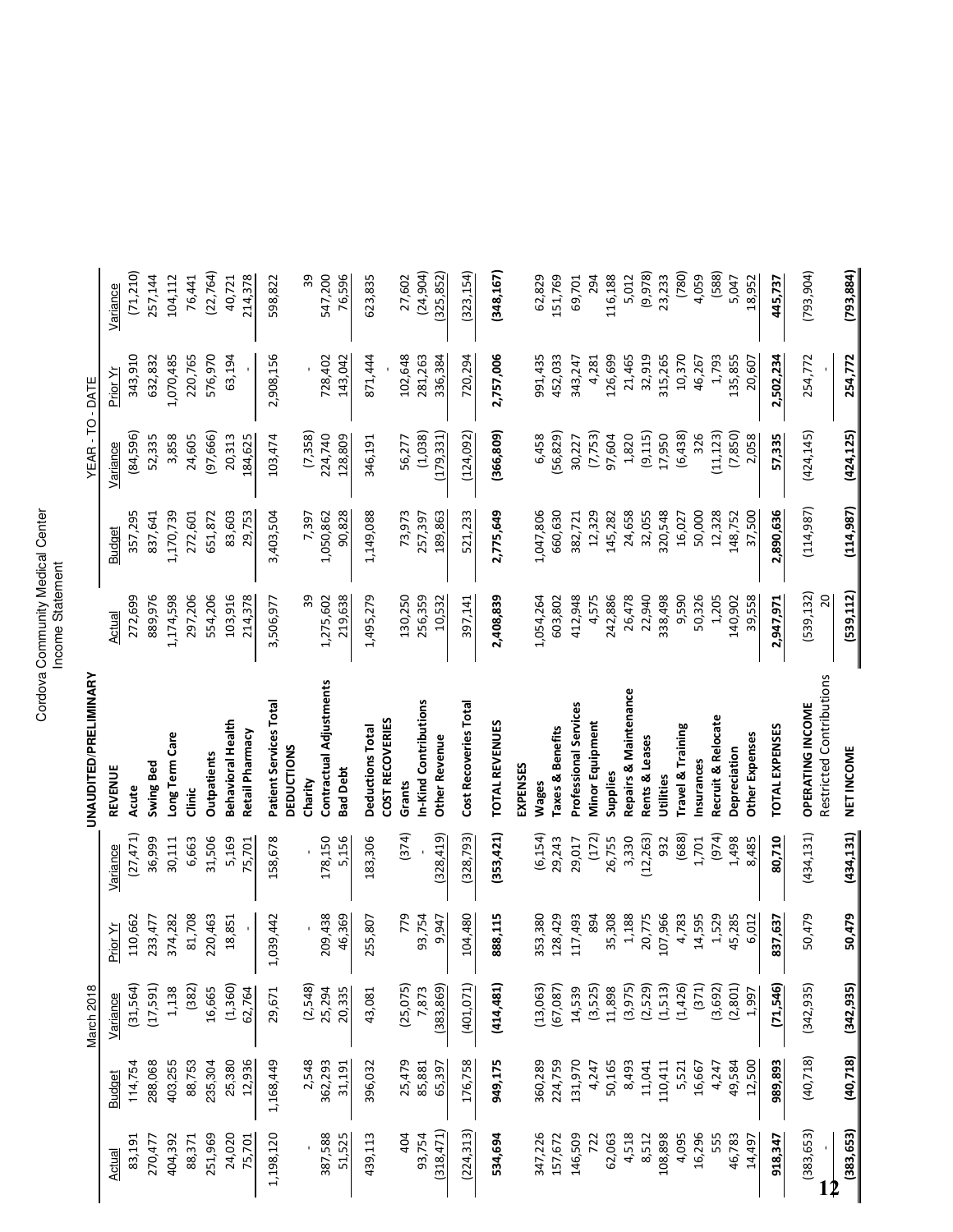| Cordova Community Medical Center Statistics |                      |                 |                               |                          |                           |                     |                           |                  |                  |                           |                  |                  | Change each month         |                  |
|---------------------------------------------|----------------------|-----------------|-------------------------------|--------------------------|---------------------------|---------------------|---------------------------|------------------|------------------|---------------------------|------------------|------------------|---------------------------|------------------|
| March 2018                                  | స్                   | 28              | $\overline{\mathcal{E}}$      | ౚ                        | $\overline{\mathfrak{c}}$ | 8                   | $\overline{\mathfrak{S}}$ | 5                | $\boldsymbol{S}$ | $\overline{\mathfrak{S}}$ | 8                | 5                |                           |                  |
|                                             | <u>ក្ខ</u>           | Feb             | Mar                           | Apr                      | Nay                       | <b>Jur</b>          | $\bar{5}$                 | Aug              | Sep              | $\ddot{\rm o}$            | $\frac{8}{2}$    | Dec              | <b>Cumulative Monthly</b> |                  |
| Census<br>Avg.<br><b>Hosp Acute+SWB</b>     |                      | 29              |                               |                          |                           |                     |                           |                  |                  |                           |                  |                  | Total                     | Average          |
| <b>ADC</b><br>$-4.5018$                     | 6.4                  | $4\frac{4}{1}$  | 5.1                           |                          |                           |                     |                           |                  |                  |                           |                  |                  |                           | _<br>თ           |
| -Y 2017                                     | $\overline{3}$       | 3.8             | اجا                           | 4.5                      | 4.5                       | $\frac{7}{22}$      | 5.3                       | $4\cdot$         | 4.5              | 5.6                       | 5.6              | 5.8              |                           | 4.6              |
| $-5016$                                     | $\frac{8}{0}$        | $\frac{1}{1}$   | က္                            | $\overline{2.0}$         | $\frac{1}{1}$             |                     | $\frac{2}{1}$             | 0.3              | 0.7              | $\overline{1}$            | 6.0              | $\frac{0}{1}$    |                           | $\frac{2}{1}$    |
| <b>Acute Admits</b>                         |                      |                 |                               |                          |                           |                     |                           |                  |                  |                           |                  |                  |                           |                  |
| $-5018$                                     | $\frac{1}{2}$        | 4               | $\frac{1}{2}$                 |                          |                           |                     |                           |                  |                  |                           |                  |                  | <u>يا</u>                 | 0.7              |
| FY 2017                                     | Θ                    |                 |                               |                          | 4                         |                     | $\frac{1}{\sqrt{2}}$      | ဖ ဖြ             | 6                | $^\infty$                 | N                | 4                | 69                        | 5.8              |
| FY 2016                                     | $\infty$             | $\infty$        | က                             | ഥ∣ത                      | စြ                        | 5                   | $\overline{ }$            |                  | $\infty$         | $\overline{C}$            | $\infty$         | $\infty$         | <u>ल</u>                  | 6.8              |
| Days<br><b>Acute Patient</b>                |                      |                 |                               |                          |                           |                     |                           |                  |                  |                           |                  |                  |                           |                  |
| $-72018$                                    | 3                    | $\infty$        | $\overline{17}$               |                          |                           |                     |                           |                  |                  |                           |                  |                  | 57                        | 19.0             |
| $-5017$                                     | 32                   | 22              | စ္လု $\frac{8}{10}$           | ន $\frac{1}{2}$          | <u>ಇ¦</u>                 | $\boldsymbol{\sim}$ | $\frac{6}{4}$             | 51               | $\frac{6}{1}$    | $\frac{\infty}{\tau}$     | 5                | $\tilde{=}$      | $rac{46}{210}$            | 20.5             |
| $-5016$                                     | $\frac{1}{2}$        | $\frac{5}{1}$   |                               |                          |                           | $\overline{0}$      | $\overline{1}$            | $\frac{1}{2}$    | $\frac{8}{1}$    | 22                        | $\frac{51}{2}$   | 7T               |                           | 17.5             |
| <b>SWB Admits</b>                           |                      |                 |                               |                          |                           |                     |                           |                  |                  |                           |                  |                  |                           |                  |
|                                             |                      |                 | $\circ$                       |                          |                           |                     |                           |                  |                  |                           |                  |                  | က $\frac{1}{2}$           | $\frac{0}{1}$    |
| FY 2018<br>FY 2017                          | $\sim$ $\sim$ $\sim$ | ന∣ഢ             | a                             | $\overline{\phantom{0}}$ | $\sim$                    | ం∣ఌ                 |                           | $\circ$          | 0                | ന∣ഢ                       |                  |                  |                           | $\frac{6}{1}$    |
| FY 2016                                     |                      |                 |                               | $\sim$                   |                           |                     |                           | $\circ$          |                  |                           |                  | $\sim$           | $\overline{1}$            | $1\overline{4}$  |
| <b>Days</b><br><b>SWB Patient</b>           |                      |                 |                               |                          |                           |                     |                           |                  |                  |                           |                  |                  |                           |                  |
| $8102 \lambda$                              | 166                  | $\frac{6}{1}$   | 24                            |                          |                           |                     |                           |                  |                  |                           |                  |                  | 406                       | 135.3            |
| 7102/<br>≿                                  | 54                   | $\frac{8}{4}$   | 83                            | $\frac{1}{1}$            | $\overline{1}$            | 90                  | 114                       | $\overline{2}$   | 20               | 157                       | 163              | ŗ                | 418                       | 118.2            |
| $-5016$                                     | თ                    | $\frac{1}{2}$   |                               | 57                       | 88                        | 46                  | 25                        | $\circ$          | ო                | $\overline{1}$            |                  | $\frac{4}{1}$    | 237                       | 19.8             |
| Admits<br>Õ<br><b>J ONOC</b>                |                      |                 |                               |                          |                           |                     |                           |                  |                  |                           |                  |                  |                           |                  |
| $-72018$                                    | $\mathbf{\Omega}$    | 0               | $\circ$                       |                          |                           |                     |                           |                  |                  |                           |                  |                  | $\mathbf{\Omega}$         |                  |
| 7102 Y-                                     | $\circ$              | 0               | $\circ$                       | 0                        | 0                         | O                   | ೦∣∾                       | 0                | 0                | 0                         | 0                | 0                | $\circ$                   | $\frac{0}{0}$    |
| FY 2016                                     |                      | $\circ$         | $\circ$                       | $\circ$                  | $\circ$                   | $\circ$             |                           | $\circ$          | $\circ$          | $\circ$                   | $\circ$          | $\circ$          | က                         | $0.\overline{3}$ |
| <b>Days</b><br>Resident<br>COMO L'          |                      |                 |                               |                          |                           |                     |                           |                  |                  |                           |                  |                  |                           |                  |
| $8102 \lambda$                              | 303                  | 278             | $\frac{15}{15}$               |                          |                           |                     |                           |                  |                  |                           |                  |                  | 891                       | 297.0            |
| 7007                                        | 310                  | $\frac{8}{80}$  |                               | 300                      | 310                       | $\frac{8}{208}$     | $\frac{5}{292}$           | 310              | 300              | 310                       | 300              | 310              | 3,650                     | 304.2            |
| FY 2016                                     | $\overline{310}$     |                 |                               | 297                      | $\overline{310}$          |                     |                           | $\overline{310}$ | $\overline{300}$ | $\overline{310}$          | $\overline{006}$ | $\overline{310}$ | 3,637                     | 303.1            |
| Census<br>Avg.<br>COMO <sub>L</sub>         |                      |                 |                               |                          |                           |                     |                           |                  |                  |                           |                  |                  |                           |                  |
| $-5.024$                                    | 9.8                  | 9.9             | $\overline{C}$<br>$\tilde{+}$ |                          |                           |                     |                           |                  |                  |                           |                  |                  |                           | 9.9              |
| 70017                                       | 10.0                 | 10.0            | $\overline{0}$<br>Ē           | 10.0                     | 10.0                      | 10.0                | 10.0                      | 10.0             | 10.0             | 10.0                      | 10.0             | 10.0             |                           | 10.0             |
| FY 2016                                     | 10.0                 | 10.0            | $\overline{0}$ .<br>Ē         | 10.0                     | 10.0                      | 10.0                | 10.0                      | 10.0             | 10.0             | 10.0                      | 10.0             | 10.0             |                           | 10.0             |
| <b>ER</b> Visits                            |                      |                 |                               |                          |                           |                     |                           |                  |                  |                           |                  |                  |                           |                  |
| $-5.024$                                    | $\frac{4}{5}$        | 43              | 09                            |                          |                           |                     |                           |                  |                  |                           |                  |                  | 149                       | 49.7             |
|                                             |                      |                 |                               |                          |                           |                     | 75                        | 89               |                  | 43                        |                  |                  | 604                       | 89               |
|                                             |                      |                 |                               |                          |                           |                     |                           |                  |                  |                           |                  |                  |                           |                  |
| $\frac{2017}{100}$                          | ခု<br>အ              | $\frac{45}{45}$ | $\frac{4}{2}$                 | $\frac{49}{52}$          | $\frac{65}{65}$           | $rac{62}{56}$       | 85                        | $\overline{7}$   | $\frac{53}{51}$  | 55                        | $rac{42}{37}$    |                  | $\frac{82}{96}$           | 694              |

 $\frac{1}{\omega}$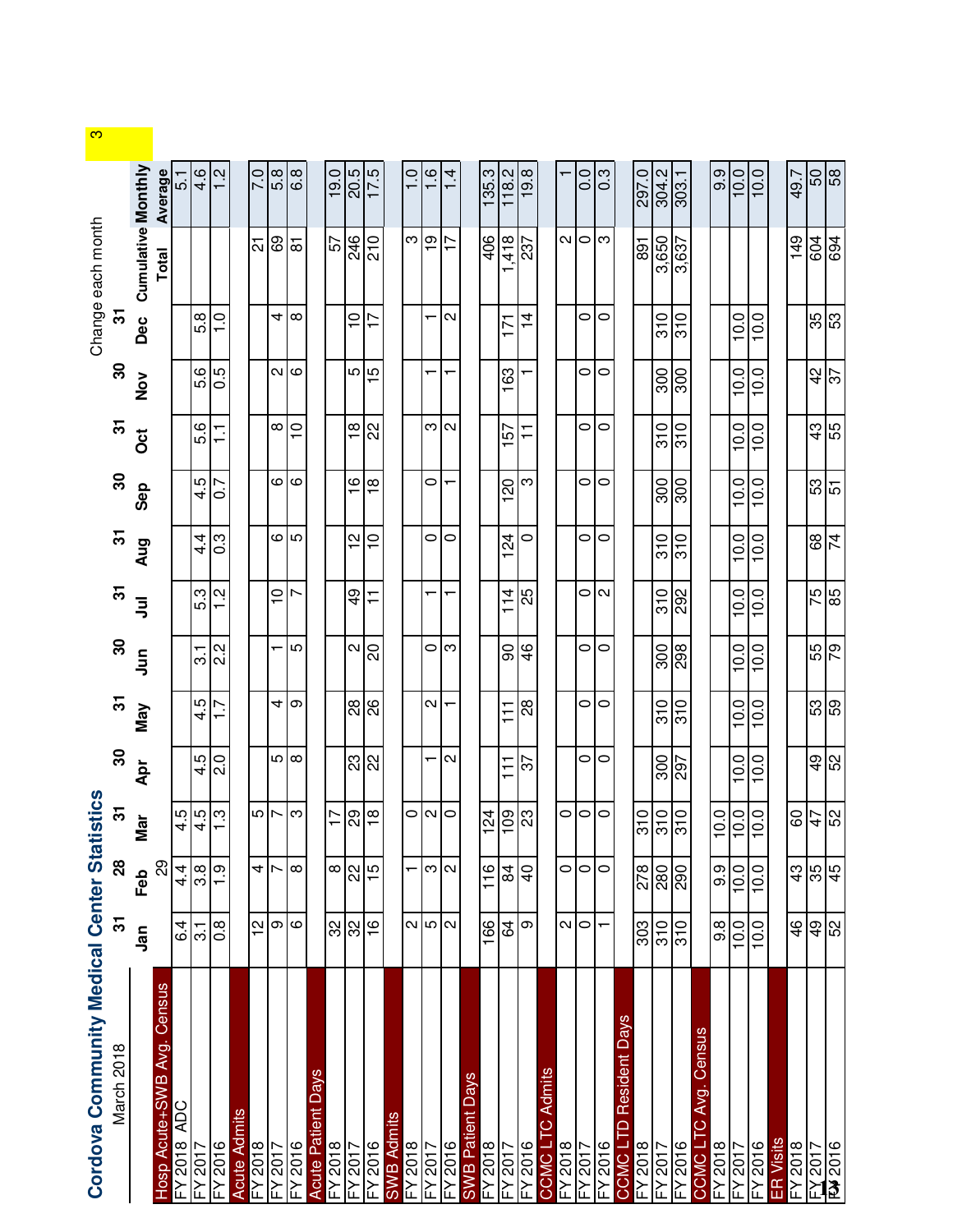| Cordova Community Medical Center Statis |                |                   | tics                      |                 |               |                |                 |               |                 |               |               |                 | Change each month         |                  | S |
|-----------------------------------------|----------------|-------------------|---------------------------|-----------------|---------------|----------------|-----------------|---------------|-----------------|---------------|---------------|-----------------|---------------------------|------------------|---|
| March 2018                              | స్             | $\bf{28}$         | $\overline{\mathfrak{S}}$ | ႙               | $\mathbf{r}$  | 8              | 5               | స్            | 8               | ᢛ             | 8             | $\mathbf{r}$    |                           |                  |   |
|                                         | Jan            | Feb               | Mar                       | $\mathbf{A}$ pr | <b>May</b>    | $\bar{5}$      | $\bar{5}$       | Aug           | Sep             | Oct           | $\frac{8}{2}$ | Dec             | <b>Cumulative Monthly</b> |                  |   |
| Registrations w/ER<br><b>Dutpatient</b> |                |                   |                           |                 |               |                |                 |               |                 |               |               |                 |                           |                  |   |
| FY 2018                                 | 127            | $\frac{6}{11}$    | $rac{85}{29}$             |                 |               |                |                 |               |                 |               |               |                 | 410                       | $\frac{1}{36.7}$ |   |
| $-5017$                                 | 120            | $\overline{\tau}$ |                           | 293             | 136           | 146            | 177             | 168           | 145             | 106           | 110           | 3               | .744                      | 145              |   |
| FY 2016                                 | 120            | 117               | $\overline{5}$            | 342             | 159           | 164            | 160             | 172           | 165             | 146           | 126           | 137             | 939                       | 162              |   |
| PT Procedures                           |                |                   |                           |                 |               |                |                 |               |                 |               |               |                 |                           |                  |   |
| FY 2018                                 | 370            | ន្ត្              | 84                        |                 |               |                |                 |               |                 |               |               |                 | 775                       | 258              |   |
|                                         | 416            | $\frac{32}{344}$  | $\overline{56}$<br>4      | 399             | 327           |                | $rac{343}{291}$ | $\frac{8}{6}$ | $\frac{8}{206}$ | 373           | 270           | $\frac{178}{ }$ | 3,763                     | 314              |   |
| EY 2016<br>FY 2016                      | 319            |                   | 349                       | $\frac{1}{2}$   | 326           | $\frac{8}{35}$ |                 | 324           | 489             | 346           | 407           | 415             | 4,407                     | 367              |   |
| ab Tests                                |                |                   |                           |                 |               |                |                 |               |                 |               |               |                 |                           |                  |   |
| FY 2018                                 | 295            | $\overline{5}$    | 347                       |                 |               |                |                 |               |                 |               |               |                 | 943                       | 314              |   |
| FY 2017                                 | 298            | 322               | $\frac{3}{20}$            | 304             | $\frac{8}{3}$ | 283            | 435             | 410           | 337             | 280           | 278           | 305             | 3,854                     | 321              |   |
| FY 2016                                 | 304            | 363               |                           | 350             | 374           | 399            | 318             | 314           | 319             | 340           | 272           | 219             | 3,896                     | 325              |   |
| X-Ray Procedures                        |                |                   |                           |                 |               |                |                 |               |                 |               |               |                 |                           |                  |   |
| FY 2018                                 | 67             | 36                | 58                        |                 |               |                |                 |               |                 |               |               |                 | $\frac{1}{6}$             | 54               |   |
| FY 2017                                 | 47             | 43                | $\frac{2}{3}$             | 89              | $\frac{2}{3}$ | සි             | 72              | 57            | $\frac{3}{4}$   | 34            | 4             | ွာ              | 541                       | 45               |   |
| FY 2016                                 | 8              | 52                | 34                        | 85              | 97            | 下              | 33              | 74            | 52              | $\frac{4}{4}$ | 42            | 22              | 691                       | 58               |   |
| CT Procedures                           |                |                   |                           |                 |               |                |                 |               |                 |               |               |                 |                           |                  |   |
| FY 2018                                 | $\overline{4}$ | ↖                 | $\frac{6}{1}$             |                 |               |                |                 |               |                 |               |               |                 | 22                        | $\frac{2}{1}$    |   |
| FY 2017                                 | Ņ              | ↖                 | $\frac{3}{2}$             | $\frac{4}{1}$   | $\frac{2}{1}$ | $\frac{1}{4}$  | <u>ଷ</u> ାର     | 15            | $\frac{1}{2}$   | თ             | ∞             | 5               | 138                       | N                |   |
| FY 2016                                 | 0              | r                 | $\frac{6}{1}$             | $\overline{4}$  | 5             | 24             |                 | 4             | S               | 25            | Ù             | က               | 80                        | $\overline{5}$   |   |
| <b>Clinic Visits</b><br><b>CCMC</b>     |                |                   |                           |                 |               |                |                 |               |                 |               |               |                 |                           |                  |   |
| FY 2018                                 | 206            | 183               | 203                       |                 |               |                |                 |               |                 |               |               |                 | 592                       | 197              |   |
| (2017)                                  | 212            | 175               | 76                        | 188             | 248           | 239            | 217             | 284           | 356             | 283           | <b>661</b>    | 177             | 2,775                     | 231              |   |
| $-72016$                                | 178            | 197               | 07                        | 203             | 222           | -191           | 205             | 231           | 343             | 227           | 203           | 223             | 2,593                     | 216              |   |
| Hith Visits<br><b>Behaviora</b>         |                |                   |                           |                 |               |                |                 |               |                 |               |               |                 |                           |                  |   |
| FY 2018                                 | $\frac{1}{1}$  | 88                | $\overline{27}$           |                 |               |                |                 |               |                 |               |               |                 | 336                       | $\frac{2}{11}$   |   |
| FY 2017                                 | 70             | 86                | 71                        | ဓ               | 88            | 100            | $\frac{85}{9}$  | 109           | 22              | 85            | 84            | $\overline{5}$  | 049                       | $\overline{8}$   |   |
| FY 2016                                 | 3              | $\overline{0}$    | 89                        | 104             | 89            | 75             |                 | 89            | 56              | 47            | 8             | 122             | 967                       | $\overline{8}$   |   |
| Retail Pharmacy Scripts                 |                |                   |                           |                 |               |                |                 |               |                 |               |               |                 |                           |                  |   |
| FY 2018                                 | 864            | 752               | 969                       |                 |               |                |                 |               |                 |               |               |                 | 2,585                     | 862              |   |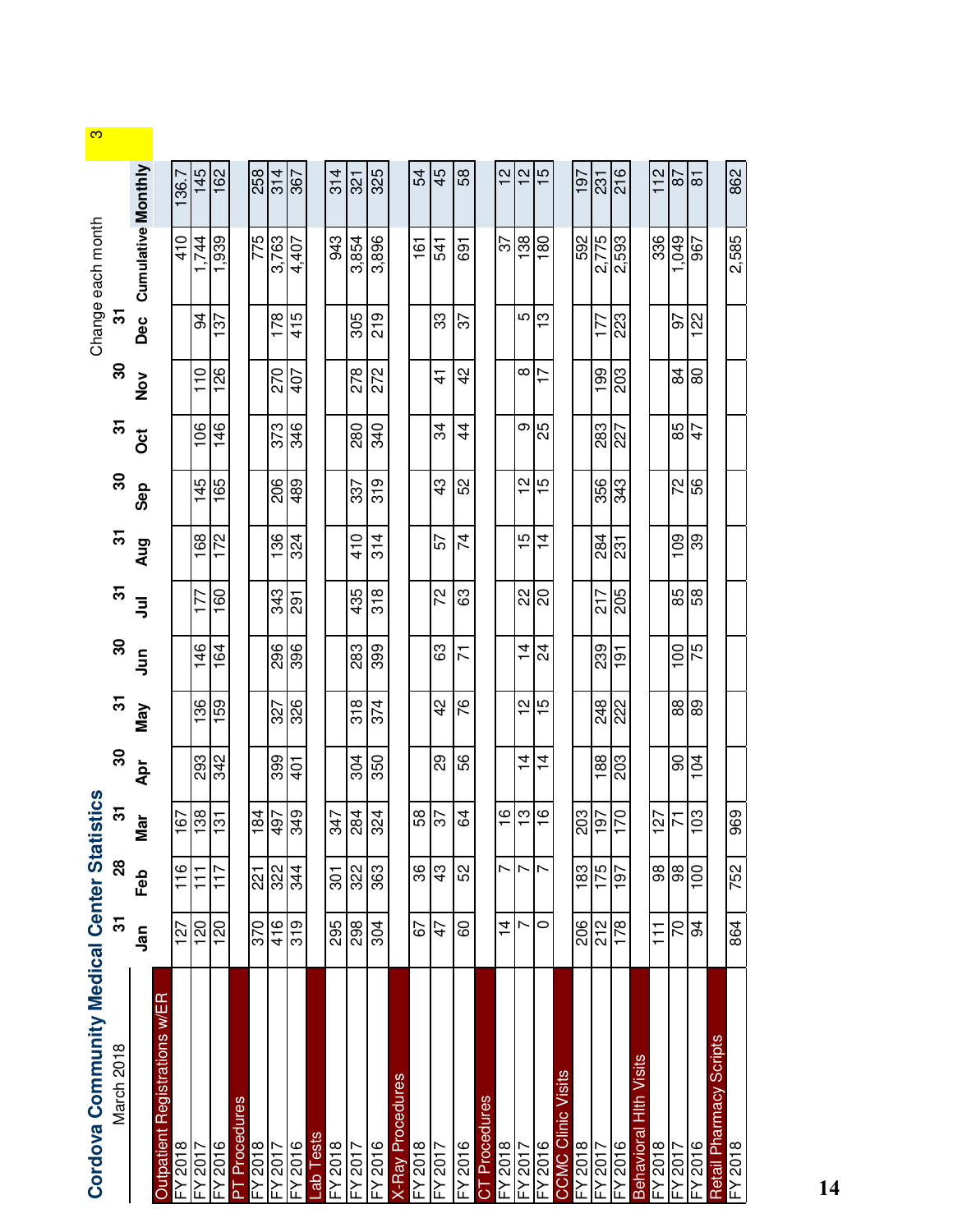

**Date:** April 18, 2018 To: CCMC Authority Board of Directors **From:** Chief Nursing Officer, Tammy Pokorney, RN **RE:** Nursing Report

#### **April 2018 Nursing Activity Update:**

- 1. Staffing:
	- a. Two of three new hospital nurse hires have arrived; the clinic nurse replacing Gladah Hicks has been in place for 3 weeks.
	- b. The LTC DON resigned and we have an interim until July or less if the position is filled.
	- c. All CNA positions remain filled and recertification.
	- d. The Dietary/Activities staffing is adequate, although volunteers are always welcome.
- 2. Census:
	- a. LTC census is 10 residents. Currently, we have 2 Swing beds occupied. We have had 5 cases of ingestion of adult medications for children under 5; an article has been drafted for the paper as an outreach and awareness campaign.
- 3. The ongoing challenges:
	- a. Technology innovations-See #4. (UNCHANGED)
	- b. Training-requirements for compliance and innovations require additional time.(UNCHANGED)
	- c. Surveys-Completed a follow-up from the State/Fed with acceptance of our corrections. Continue with the current plans and prepare for the CAH survey in the coming months.
	- d. Lack of a "life cycle" for equipment has posed issues for things like a medication refrigerator, beds, vital signs machines, etc…this is under development as to improve the budget process rather than be reactionary when something fails.
	- e. Wifi-when the facility has the capability for secure wifi, the documentation and medication administration processes will become smoother and promote patient safety as it will be taken to the patient rather than being disjointed between a medication room and nurses station.
- 4. Systems being implemented at this time:
	- a. Point Click Care-is fully operational for our current patient population. Modules in skin/wound documentation are being trained and quality reporting is still being assessed as we have only just submitted our first MDSs this week to the CMS system.
	- b. Relias Learning Management System-go live 3/31 for all education services of staff. Currently building training plans to support the compliance as a facility but also to educate staff on changing healthcare trends. (UNCHANGED)
	- c. EVIDENT-inputs to the company for conversion continue to be submitted to customize the care modules needed to meet all quality and care requirements. Manager/initial training is 23-25 Apr; subsequent superuser training is being developed as well as a systematic training plan to ensure adequate patient care coverage while optimal training to all staff. Remains to be seen if the customization will be to our initial agreement, but anticipate an adequate product.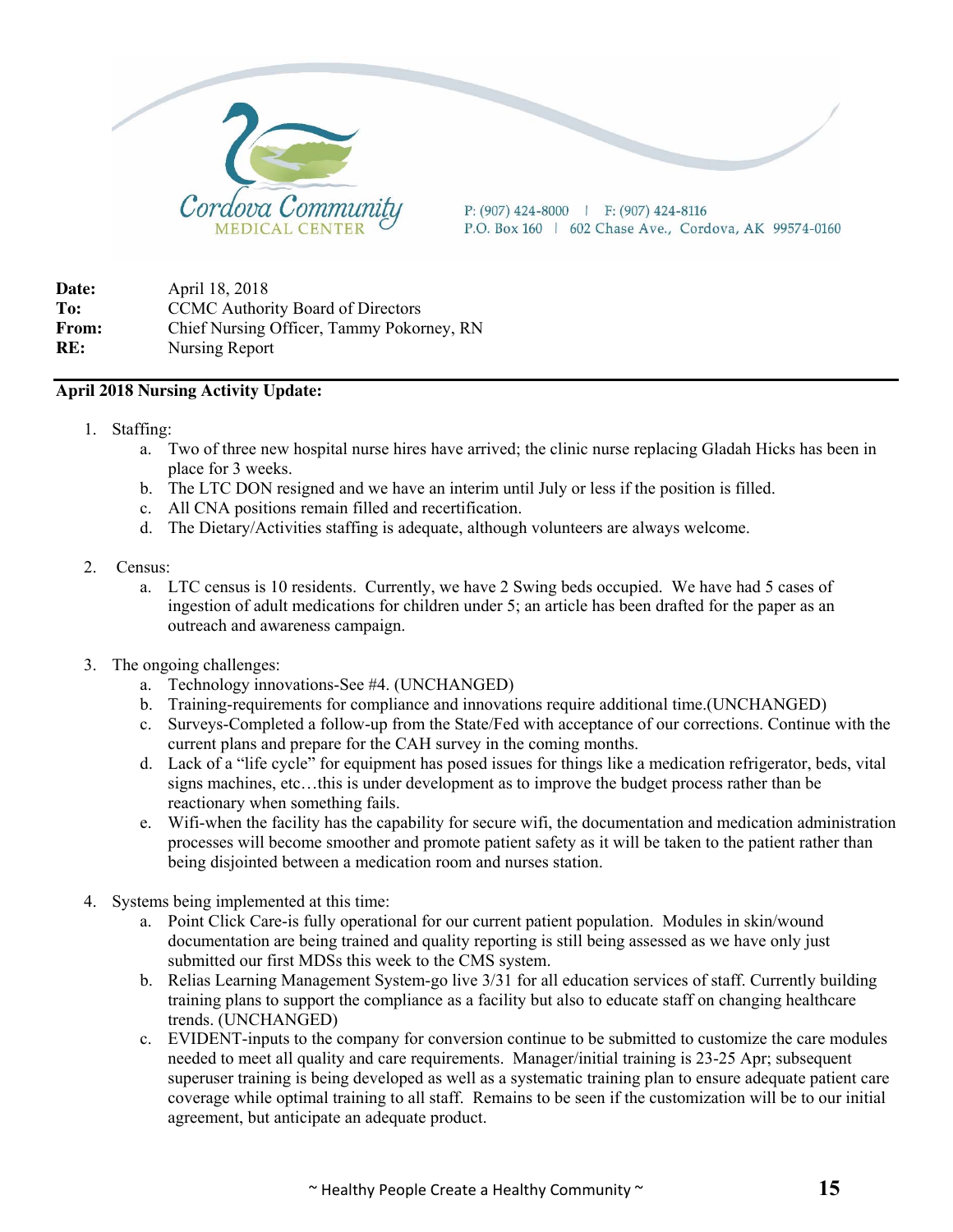- 5. LEAN training occurred/occurs 16-20 April. It will be a culture change for performance improvement with 5 instructors doing an online course as well to continue the development in the facility.
- 6. Attended the AHSNHA sponsored CNO conference in Anchorage last week (13 Apr). Great collaboration on legislative issues, workplace violence and education opportunities and outreach. The UAA staff will be visiting Cordova for continued consideration of a ADN/RN program with clinical support/training completed here at CCMC beginning in 2019. More to follow.
- 7. Please review the quality reports from Kelly.

Please let me know if there are any questions.

Tammy Pokorney CNO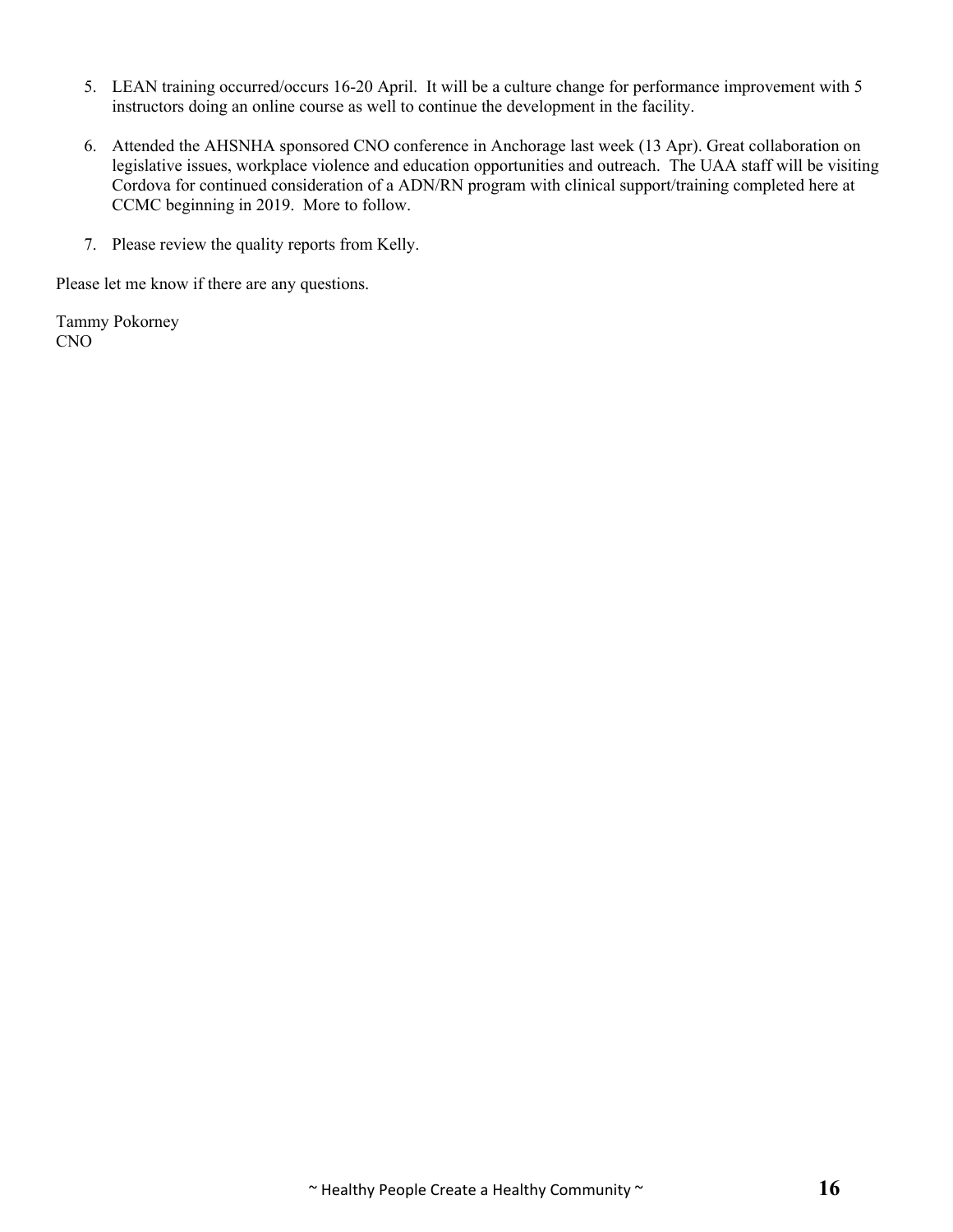To: CCMC Authority Board of Directors From: Kelly Kedzierski, RN RE: April 2018 Quality Improvement Report

#### **Quality Improvement**

CCMC is dedicated to the highest level of professional and ethical standards in our service to the community. Improving the quality and safety of health care services remains a key concern to CCMC. CCMC continues to work hard toward developing appropriate organizational strategies, incentives and cultures to support delivery of quality and safety with in our organization. The improvements attained by CCMC thus far are the results of clearly and consistently focusing on the principles outlined in the 2018 Quality Improvement Plan. The CCMC team is continuously and consistently working hard to build a healthcare system that focuses on keeping our community healthy, provides appropriate and timely access to excellent healthcare, and provides the right care, at the right time, in the right place, all the while promoting focused improvement.

CCMC continues to use national benchmarks provided by national associations, clinical organizations, and federal and state provided databases such as WSHA Partnership for Patients. The organization will continue to monitor progress toward goals by comparing its results to these benchmarks and its historical performance.

- Currently we are meeting on a monthly basis.
- The last Quality meeting was held on March 14, 2018 where we discussed
	- PIP updates and reports
	- Utilizing PCC for PIP's going forward.<br>■ Ongoing Improvement Activities
	- Ongoing Improvement Activities
- To ensure that we are in compliance with all of the Plans of Corrections from our recent

Surveys. Each department manager brings their documentation for all of the committee members to view. This gives the committee the data we need so we are able to evaluate our progress toward each quality goal. Each department has been diligent in bringing their documentation or giving the committee report of their ongoing progress.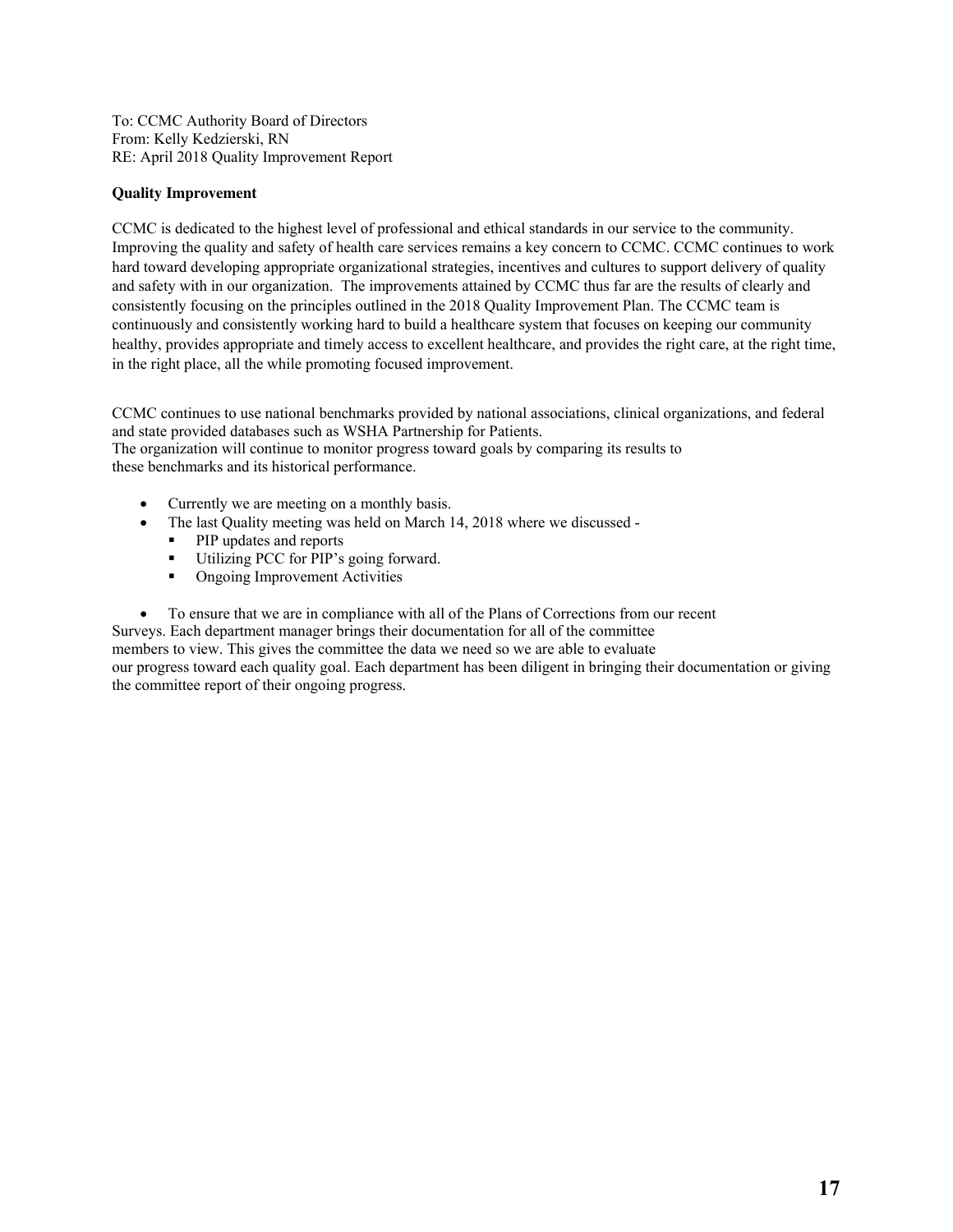To: CCMC Authority Board of Directors From: Kelly Kedzierski, RN RE: April 2018 Infection Control

#### **Infection Control**

CCMC puts infection control and basic hygiene at the heart of good management and clinical practice, and is committed to ensuring that appropriate resources are allocated for effective protection of patients, their relatives, staff and visiting members of our community. In this regard, emphasis is given to the prevention of healthcare associated infections, the reduction of antibiotic resistance and the sustained improvement of cleanliness in the hospital. Infection control is a team effort and we are very pleased with all of the hard work and dedication of each and every one of our team members.

- The infection control committee has been having monthly meetings to ensure that we are keeping track of the infection control needs throughout the hospital as well as addressing concerns that could potentially affect the community. The last meeting was held on March 6, 2018.
- Environmental Services manager Kim Wilson has been working diligently to facilitate and support optimal cleaning of the environment and equipment with ongoing Environmental Services team meetings; Which improve education and understanding of cleaning needs and responsibilities. We are extremely pleased with the hard work and dedication of our Environmental Services staff.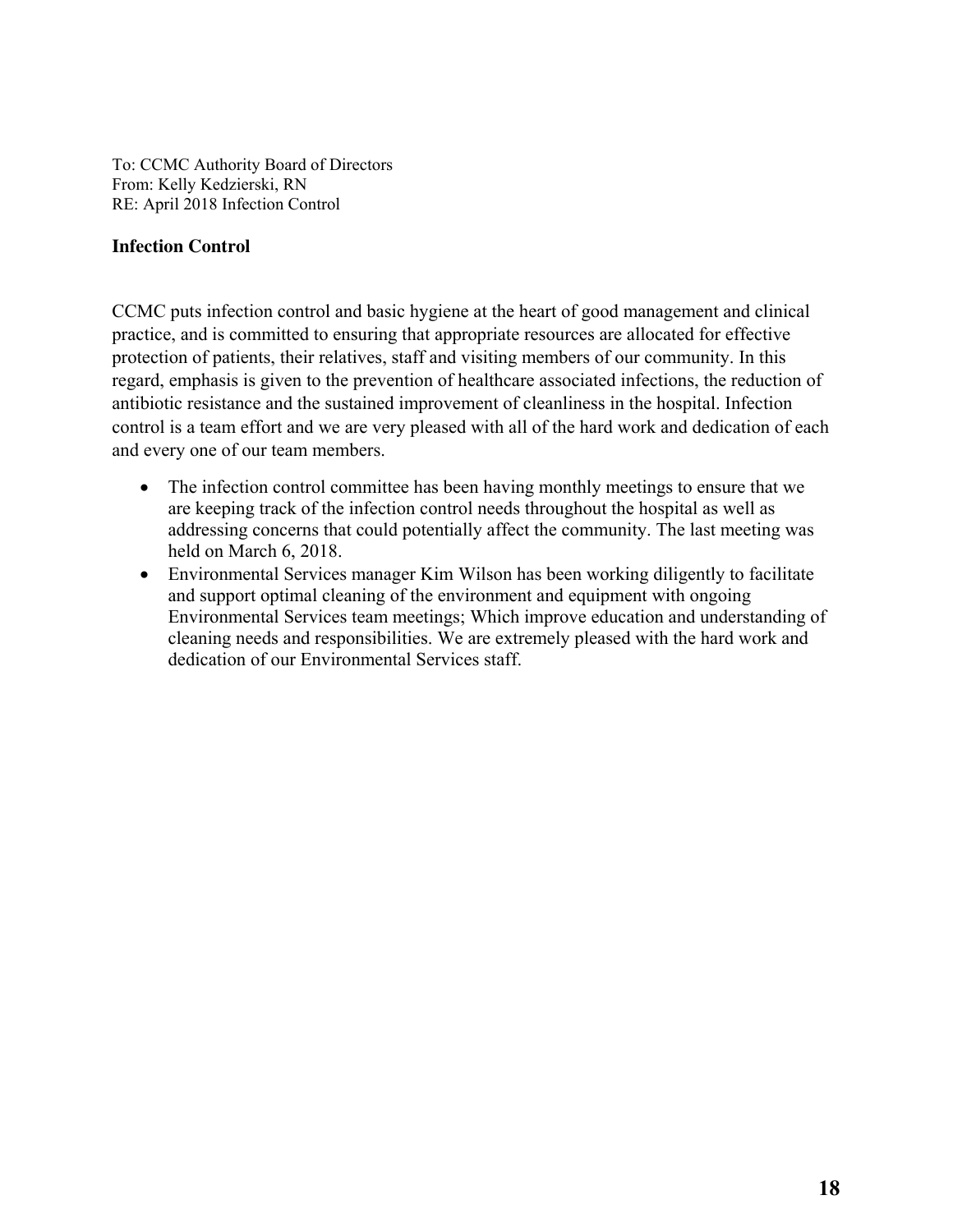

## Memorandum

To: CCMC Authority Board of Directors From: Scot Mitchell, FACHE, CCMC CEO Subject: CCMC Corporate Compliance Plan Date: 04/26/2018

**Suggested Motion:** "I move that the CCMC Authority Board of Directors approve the CCMC Corporate Compliance Plan as presented."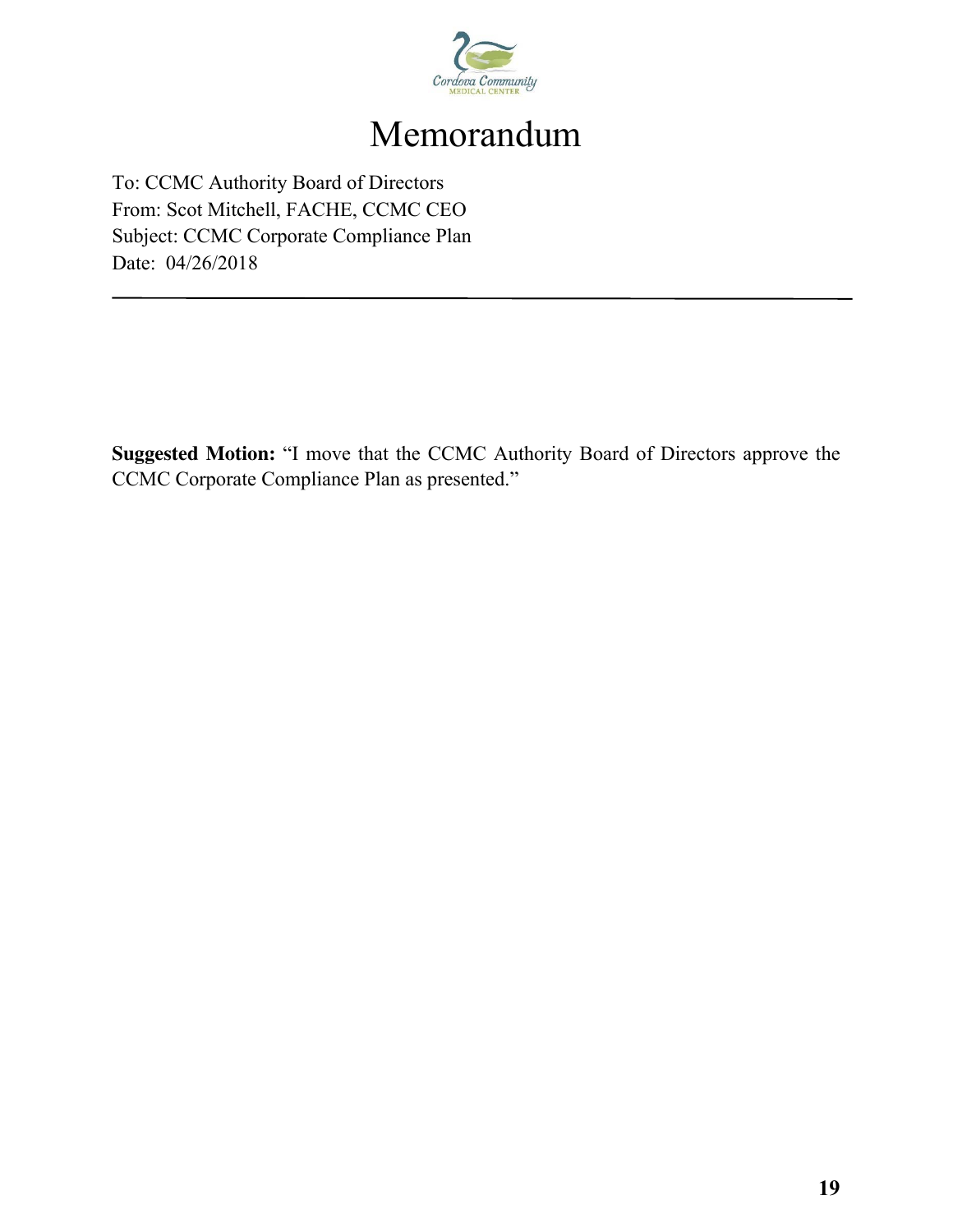| CORDOVA COMMUNITY MEDICAL CENTER         | REFERENCE CC 001     |
|------------------------------------------|----------------------|
|                                          | PAGE: 1              |
| SUBJECT/TITLE: Corporate Compliance Plan | OF: 15               |
|                                          | EFFECTIVE: 2/26/2002 |
| DEPARTMENT/SCOPE: Corporate Compliance   | REVISED: 2/21/2018   |

#### **Purpose and/or Policy Statement:**

This program focuses on business and professional standards of conduct, compliance with federal, state and local laws and regulations, compliance with standards of accrediting organizations, promotion of good corporate citizenship, prevention and early detection of misconduct and identification and education relating to areas of particular concern.

#### **Policy:**

- Cordova Community Medical Center has a policy of maintaining a high level of professional and ethical standards in the conduct of its business. CCMC places a high importance upon its reputation for honesty, integrity and high ethical standards. This policy statement is a reaffirmation of our commitment to a high level of ethical conduct and standards of business practice.
- These standards can only be achieved through the actions and conduct of all personnel at Cordova Community Medical Center. Each and every employee, including management employees, are obligated to conduct himself/herself in a manner to ensure the maintenance of these standards. Such actions and conduct will be important factors in evaluating an employee's judgment and competence and an important element in the annual performance evaluation. Employees who ignore or disregard the principles of the CCMC Corporate Compliance Program will be subject to appropriate disciplinary action, up to, and including, termination.
- Employees must be educated of all applicable federal and state laws and regulations that apply to and impact upon Cordova Community Medical Center's documentation, coding, billing and competitive practices, and the day-to-day activities of the organization and its employees and agents. Each employee who is directly involved in any of the CCMC documentation, coding, billing or competitive practices has an obligation to familiarize himself or herself with all such applicable laws and regulations and to adhere at all times to the requirements thereof.
- These employees are also required to participate in the ongoing educational programs provided by this organization. Where questions regarding these requirements exist, each employee shall seek guidance from knowledgeable Department Managers, Senior Management, or the Compliance Officer for the hospital.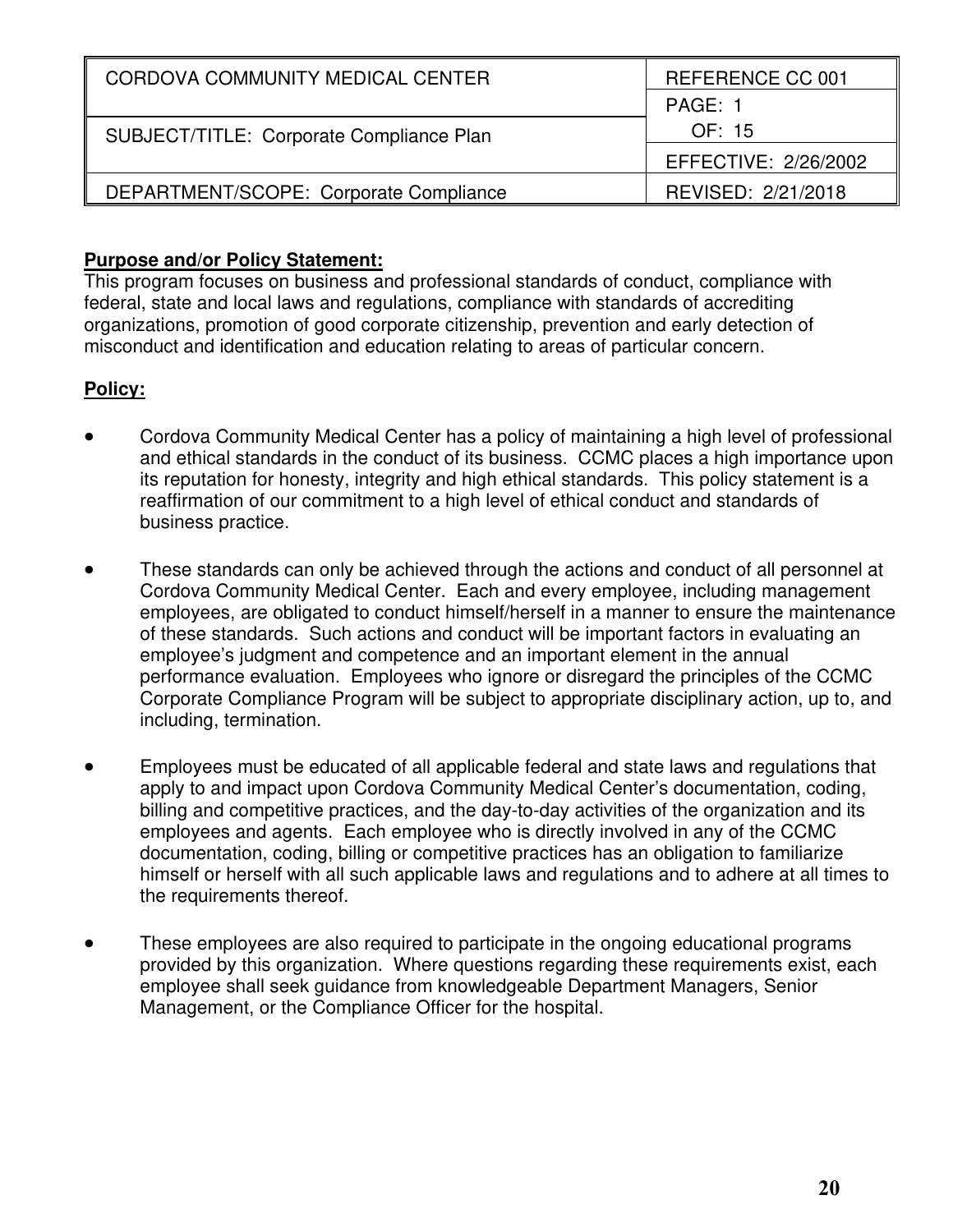| CORDOVA COMMUNITY MEDICAL CENTER         | REFERENCE CC 001     |
|------------------------------------------|----------------------|
|                                          | PAGE: 2              |
| SUBJECT/TITLE: Corporate Compliance Plan | OF: 15               |
|                                          | EFFECTIVE: 2/26/2002 |
| DEPARTMENT/SCOPE: Corporate Compliance   | REVISED: 2/21/2018   |

- In particular, but not limited to, this policy prohibits Cordova Community Medical Center and each of its employees from directly or indirectly engaging or participating in any of the following:
	- Improper Claims:
		- **Presenting or causing to be presented to the United States government or** any other healthcare payer a claim:
			- $\bullet$  Item or Service Not Provided as Claimed.
				- $\Box$  For a medical or other item or service that such person knows or should know was not provided as claimed, including a pattern or practice of presenting or causing to be presented a claim for an item or service that is based on a code that such person knows or should know will result in a greater payment to the claimant than the code such person knows or should know is applicable to the item or service actually provided.
			- False Claim.
				- $\Box$  For a medical or other item or service and such person knows or should know the claim is false or fraudulent.
			- Service by Unlicensed Physician.
				- $\Box$  For a physician's service (or an item or service incident to a physician's service) when such person knows or should know the individual who furnished (or supervised the furnishing of) the service:
					- Was not a licensed physician;
					- $\Diamond$  Licensed as a physician, but such license had been obtained through a misrepresentation of material fact (including cheating on an examination required for licensing); or
					- $\Diamond$  Represented to the patient at the time the service was furnished that the physician was certified in a medical specialty by a medical specialty board when the individual was not so certified.
			- Excluded Provider.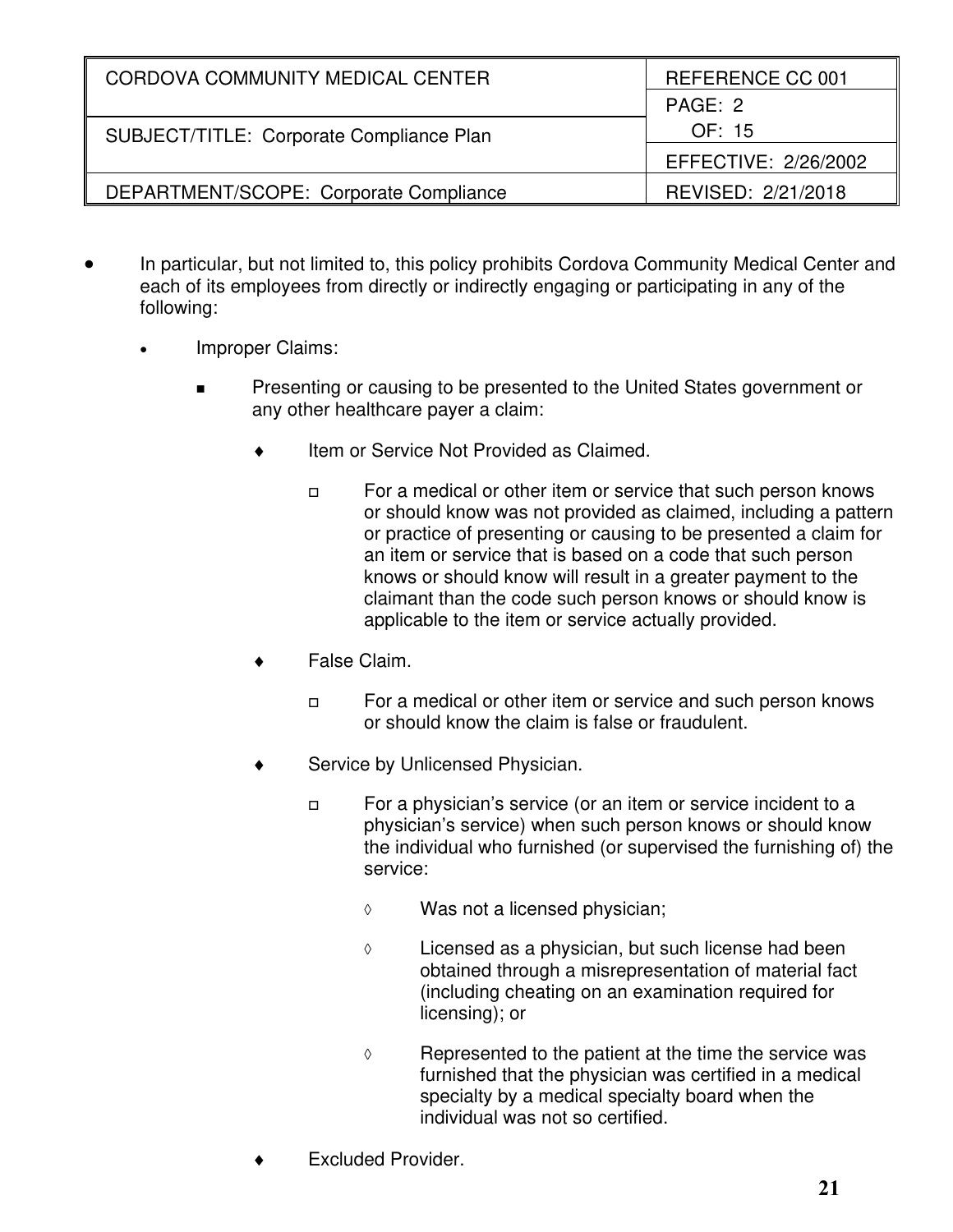| CORDOVA COMMUNITY MEDICAL CENTER         | REFERENCE CC 001     |
|------------------------------------------|----------------------|
|                                          | PAGE: 3              |
| SUBJECT/TITLE: Corporate Compliance Plan | OF: 15               |
|                                          | EFFECTIVE: 2/26/2002 |
| DEPARTMENT/SCOPE: Corporate Compliance   | REVISED: 2/21/2018   |

- $\Box$  For a medical or other item or service furnished during a period in which such person knows or should know the claimant was excluded from the program under which the claim was made.
- Not Medically Necessary.
	- $\Box$  For a pattern of medical or other items or services that such person knows or should know are not medically necessary.
- False Statements in Determining Rights to Benefits:
	- Making, using or causing to be made or used any false record, statement, misrepresentation of a material fact for use in determining rights to any benefit or payment under any healthcare program.
- Conspiracy to Defraud:
	- Conspiring to defraud the United States government or any other healthcare payer by the submission and payment of a false claim.
- Healthcare Fraud/False Statements Relating to Healthcare Matters:
	- Executing or attempting to execute a scheme or artifice to defraud any healthcare benefit program or to obtain, by means of false, fictitious or fraudulent pretenses, representations or promises, any of the money or property owned by, or under the custody of, any healthcare benefit program.
- Provision of Care to Contract HMO Patients:
	- Failing to provide covered services or necessary care to members of contracted health maintenance organizations.
- Adverse Events:
	- Failing to properly report an adverse health event.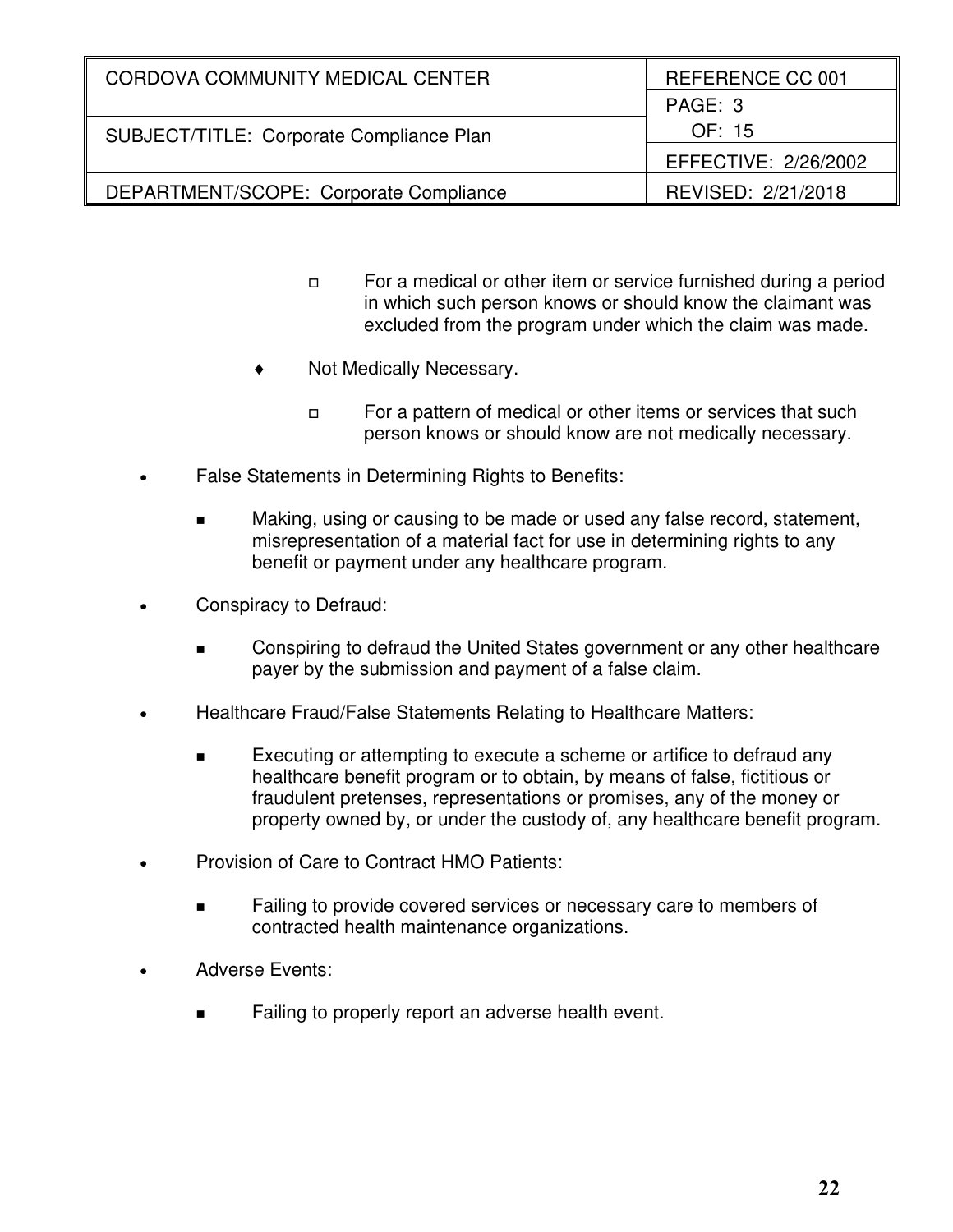| CORDOVA COMMUNITY MEDICAL CENTER         | REFERENCE CC 001     |
|------------------------------------------|----------------------|
|                                          | PAGE: 4              |
| SUBJECT/TITLE: Corporate Compliance Plan | OF: 15               |
|                                          | EFFECTIVE: 2/26/2002 |
| DEPARTMENT/SCOPE: Corporate Compliance   | REVISED: 2/21/2018   |

- Self-Referral:
	- Referring patients for certain items, services and tests provided by businesses in which physicians or their immediate family members have a financial interest, as set forth in section 1877 of the Social Security Act.
- Anti-Referral:
	- **Presenting or causing to be presented a claim for reimbursement to any** individual, third party payer or other entity for designated health services which were furnished pursuant to a referral by a physician who has a financial relationship with the hospital, as such is defined in 42 U.S.C. § 1395nn.
- Anti-Kickback:
	- Except as otherwise provided in 42 U.S.C. § 1320a-7b(b), knowingly and willfully:
		- Soliciting or receiving any remuneration (including any kickback, bribe or rebate) directly or indirectly, overtly or covertly, in cash or in kind, either:
			- In turn for referring an individual to a person for the furnishing or arranging for the furnishing of any item or service for which payment may be made in whole or in part under a federal healthcare program;
			- In return for purchasing, leasing, ordering or arranging for or recommending purchasing, leasing or ordering any good, facility, service or item for which payment may be made in whole or in part under a federal healthcare program; or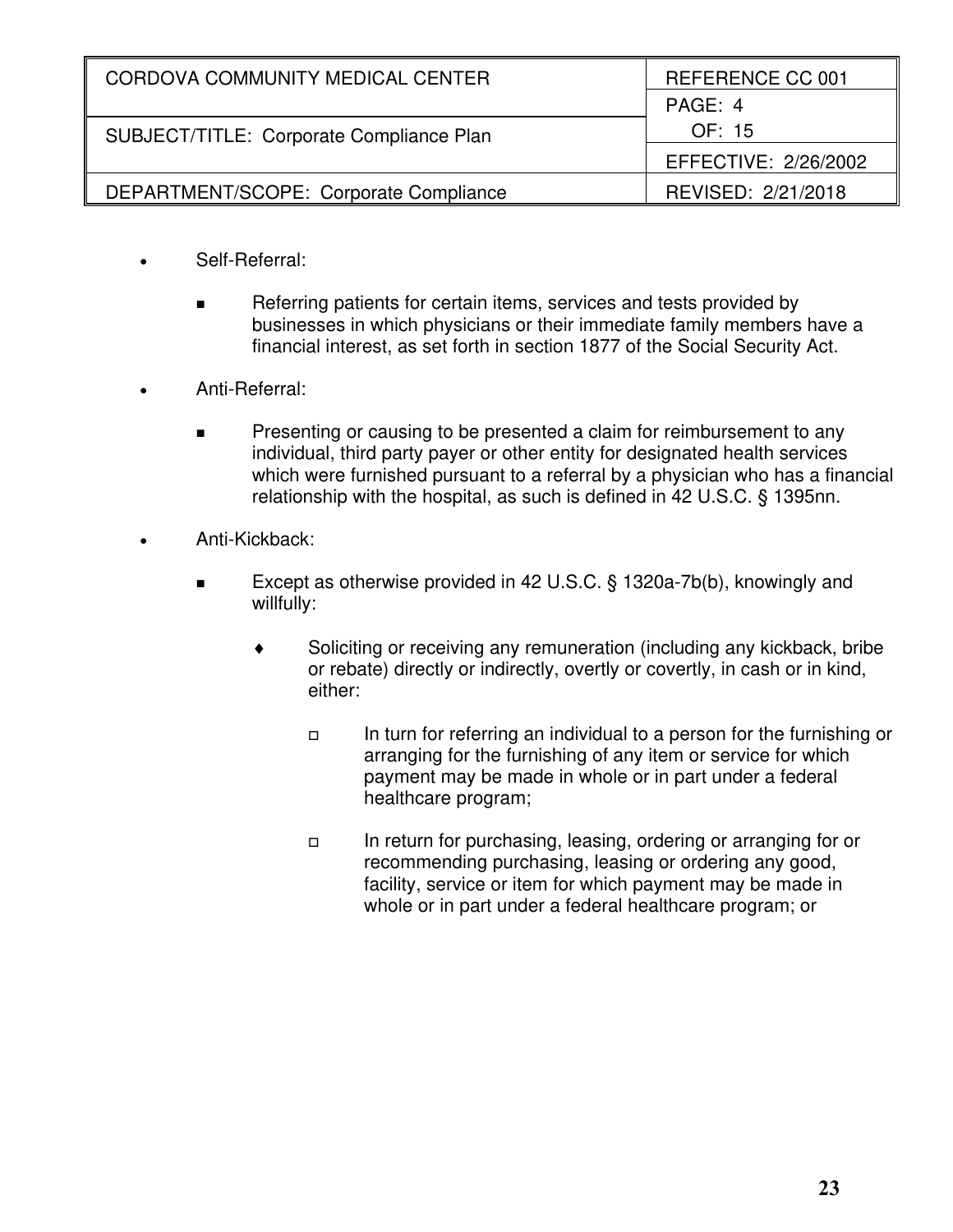| CORDOVA COMMUNITY MEDICAL CENTER         | REFERENCE CC 001     |
|------------------------------------------|----------------------|
|                                          | PAGE: 5              |
| SUBJECT/TITLE: Corporate Compliance Plan | OF: 15               |
|                                          | EFFECTIVE: 2/26/2002 |
| DEPARTMENT/SCOPE: Corporate Compliance   | REVISED: 2/21/2018   |

- Offering or paying any remuneration (including any kickback, bribe or rebate) directly or indirectly, overtly or covertly, in cash or in kind to any person to induce such person either:
	- $\Box$  To refer an individual to a person for the furnishing or arranging for the furnishing of any item or service for which payment may be made in whole or in part under a federal healthcare program; or
	- $\Box$  To purchase, lease, order or arrange for or recommend purchasing, leasing or ordering any good, facility, service or item for which payment may be made in whole or in part under a federal healthcare program.
- Antitrust:
	- Engaging in any activity, including, without limitation, being a member of a multi-provider network or other joint venture or affiliation, which is in restraint of trade or which monopolizes, or attempts to monopolize, any part of interstate trade or commerce.
- Failure to Report Violations to the Compliance Officer:
	- **EXECT** Failing to promptly report to the Compliance Officer (as defined below) any instance described above with respect to the hospital or any of its employees which is known to such person.
- Patient Dumping:
	- Refusing to treat, transferring or discharging any individual who comes to the emergency department and on whose behalf a request is made for treatment or examination without first providing for an appropriate medical screening examination to determine whether or not such individual has an emergency medical condition, and, if such individual has such a condition, stabilizing that condition or appropriately transferring such individual to another hospital in compliance with the requirements of 42 U.S.C. § 1395dd.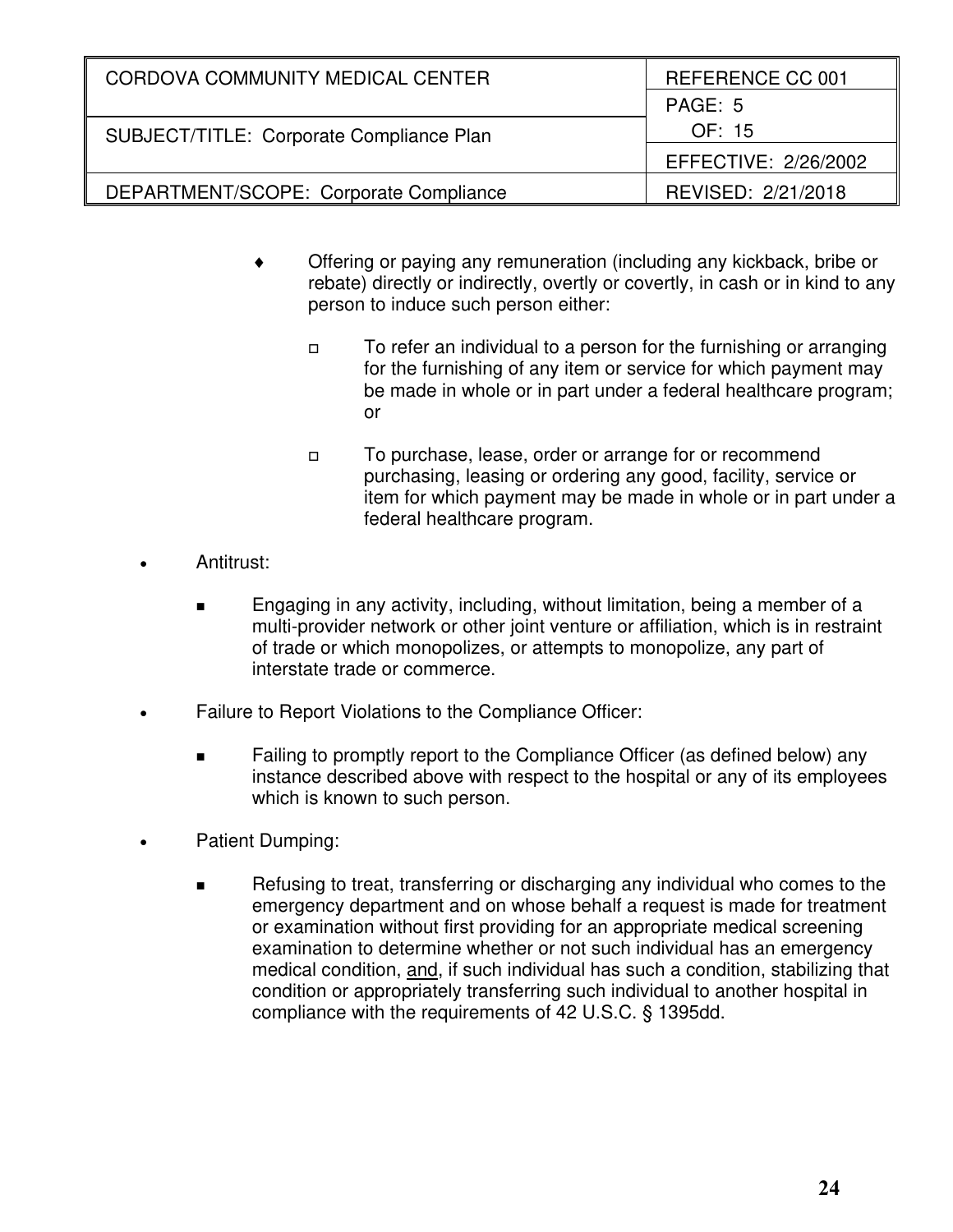| CORDOVA COMMUNITY MEDICAL CENTER         | REFERENCE CC 001     |
|------------------------------------------|----------------------|
|                                          | PAGE: 6              |
| SUBJECT/TITLE: Corporate Compliance Plan | OF: 15               |
|                                          | EFFECTIVE: 2/26/2002 |
| DEPARTMENT/SCOPE: Corporate Compliance   | REVISED: 2/21/2018   |

#### **APPOINTMENT OF COMPLIANCE OFFICER:**

- The Compliance Officer:
	- In an effort to ensure compliance with this policy, the Governing Body of Cordova Community Medical Center is adopting a formal compliance program. To oversee and implement this program, Cordova Community Medical Center has appointed Faith Wheeler-Jeppson as its Compliance Officer. CCMC has chosen its Compliance Officer based on his/her record of commitment to honesty, integrity and high ethical standards and on his/her knowledge and understanding of the applicable laws and regulations. The Compliance Officer will provide educational and training programs for employees, respond to inquiries from any employee regarding appropriate billing, documentation, coding and business practices and investigate any allegations of possible misconduct or violation of law.
- Duties and Responsibilities of the Compliance Officer:
	- The duties and responsibilities of the Compliance Officer shall include, but not be limited to, the following:
		- **The development and implementation of quidelines on specific federal and** state legal and regulatory issues and matters involving ethical and legal business practices, including, but not limited to, documentation, coding and billing practices with respect to requests for payments and/or reimbursements from Medicare or any other federally-funded healthcare program, the giving and receiving of remuneration to induce referrals and engagement in certain business affiliations or pricing arrangements that may affect competition.
		- Developing and implementing an educational training program for hospital personnel to ensure understanding of federal and state laws and regulations involving ethical and legal business practices, including, without limitation, documentation, coding and billing practices with respect to requests for payments and/or reimbursements from Medicare or any other federallyfunded healthcare program, the giving and receiving of remuneration to induce referrals and engagement in certain business affiliations or pricing arrangements that may affect competition.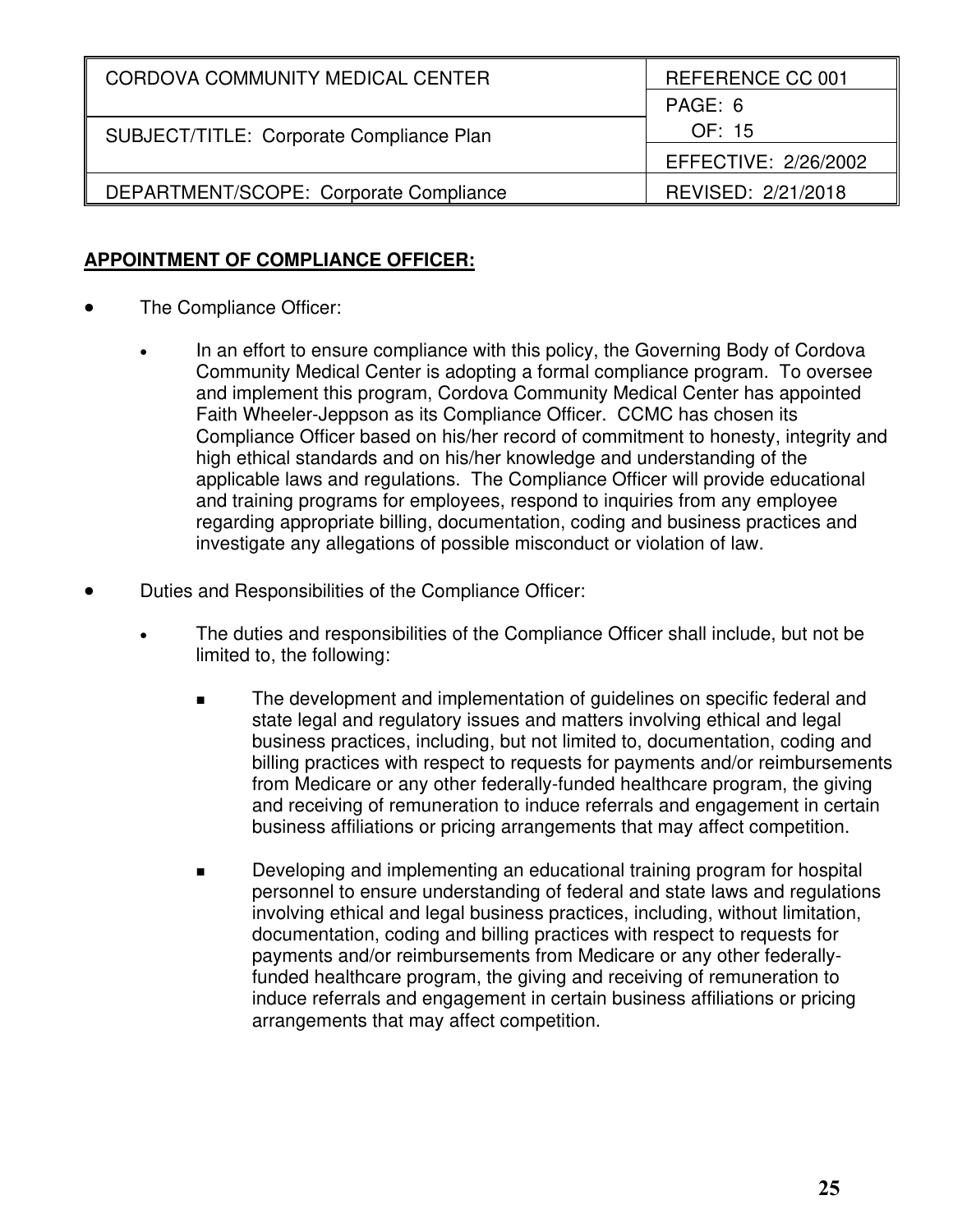| CORDOVA COMMUNITY MEDICAL CENTER         | REFERENCE CC 001     |
|------------------------------------------|----------------------|
|                                          | PAGE: 7              |
| SUBJECT/TITLE: Corporate Compliance Plan | OF: 15               |
|                                          | EFFECTIVE: 2/26/2002 |
| DEPARTMENT/SCOPE: Corporate Compliance   | REVISED: 2/21/2018   |

- **Developing and implementing a "never-events" program to ensure The** Centers for Medicare & Medicaid Services, as well as the patient, are not billed for hospital-acquired conditions included on CMS's never event list.
- Handling inquiries by employees regarding any aspect of compliance.
- Investigating any information or allegation concerning possible unethical or improper business practices.
- Providing guidance and interpretation to hospital personnel on matters related to the compliance program.
- **Planning and overseeing regular, periodic audits of CCMC's operations in** order to identify and correct any possible barriers to the efficacy of the compliance program.
- Preparing annually a report to the Governing Body concerning the compliance activities and actions undertaken during the year, the proposed compliance program for the next year and any recommendations for changes in the compliance program.
- Performing such other duties and responsibilities as the hospital Chief Executive Officer may request.
- Reporting by Compliance Officer:
	- In general, recommendations from the Compliance Officer regarding compliance matters will be directed to the Chief Executive Officer of Cordova Community Medical Center. If the Compliance Officer is not satisfied with the action taken in response to his/her recommendations, he/she will report such concern to the Governing Body. In no case will Cordova Community Medical Center endeavor to conceal organizational or individual wrongdoing.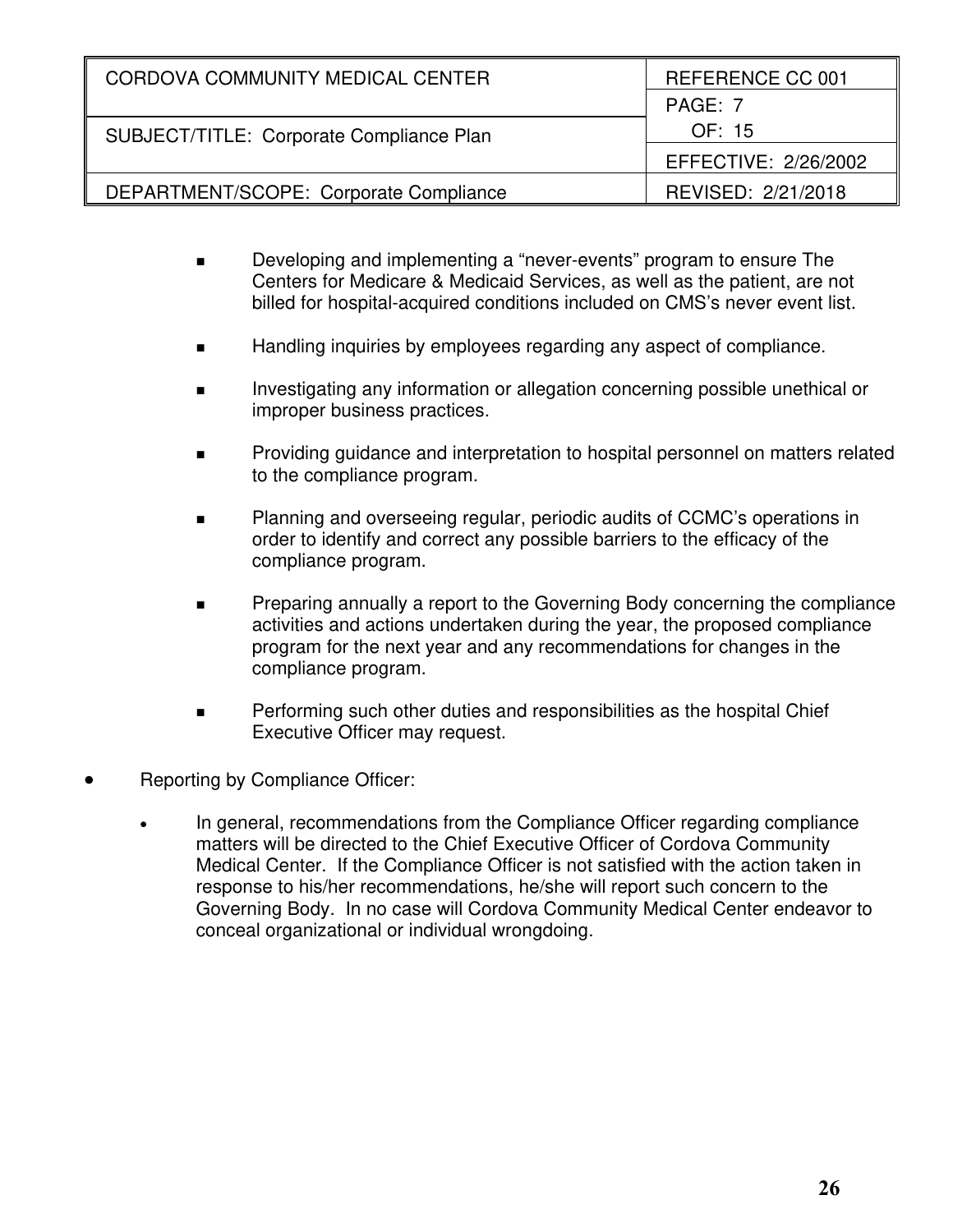| CORDOVA COMMUNITY MEDICAL CENTER         | REFERENCE CC 001     |  |
|------------------------------------------|----------------------|--|
|                                          | PAGE: 8              |  |
| SUBJECT/TITLE: Corporate Compliance Plan | OF: 15               |  |
|                                          | EFFECTIVE: 2/26/2002 |  |
| DEPARTMENT/SCOPE: Corporate Compliance   | REVISED: 2/21/2018   |  |

- Establishment of a Hotline:
	- The Compliance Officer shall have an "open door" policy with respect to receiving reports of violations, or suspected violations, of the law or of the policy and with respect to answering employee questions concerning adherence to the law and to the policy. In addition, the hospital shall establish a Hotline and mail-drop for such reporting or questions. The telephone number for the Hotline is (907) 424-7434. Telephone calls to the Hotline may come from CCMC employees, patients of the hospital or others, whether or not affiliated with Cordova Community Medical Center. All information reported to the hotline by any employee in accordance with the compliance policy shall be kept confidential, to the extent that confidentiality is possible throughout a resulting investigation. Under no circumstances shall the reporting of any such information or possible impropriety serve as a basis for any retaliatory actions to be taken against any employee.
	- The telephone number for the hotline, along with a copy of the compliance policy, shall be posted in conspicuous locations throughout the hospital.

### **EDUCATIONAL PROGRAM:**

- Purpose of Educational Program:
	- The compliance program promotes Cordova Community Medical Center's policy of adherence to the highest level of professional and ethical standards, as well as all applicable laws and regulations. CCMC will make available appropriate educational and training programs and resources to ensure that all employees are thoroughly familiar with those areas of law that apply to and impact upon the conduct of the documentation, coding, billing and competitive practices.
- Responsibility for Educational Program:
	- The Compliance Officer, with advice of legal counsel, is responsible for implementation of the educational program. The program is intended to provide each employee of CCMC with the appropriate level of education and instruction regarding ethical and legal documentation, coding, billing and competitive practices, and with the appropriate practices to carry out the policy. Education and training of all employees shall be conducted as required by industry changes and at least annually. The level of education needed by particular employees or classes of employees will be determined by the Compliance Officer.
- Content of Educational Program: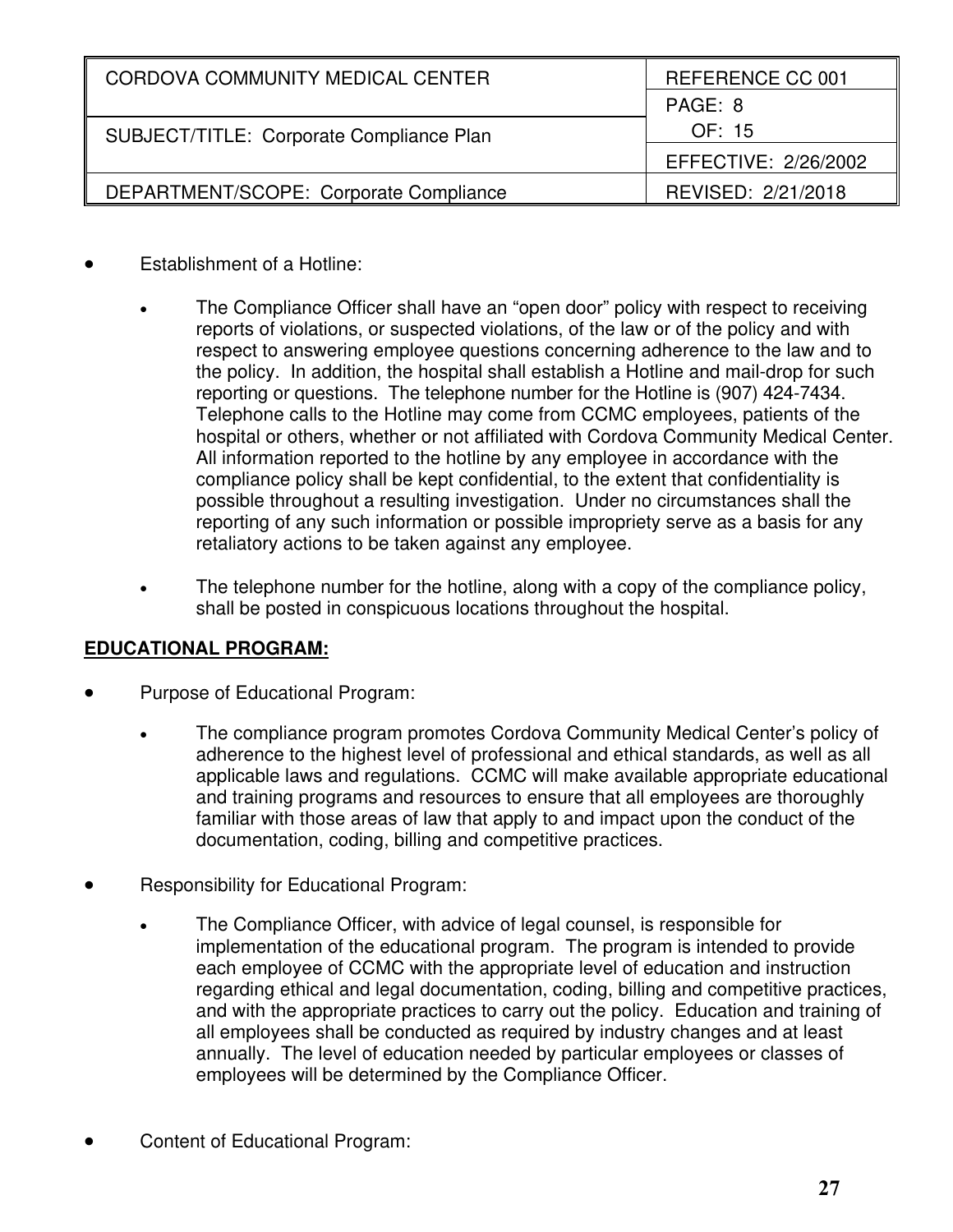| CORDOVA COMMUNITY MEDICAL CENTER         | REFERENCE CC 001     |  |
|------------------------------------------|----------------------|--|
|                                          | PAGE: 9              |  |
| SUBJECT/TITLE: Corporate Compliance Plan | OF: 15               |  |
|                                          | EFFECTIVE: 2/26/2002 |  |
| DEPARTMENT/SCOPE: Corporate Compliance   | REVISED: 2/21/2018   |  |

- The educational program shall explain the applicability of pertinent laws, including, without limitation, applicable provisions of the False Claims Act (31 U.S.C. § 3729), the civil and criminal provisions of the Social Security Act (42 U.S.C. § 1320a-7a and § 1320a-7b, respectively), criminal offenses concerning false statements relating to healthcare matters (18 U.S.C. § 1035), the criminal offense of healthcare fraud (18 U.S.C. § 1347), the Federal Anti-Referral Laws (42 U.S.C. § 1395nn), the Anti-Kickback Laws (42 U.S.C. § 1320a-7b(b)) and the Sherman Antitrust Act (15 U.S.C. § 1, 2 and 18). As additional legal issues and matters are identified by the Compliance Officer or others within the company, those areas will be included in the educational program. Each education and/or training program conducted hereunder shall reinforce that strict adherence to compliance with the law and with Cordova Community Medical Center's policy is a condition of employment with the hospital.
- Training Methods:
	- Different methods may be utilized to communicate information about applicable laws and regulations to hospital employees as determined by the Compliance Officer. CCMC may conduct training sessions regarding compliance which may be mandatory for selected employees. The educational programs and re-training programs will be conducted by the Compliance Officer and may require that certain employees or representatives of the hospital attend, at CCMC's expense, publicly available seminars covering particular areas of law. The hospital's orientation for new employees will include discussions of the compliance program and an employee's obligation to maintain a high level of ethical and legal conduct and straightforward, honest business standards.
	- While Cordova Community Medical Center will make every effort to provide appropriate compliance information to all employees and to respond to all inquiries, no educational and training program, however comprehensive, can anticipate every situation that may present itself. Responsibility for compliance with this compliance program, including the duty to seek guidance when in doubt, rests with each employee.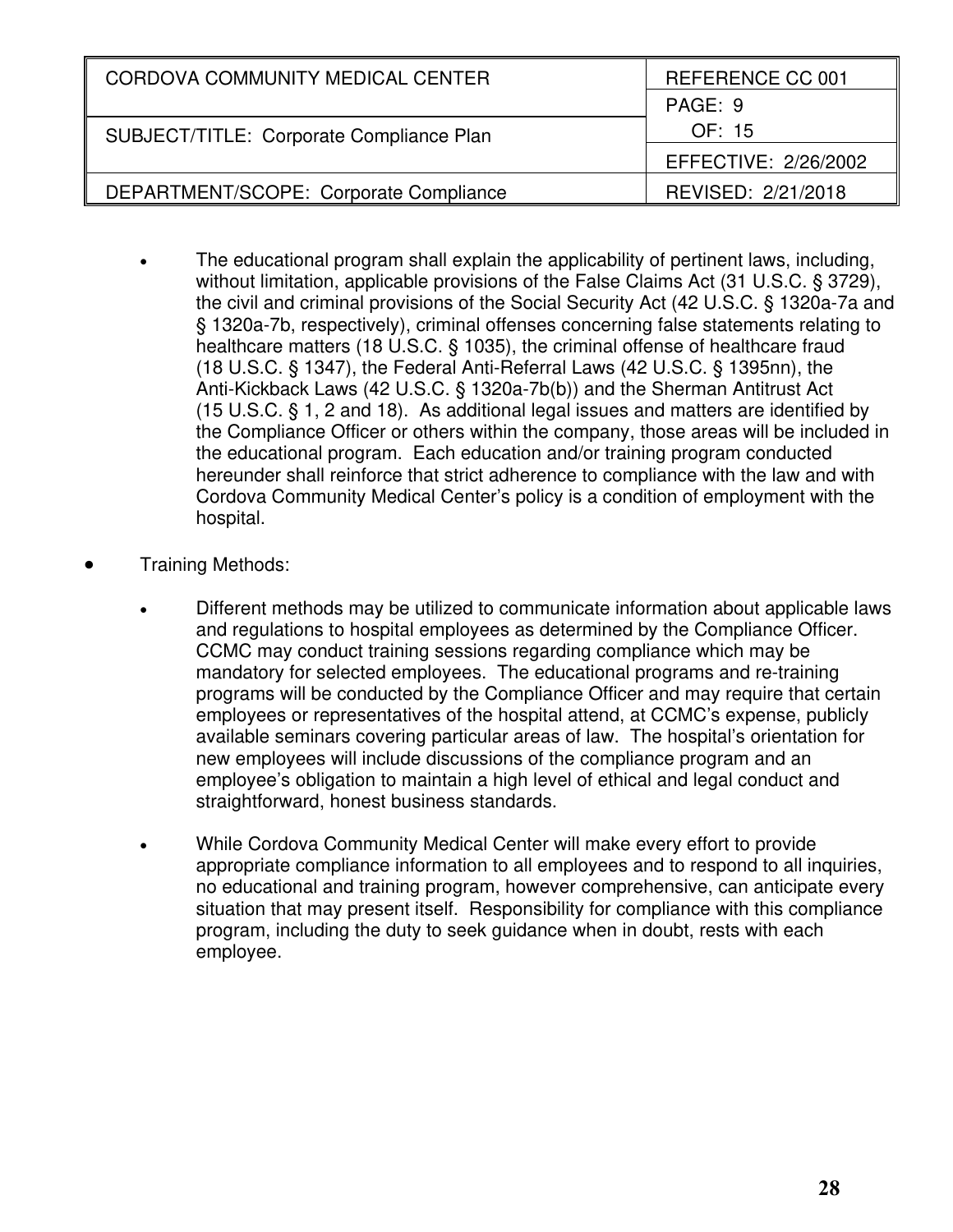| CORDOVA COMMUNITY MEDICAL CENTER         | REFERENCE CC 001     |
|------------------------------------------|----------------------|
|                                          | <b>PAGE: 10</b>      |
| SUBJECT/TITLE: Corporate Compliance Plan | OF: 15               |
|                                          | EFFECTIVE: 2/26/2002 |
| DEPARTMENT/SCOPE: Corporate Compliance   | REVISED: 2/21/2018   |

#### **EMPLOYEE OBLIGATIONS:**

- The compliance program imposes many obligations on Cordova Community Medical Center employees, all of which will be enforced by the standard disciplinary measures available to CCMC as an employer. Adherence to the compliance program will be considered in annual performance evaluations.
	- Employee Obligations:
		- Reporting Obligation:
			- Employees must immediately report to the Compliance Officer any suspected or actual violations of applicable law or regulations by Cordova Community Medical Center or any of its employees. Any employee making a report may do so anonymously if he/she so chooses. Once an employee has made a report, the employee has a continuing obligation to update the report with any new information. All information reported to the Compliance Officer by any employee, in accordance with the compliance policy, shall be kept confidential by the hospital to the extent that confidentiality is possible throughout a resulting investigation. Under no circumstances shall the reporting of any such information or possible impropriety serve as a basis for any retaliatory actions.
		- Acknowledgment Statement:
			- Each employee must complete and sign from time to time an Acknowledgment Statement that states the employee fully understands the compliance program and acknowledges his/her commitment to compliance with the program as an employee of Cordova Community Medical Center. Each acknowledgment statement shall form a part of the personnel file of each employee. It shall be the responsibility of supervisory personnel to ensure that all employees under his/her supervision who are directly involved in any of the hospital's documentation, coding, billing and competitive practices has executed such an acknowledgment.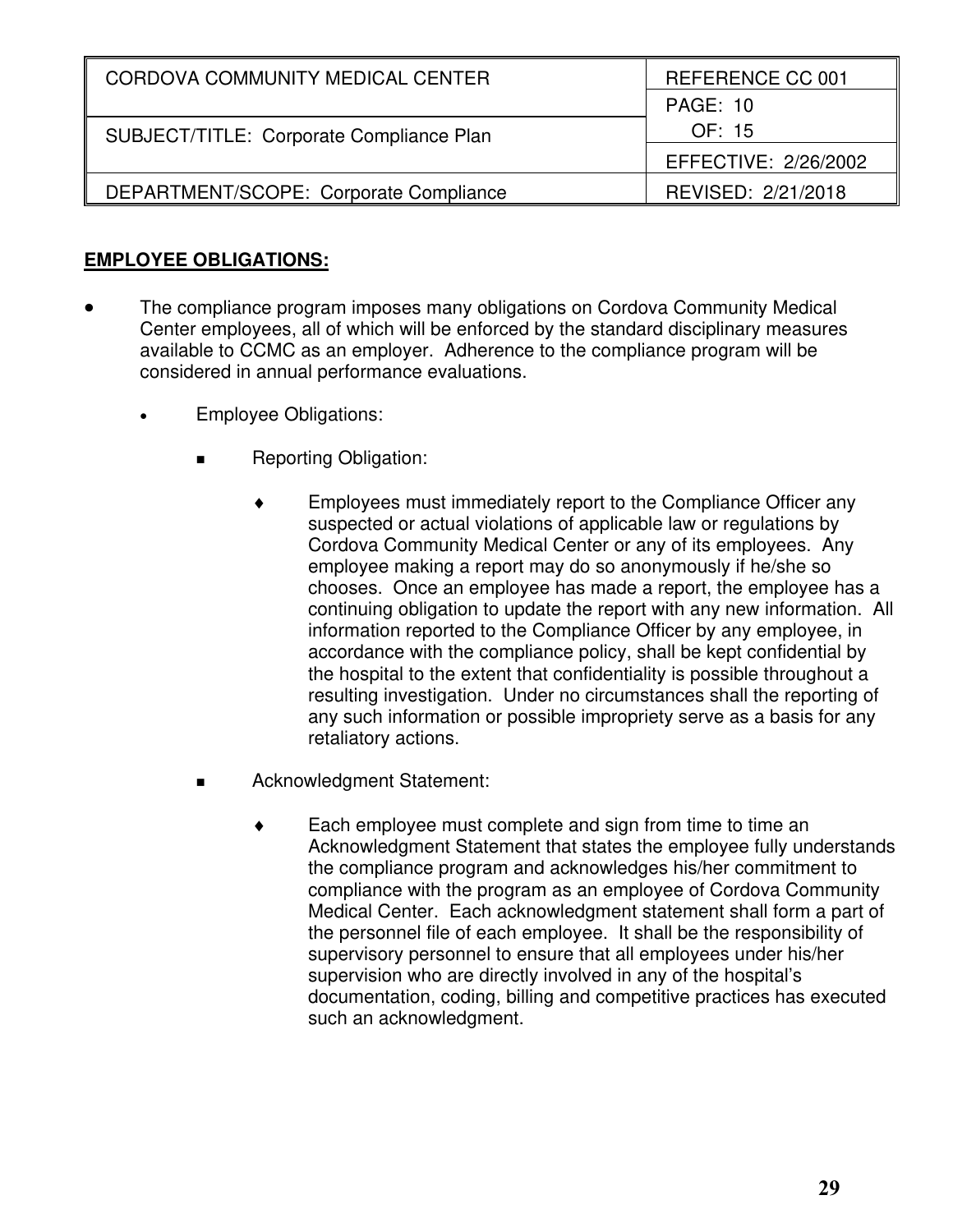| CORDOVA COMMUNITY MEDICAL CENTER         | REFERENCE CC 001     |
|------------------------------------------|----------------------|
|                                          | <b>PAGE: 11</b>      |
| SUBJECT/TITLE: Corporate Compliance Plan | OF: 15               |
|                                          | EFFECTIVE: 2/26/2002 |
| DEPARTMENT/SCOPE: Corporate Compliance   | REVISED: 2/21/2018   |

- Hospital Assessment of Employee Performance Under Compliance Program:
	- Violation of Applicable Law or Regulation:
		- If an employee willfully violates any law or regulation in the course of his/her employment, the employee will be subject to disciplinary action by Cordova Community Medical Center. Disciplinary actions include, but are not limited to, demotion, reduction of pay, reprimand, retraining, suspension or termination.
	- Other Violation of the Compliance Program:
		- In addition to direct participation in an illegal act, employees will be subject to disciplinary actions by Cordova Community Medical Center for failure to adhere to the principles and policies set forth in this compliance program. Examples of actions or omissions that will subject an employee to discipline on this basis include, but are not limited to, the following:
			- A breach of Cordova Community Medical Center policy;
			- Failure to report a suspected misconduct or actual violation of law or a breach of the policy;
			- $\Box$  Failure to make, or falsification of, any certification required under the compliance program;
			- $\Box$  Lack of due diligence on the part of supervisory personnel that directly or indirectly leads to a violation of law; and/or
			- Direct or indirect retaliatory actions against an employee who reports a violation or breach of the policy.
- Employee Evaluation:
	- Employee participation in, and adherence to, the compliance program and related activities are an element of each employee's annual performance evaluation including, without limitation, annual personnel evaluation of hospital supervisors and managers. As such, it will heavily affect decisions concerning compensation, promotion and retention.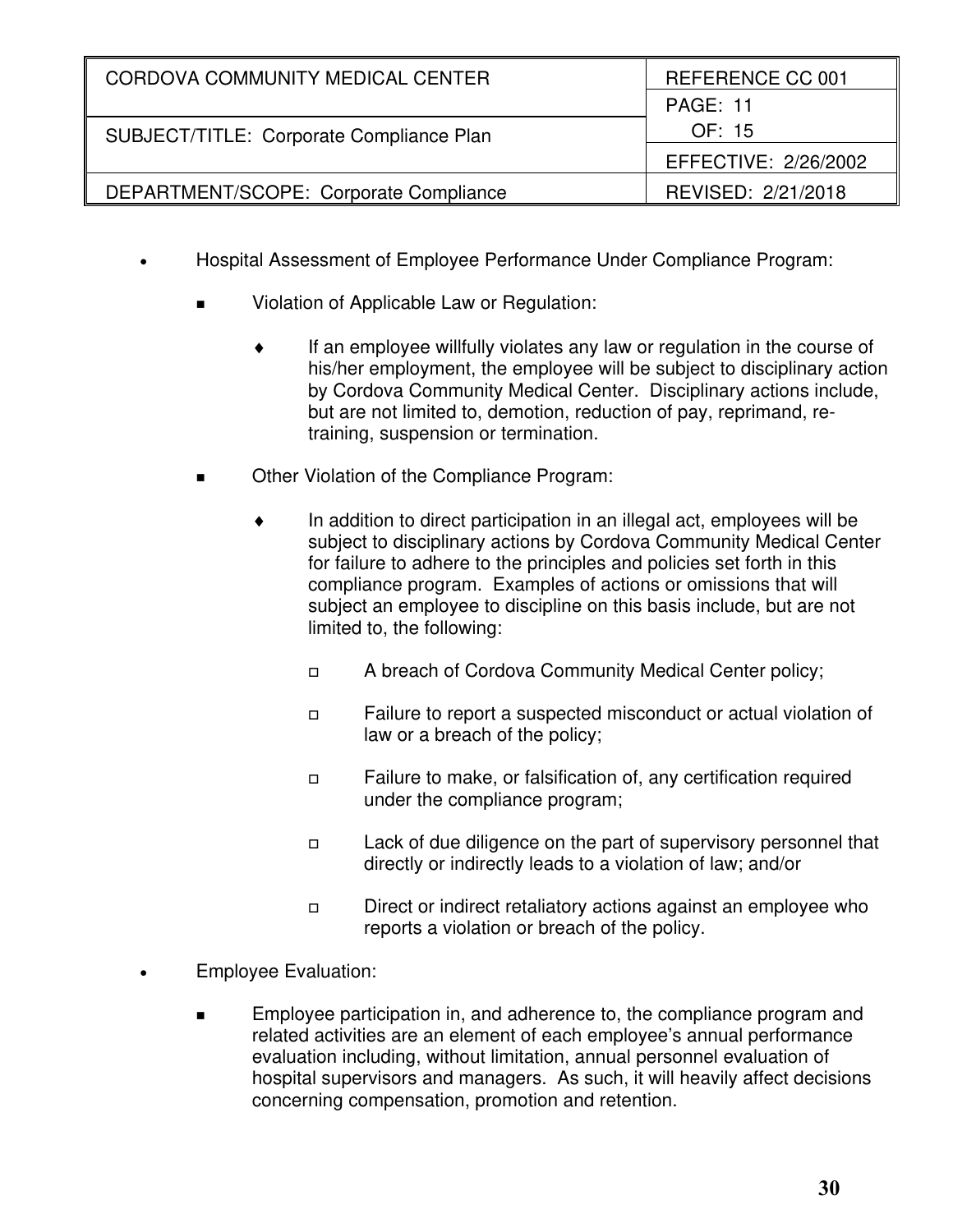| CORDOVA COMMUNITY MEDICAL CENTER         | REFERENCE CC 001     |  |
|------------------------------------------|----------------------|--|
|                                          | <b>PAGE: 12</b>      |  |
| SUBJECT/TITLE: Corporate Compliance Plan | OF: 15               |  |
|                                          | EFFECTIVE: 2/26/2002 |  |
| DEPARTMENT/SCOPE: Corporate Compliance   | REVISED: 2/21/2018   |  |

- Non-Employment or Retention of Sanctioned Individuals:
	- The hospital shall not knowingly employ any individual who has been convicted of a criminal offense related to healthcare or who is listed by a Federal agency as excluded, sanctioned or otherwise ineligible for participation in federally-funded healthcare programs. In addition, until resolution of such criminal charges or proposed sanction or exclusion, any individual who is charged with criminal offenses related to healthcare or proposed for exclusion shall be removed from direct responsibility for, or involvement in, documentation, coding, billing or competitive practices. If resolution results in conviction, sanction or exclusion of the individual, Cordova Community Medical Center shall terminate its employment of such individual.

#### **RESPONSE TO REPORTS OF VIOLATIONS:**

- Cordova Community Medical Center, with advice of legal counsel, shall promptly respond to and investigate all allegations of misconduct or violation of law by CCMC employees, however such allegations are received.
	- Investigation:
		- **Upon the discovery that a material violation of the law or of the policy has** occurred, Cordova Community Medical Center shall initiate a corrective action plan to report the violation to the appropriate regulatory body, if necessary, and to discipline the responsible employee(s) of Cordova Community Medical Center appropriately. Promptly after any discovered violation is addressed, CCMC shall, with the assistance of the Compliance Officer, revise this policy as needed to prevent any recurrence.
		- **If an investigation of an alleged violation is undertaken and the Compliance** Officer believes the integrity of the investigation may be compromised because of the presence of employees under investigation, the employee(s) allegedly involved in the misconduct shall be removed from his/her/their current work activity until the investigation is completed. Additionally, Cordova Community Medical Center and the Compliance Officer shall take any steps necessary to prevent the destruction of documents or other evidence relevant to the investigation. Once an investigation is completed, if disciplinary action is warranted, it shall be immediate and imposed in accordance with Cordova Community Medical Center written standards of disciplinary action and due process.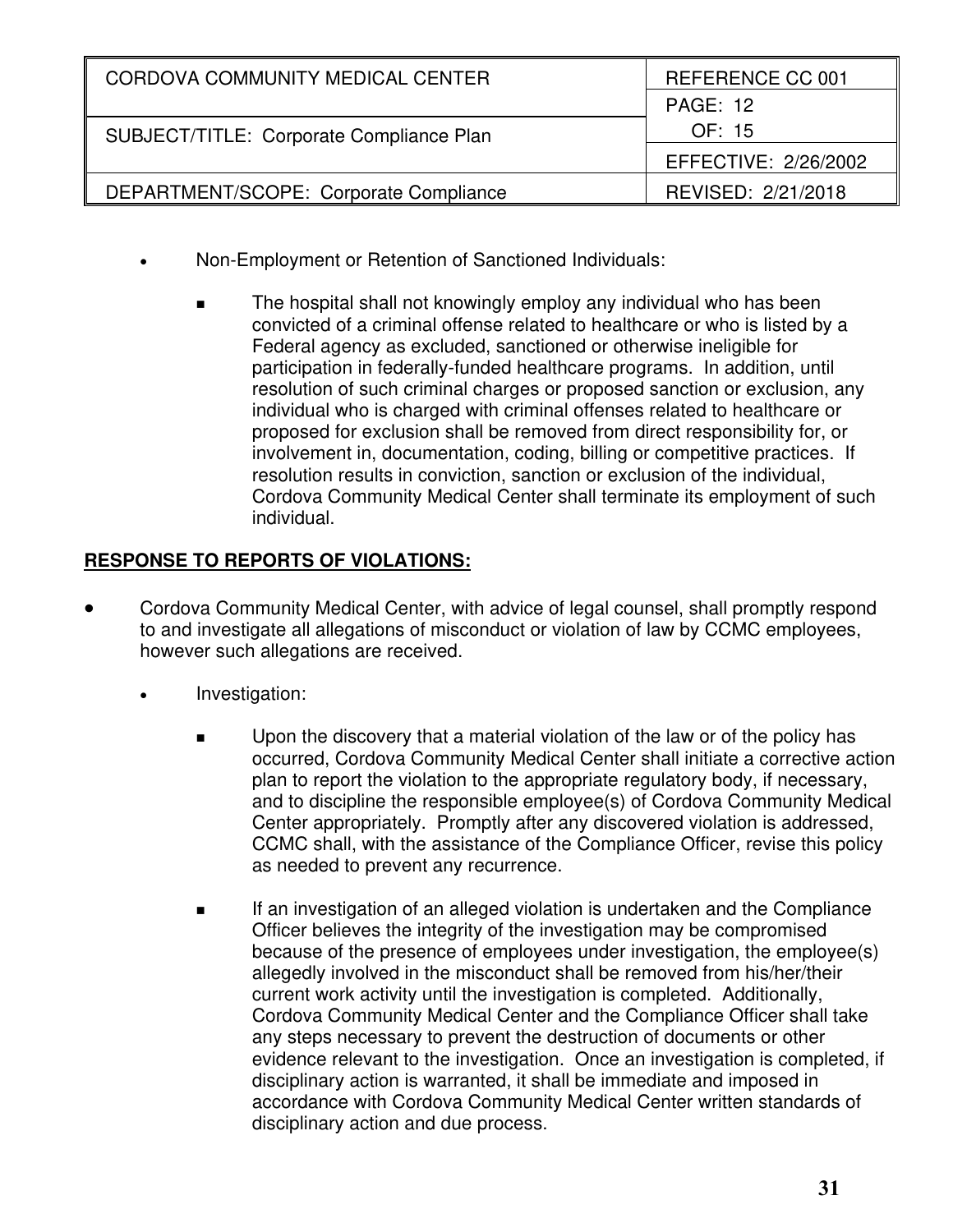| CORDOVA COMMUNITY MEDICAL CENTER         | REFERENCE CC 001     |
|------------------------------------------|----------------------|
|                                          | <b>PAGE: 13</b>      |
| SUBJECT/TITLE: Corporate Compliance Plan | OF: 15               |
|                                          | EFFECTIVE: 2/26/2002 |
| DEPARTMENT/SCOPE: Corporate Compliance   | REVISED: 2/21/2018   |

#### **AUDITING AND MONITORING:**

- Importance of Auditing and Monitoring:
	- It is critical to Cordova Community Medical Center's compliance with the policy for the hospital to conduct regular auditing and monitoring of the activities of CCMC and its employees in order to identify and to promptly correct any potential barriers to compliance.
- Regular Audits:
	- Regular, periodic audits shall be conducted with advice of the legal counsel at the Compliance Officer's direction. Such audits shall evaluate CCMC's compliance with its compliance policy and determine if any compliance problems exist. Such audits shall be designed and implemented to ensure compliance with Cordova Community Medical Center compliance policy and all applicable federal and state laws.
	- Compliance audits shall be conducted in accordance with the comprehensive audit procedures established by the Compliance Officer and shall include, at a minimum:
		- **IFFELD** Interviews conducted by the hospital's legal counsel with personnel involved in management, operations and other related activities;
		- Random reviews of hospital records, with special attention given to procedures relating to documentation, coding, billing, the giving and receiving of remuneration to induce referrals and engagement in certain business affiliations or pricing arrangements that may affect competition; and
		- Reviews of written materials and documentation used by the hospital.
	- All compliance audit procedures and investigations shall be conducted with the assistance of the hospital's legal counsel, and as such will be protected by the attorney-client privilege.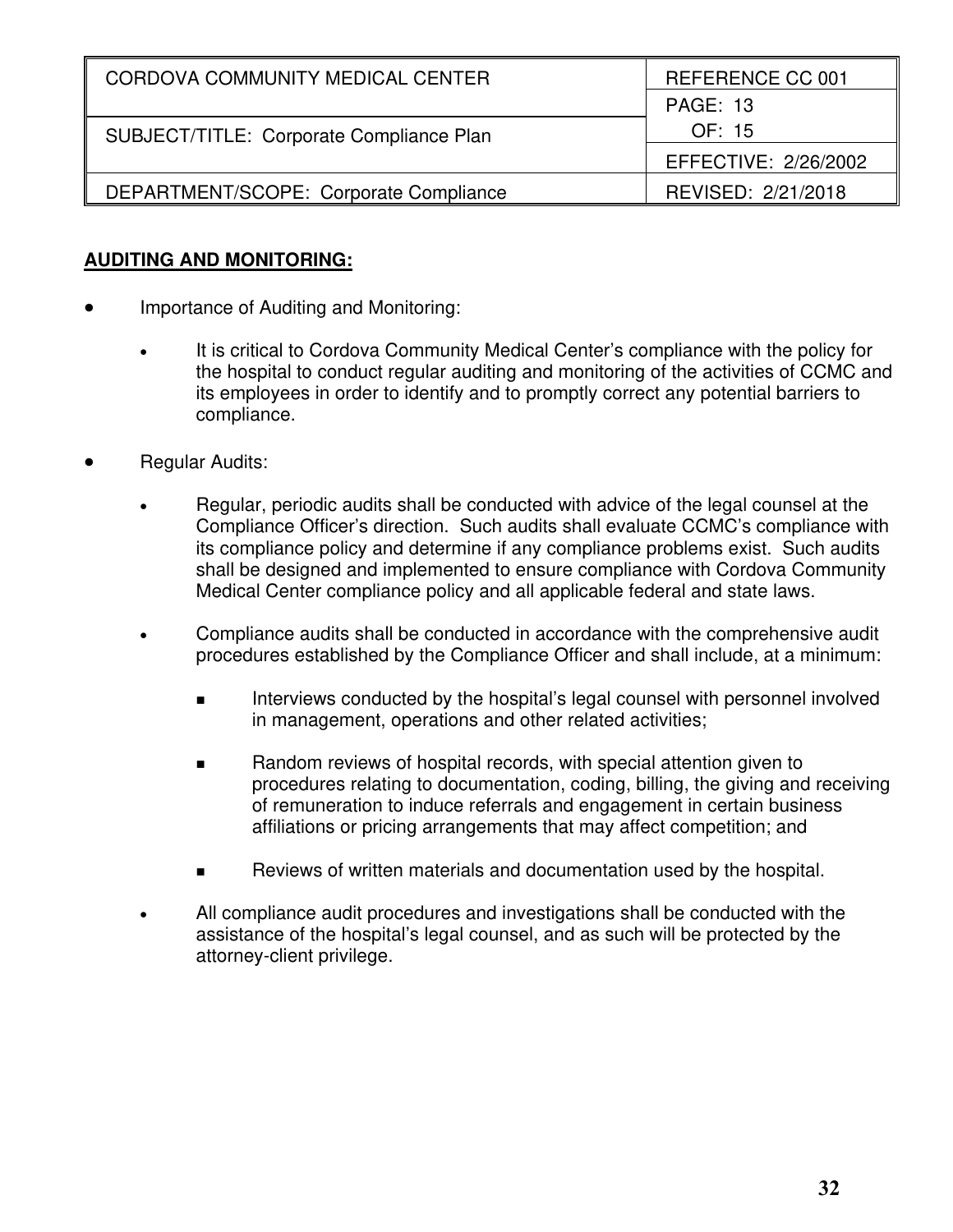| CORDOVA COMMUNITY MEDICAL CENTER         | REFERENCE CC 001     |
|------------------------------------------|----------------------|
|                                          | PAGE: 14             |
| SUBJECT/TITLE: Corporate Compliance Plan | OF: 15               |
|                                          | EFFECTIVE: 2/26/2002 |
| DEPARTMENT/SCOPE: Corporate Compliance   | REVISED: 2/21/2018   |

- Formal Audit Reports:
	- Formal audit and operational reports shall be prepared with the assistance of the hospital's legal counsel and submitted to the Compliance Officer and the Governing Body to ensure that management is aware of results and take whatever corrective action necessary to prevent recurrence. The audit or other operational reports shall specifically identify areas where corrective actions are needed and identify areas of risk to ensure that the recommended corrective actions have been implemented.
- Compliance with Applicable Fraud Alerts:
	- The Compliance Officer shall regularly and periodically monitor the issuance of fraud alerts by the Office of the Inspector General of the Department of Health and Human Services. Any and all fraud alerts so issued shall be carefully considered by the Compliance Officer. The hospital shall revise and amend this compliance policy as necessary, in accordance with such fraud alerts. In addition, the hospital shall immediately stop and correct any conduct applicable to the hospital and criticized in any such fraud alert.
- Retention of Records and Reports:
	- All records and reports created in conjunction with the Cordova Community Medical Center's adherence to the compliance policy are confidential and shall be retained by the hospital, through the Compliance Officer, in a secure location until such time as the Compliance Officer determines that the destruction of such documentation is appropriate.
		- This compliance program has been adopted by the Governing Body of the Cordova Community Medical Center as of the \_\_\_\_ day of \_\_\_\_\_\_\_\_\_\_\_\_, 20\_\_\_.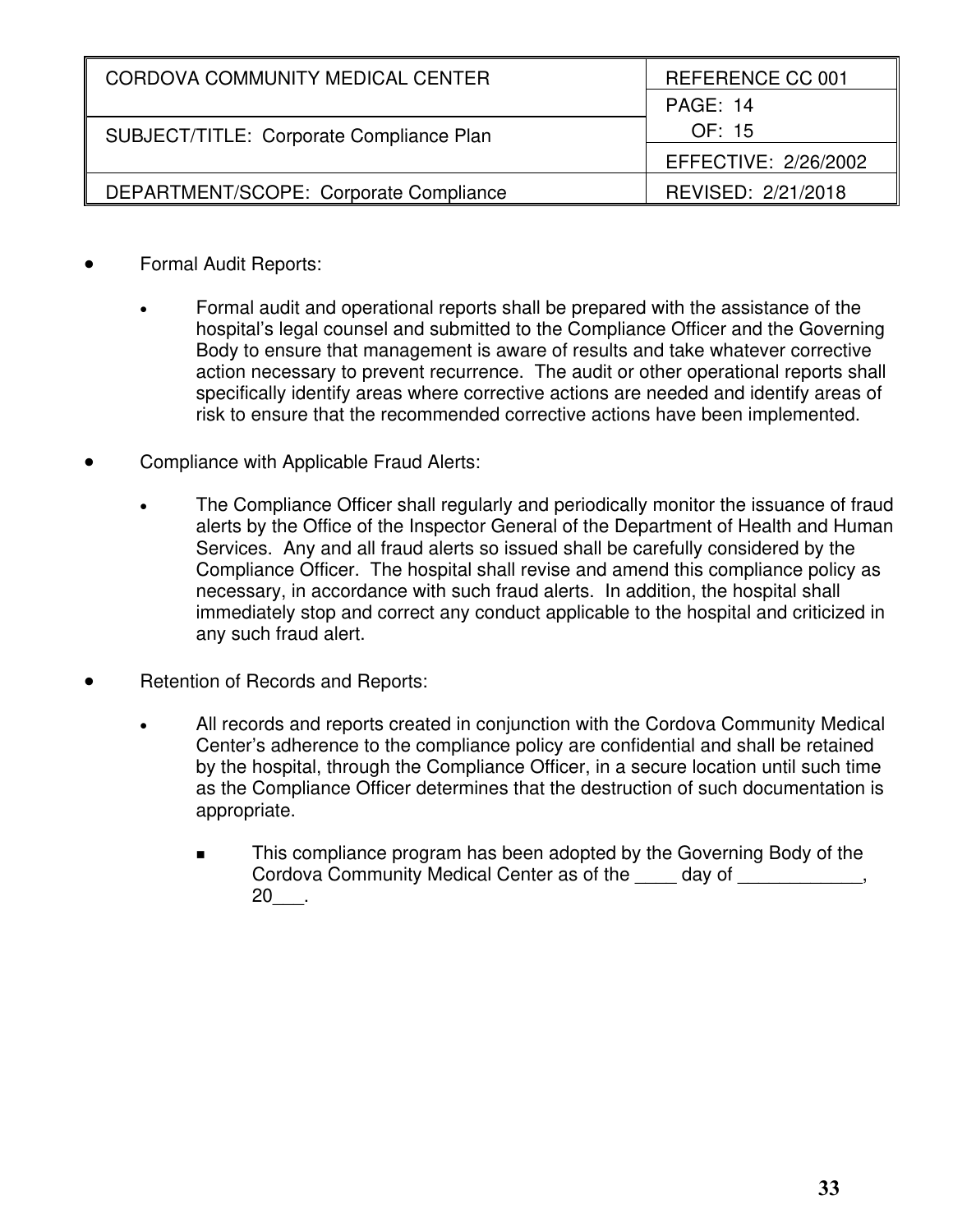| CORDOVA COMMUNITY MEDICAL CENTER         | REFERENCE CC 001     |
|------------------------------------------|----------------------|
|                                          | <b>PAGE: 15</b>      |
| SUBJECT/TITLE: Corporate Compliance Plan | OF: 15               |
|                                          | EFFECTIVE: 2/26/2002 |
| DEPARTMENT/SCOPE: Corporate Compliance   | REVISED: 2/21/2018   |

### **DEFINITIONS:**

- For purposes of this policy, the term "should know" means that a person, with respect to information (i) acts in willful disregard of the truth or falsity of the information, or (ii) acts in reckless disregard of the truth or falsity of the information.
- The term "designated health services" means any of the following items or services: clinical laboratory services; physical therapy services; occupational therapy services; radiology services, including magnetic resonance imaging, computerized axial tomography scans and ultrasound services; radiation therapy services and supplies; durable medical equipment and supplies; parenteral and enteral nutrients, equipment and supplies; prosthetics, orthotics and prosthetic devices and supplies; home health services; outpatient prescription drugs; or inpatient and outpatient hospital services.

#### **REFERENCES:**

False Claims Act 31 U.S.C. § 3729 Civil and Criminal Provisions of the Social Security Act 42 U.S.C. § 1320a-7a and § 1320a-7b, respectively Criminal Offenses Concerning False Statements Relating to Healthcare Matters 18 U.S.C. § 1035 Criminal Offense of Healthcare Fraud 18 U.S.C. § 1347 Self-Referral § 1877 of the Social Security Act Federal Anti-Referral Laws 42 U.S.C. § 1395nn Anti-Kickback Laws 42 U.S.C. § 1320a-7b(b) Sherman Antitrust Act 15 U.S.C. § 1, 2 and 18 Emergency Medical and Labor Treatment Act (EMTALA) 42 U.S.C. § 1395dd

OIG, DHHS, Practical Guidance for Health Care Governing Boards on Compliance Oversight, 2015, https://oig.hhs.gov/compliance/compliance-guidance/docs/Practical-Guidance-for-Health-Care-Boards-on-Compliance-Oversight.pdf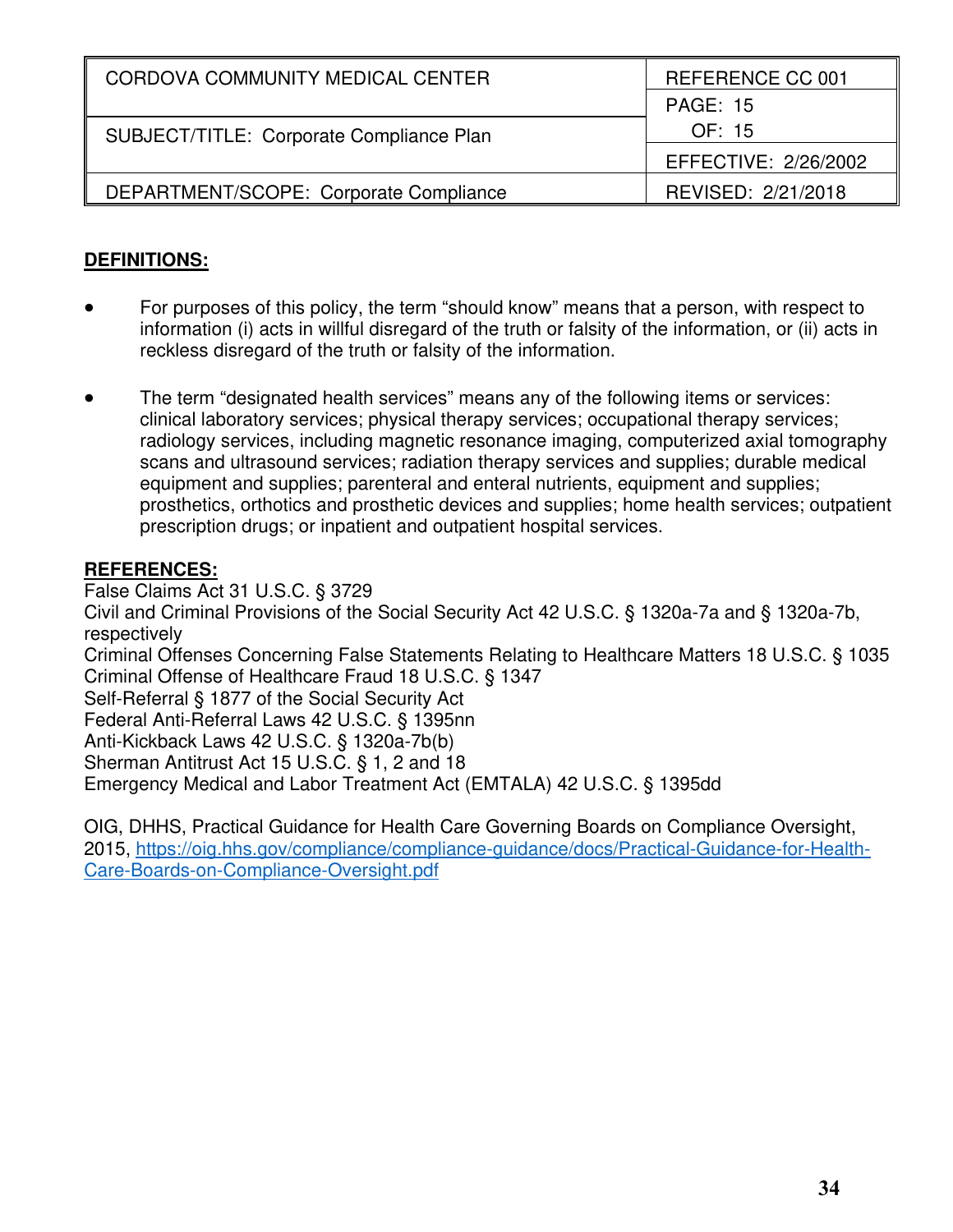

## Memorandum

To: CCMC Authority Board of Directors From: Scot Mitchell, FACHE, CCMC CEO Subject: Behavioral Health Audit Date: 04/26/2018

**Suggested Motion:** "I move that the CCMC Authority Board of Directors approve the State required Behavioral Health Audit to be performed by Dingus, Zarecor & Associates PLLC at a cost not to exceed \$2500."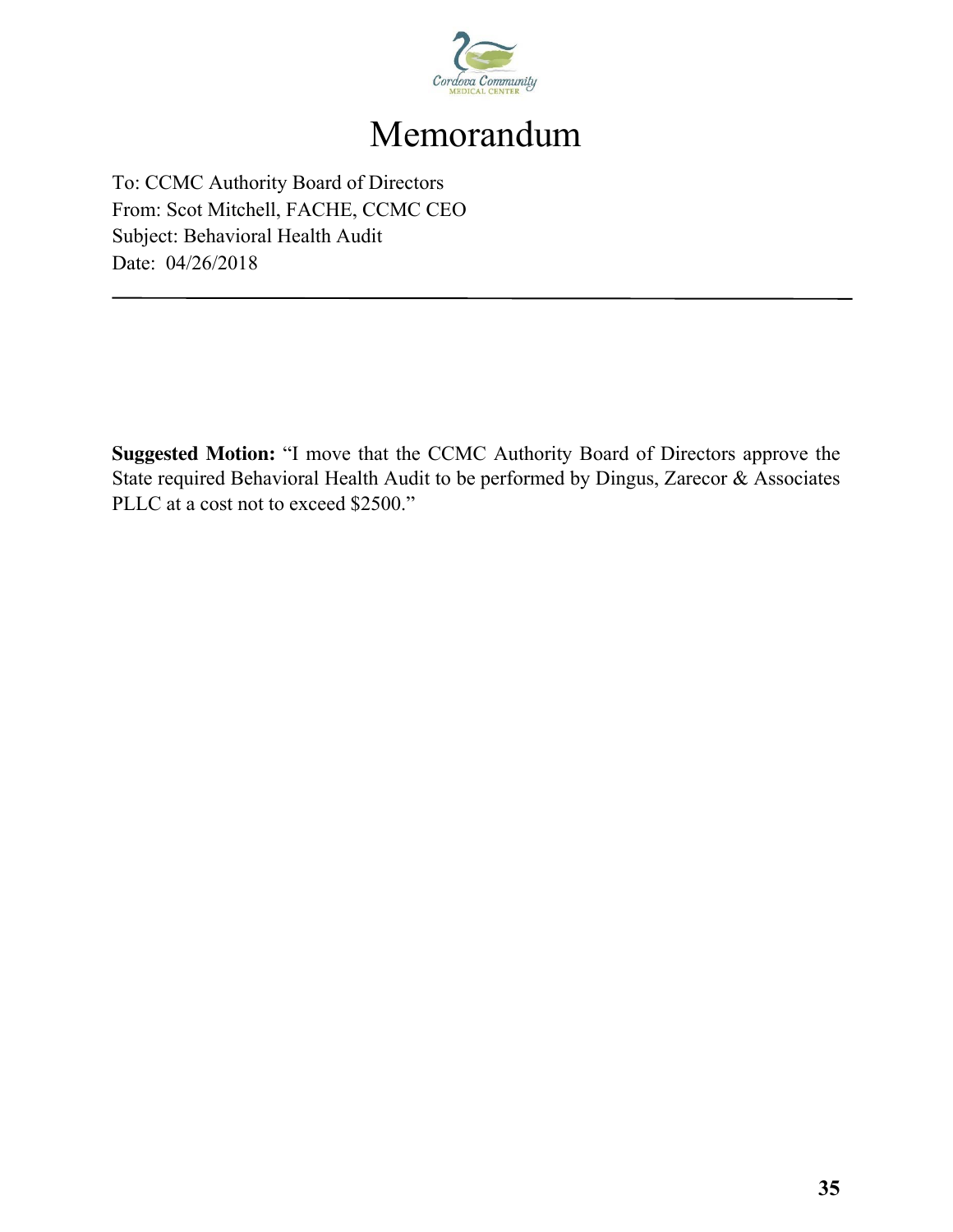

## Memorandum

To: CCMC Authority Board of Directors From: Scot Mitchell, FACHE, CCMC CEO Subject: Upgrade to Digital Radiology Date: 04/26/2018

**Suggested Motion:** "I move that the CCMC Authority Board of Directors approve the upgrade to Digital Radiology for \$56,509.00 as requested."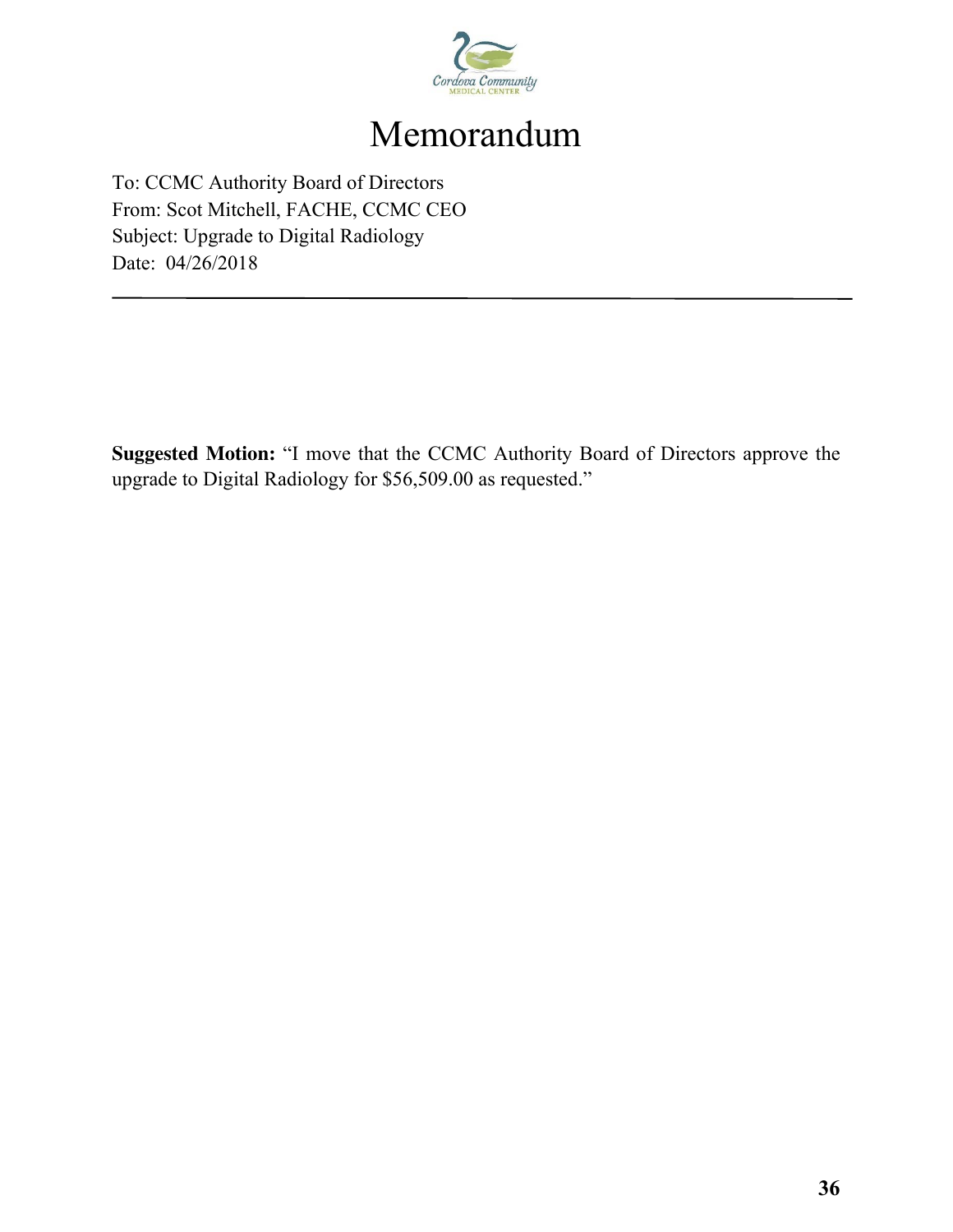Description of contract:

This agreement will allow CCMC to install a system to upgrade our current Computer Radiology (CR) equipment to Digital Radiology (DR) capability. The Centers for Medicare and Medicaid Services now requires DR, or they reduce payments for CR services by 7%.

| Vendor Name: GE Healthcare                     |
|------------------------------------------------|
| Vendor Contact person: Eric Whitney            |
| Vendor Address: PO Box 96483 Chicago, IL 60693 |
| Vendor Phone: 503-430-4396                     |
| Vendor Email: eric.whitney@ge.com              |
| Vendor Website: WWW.ge.com                     |
|                                                |

| <b>Effective Dates:</b>                                     | Start: <u>_______________________</u> | End:<br>the control of the control of the control of |  |
|-------------------------------------------------------------|---------------------------------------|------------------------------------------------------|--|
| Fee Based: $\parallel \blacksquare$                         | Volume/Contingency based:             |                                                      |  |
| Annual Cost to CCMC:                                        |                                       | Cumulative Cost to CCMC: \$56,509.00                 |  |
| Was this contract included in approved budget?<br>Yes<br>No |                                       |                                                      |  |
| Termination options: N/A - purchase agreement               |                                       |                                                      |  |
| Evergreen Clause:     Yes                                   | No.                                   |                                                      |  |
| CCMC Authority Board approval needed?                       | No                                    | Yes, approval date: 04/26/2018                       |  |
| Review by Legal Counsel:                                    | Yes<br>No                             |                                                      |  |
| Date of OIG LEIE verification: 4/20/18                      |                                       |                                                      |  |
| Date of Completion of ADM 301a Form:                        |                                       |                                                      |  |

#### Options to this contract:

We can continue using the current CR system in radiology, but we will continue to receive a 7% penalty on CMS payments. Based on our current volumes, we expect an annual \$30,000 to \$35,000 revenue cut if we do not install the DR system.

Form completed by:  $\frac{S}{S}$ COt Mitchell

Date: 04/20/2018